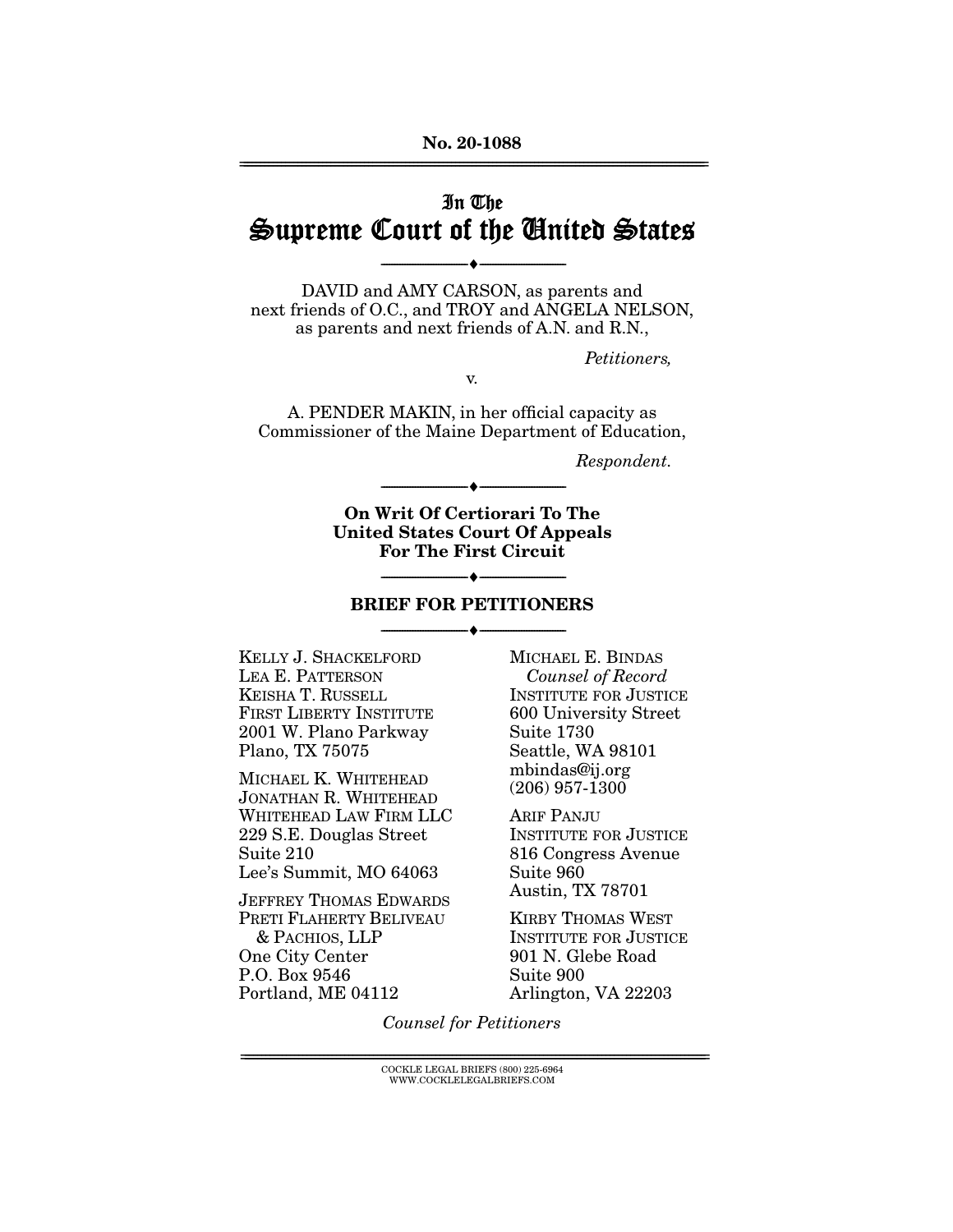#### **QUESTION PRESENTED**

 In Espinoza v. Montana Department of Revenue, 140 S. Ct. 2246 (2020), this Court held that a state may not exclude families and schools from participating in a student-aid program because of a school's religious status. This Court acknowledged, but did not resolve, the question of whether a state may nevertheless exclude families and schools based on the religious use to which a student's aid might be put at a school. In the decision below, the First Circuit upheld a religious exclusion in Maine's tuition assistance program on the ground that the exclusion does not bar students from choosing to attend schools with a religious status, but rather bars them from using their aid to attend schools that provide religious, or "sectarian," instruction.

The question presented is:

 Does a state violate the Religion Clauses or Equal Protection Clause of the United States Constitution by prohibiting students participating in an otherwise generally available student-aid program from choosing to use their aid to attend schools that provide religious, or "sectarian," instruction?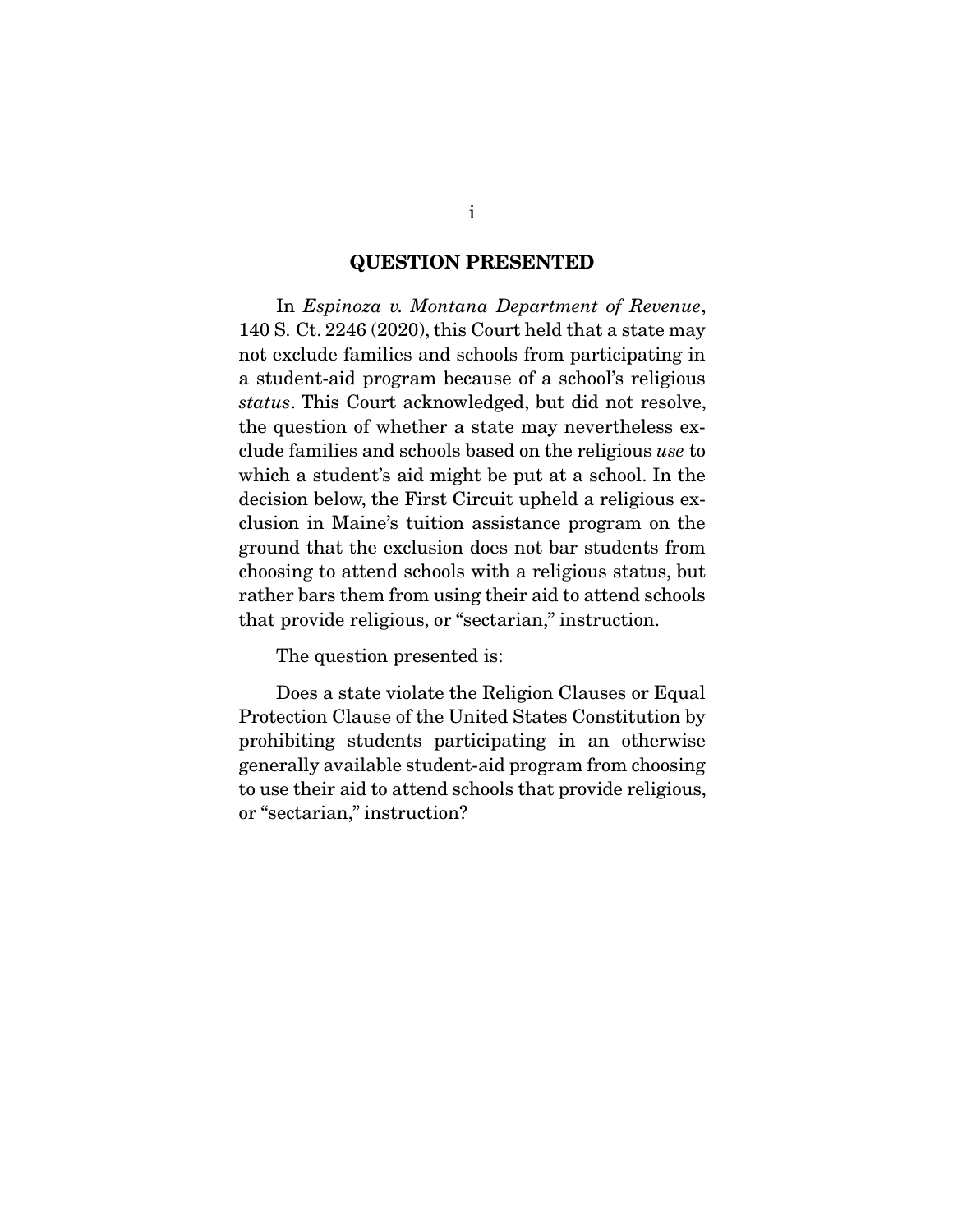### **PARTIES TO THE PROCEEDING**

 The Petitioners, who were the appellants in the United States Court of Appeals for the First Circuit, are David and Amy Carson, as parents and next friends of O.C., and Troy and Angela Nelson, as parents and next friends of A.N. and R.N. The Respondent, who was the appellee in the First Circuit, is A. Pender Makin, in her official capacity as Commissioner of the Maine Department of Education.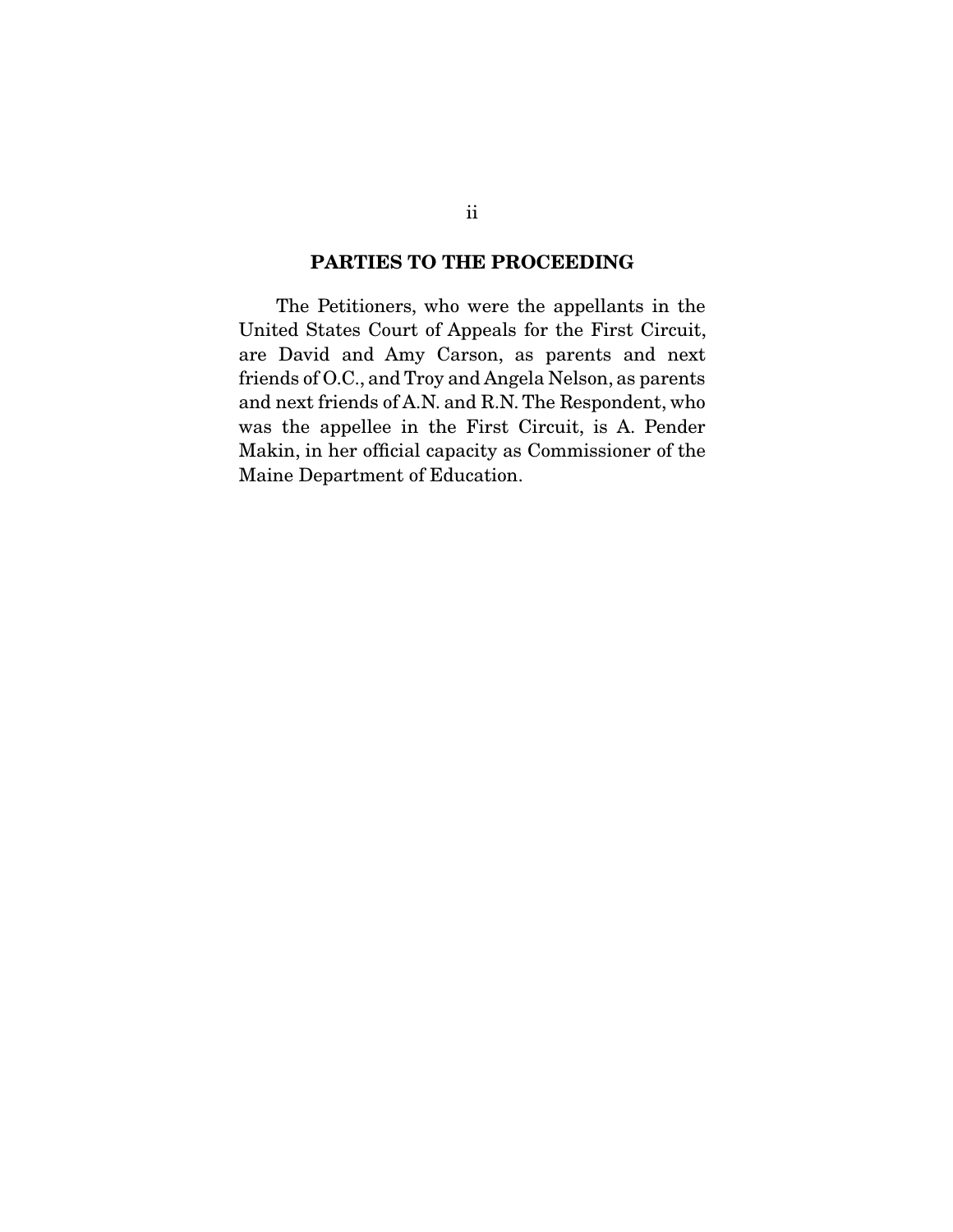# TABLE OF CONTENTS

|                |                                                                                                                                | Page           |
|----------------|--------------------------------------------------------------------------------------------------------------------------------|----------------|
|                |                                                                                                                                | $\mathbf{i}$   |
|                | PARTIES TO THE PROCEEDING                                                                                                      | ii             |
|                |                                                                                                                                | iii            |
|                |                                                                                                                                | vi             |
|                |                                                                                                                                |                |
|                |                                                                                                                                | $\overline{2}$ |
|                |                                                                                                                                | $\overline{2}$ |
|                | CONSTITUTIONAL AND STATUTORY PROVI-                                                                                            | $\overline{2}$ |
|                |                                                                                                                                | 3              |
| $\mathsf{A}$   | Maine's Tuition Assistance Program                                                                                             | 3              |
| $\mathbf{B}$ . | The Effects of the Sectarian Exclusion                                                                                         | 5              |
| C.             | The Legal History of the Exclusion                                                                                             | 8              |
| D.             |                                                                                                                                | 9              |
|                | SUMMARY OF THE ARGUMENT                                                                                                        | 13             |
|                |                                                                                                                                | 16             |
| L              | Maine's Exclusion Violates The Free Exer-                                                                                      | 16             |
|                | Maine's exclusion is subject to strict<br>А.<br>scrutiny because it is neither reli-<br>giously neutral nor generally applica- | 17             |
|                |                                                                                                                                |                |

iii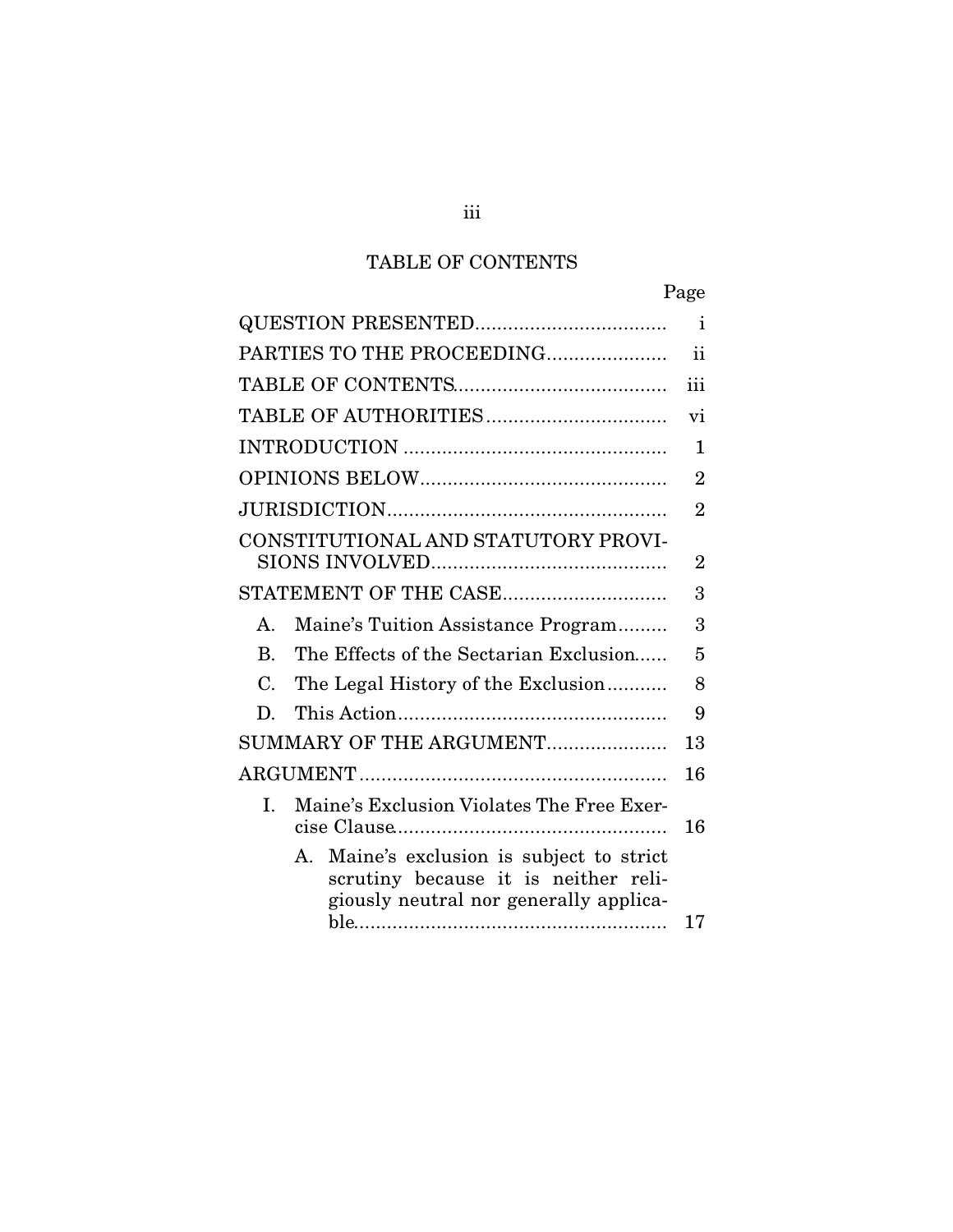# TABLE OF CONTENTS—Continued

Page

| В. | Neither the text of the Free Exercise<br>Clause nor Locke warrants a religious<br>"use"-based departure from strict | 22 |
|----|---------------------------------------------------------------------------------------------------------------------|----|
|    | 1. The text of the Free Exercise<br>Clause does not tolerate a "use"-<br>based departure from strict scru-          | 23 |
|    | 2. Locke does not warrant a religious<br>"use"-based departure from strict                                          | 26 |
|    | Maine's exclusion requires stu-<br>a.<br>dents to choose between free ex-<br>ercise rights and receipt of a         | 30 |
|    | Maine's exclusion does not tar-<br>$\mathbf{b}$ .<br>get religious "use" alone                                      | 31 |
|    | Maine's exclusion does not tar-<br>$\mathbf{c}$ .<br>get an "essentially religious en-                              | 34 |
| C. | Maine's exclusion cannot survive strict<br>scrutiny or a "historic and substantial"                                 | 36 |
|    | 1. The actual justification for Maine's<br>exclusion—compliance with the Es-<br>tablishment Clause-cannot sup-      |    |
|    |                                                                                                                     | 36 |

iv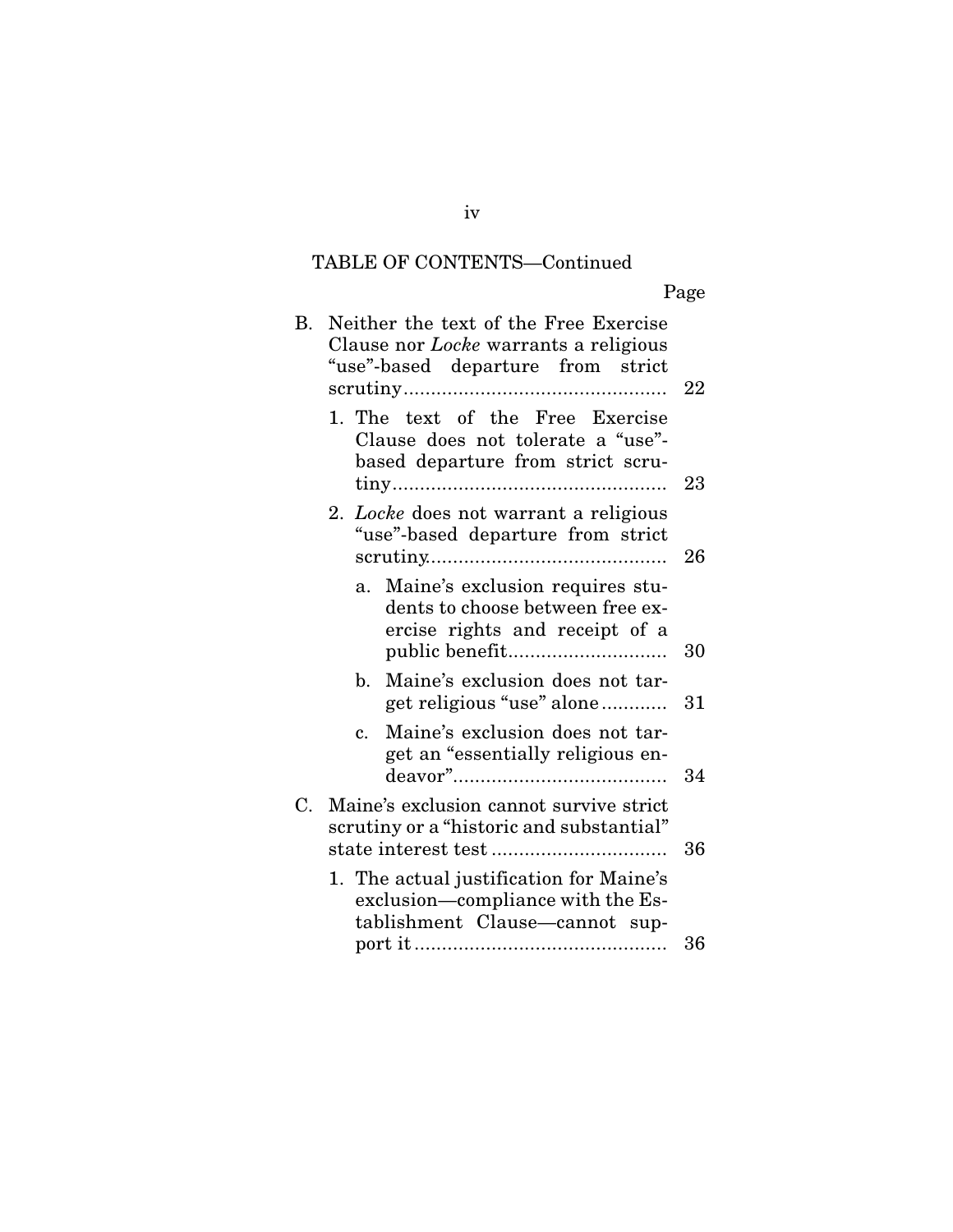# TABLE OF CONTENTS—Continued

Page

|              | 2. Even if this Court considers Maine's<br><i>post hoc</i> , public-school-"equivalent"<br>justification, the sectarian exclu-<br>sion cannot withstand scrutiny | 38 |
|--------------|------------------------------------------------------------------------------------------------------------------------------------------------------------------|----|
|              | a. Maine's asserted interest is not                                                                                                                              | 39 |
|              | b. Maine's exclusion is not suffi-<br>ciently tailored to its asserted                                                                                           | 42 |
| H.           | Maine's Exclusion Violates The Establish-                                                                                                                        | 44 |
| $\mathbf{H}$ | Maine's Exclusion Violates The Equal Pro-                                                                                                                        | 51 |
|              |                                                                                                                                                                  | 55 |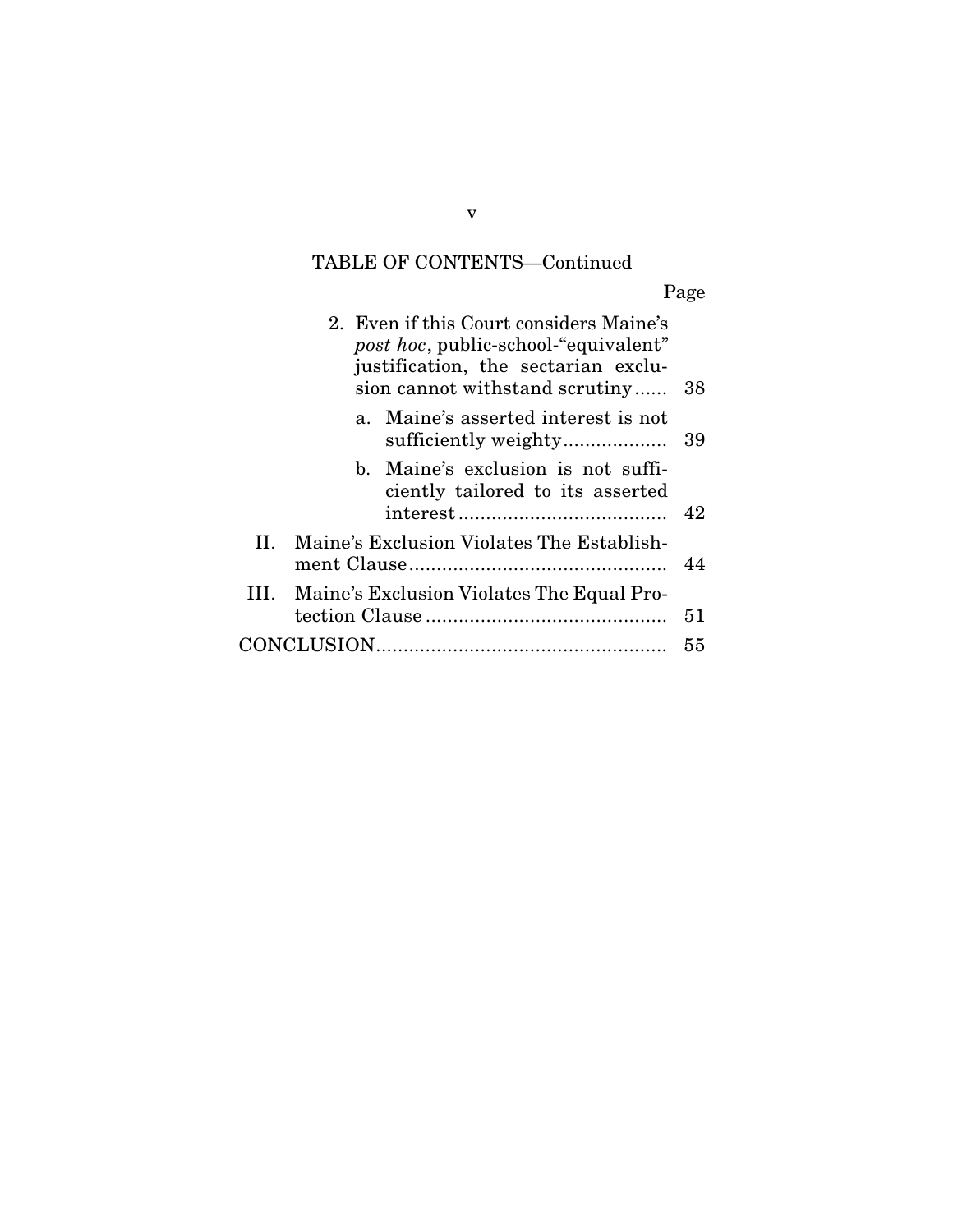# TABLE OF AUTHORITIES

Page

## **CASES**

| Am. Legion v. Am. Humanist Ass'n,<br>139 S. Ct. 2067 (2019)  44, 45, 46, 47                             |
|---------------------------------------------------------------------------------------------------------|
| Anderson v. Town of Durham,                                                                             |
| Bagley v. Raymond Sch. Dep't,                                                                           |
| Bd. of Educ. v. Allen,                                                                                  |
| Bd. of Educ. v. Mergens,                                                                                |
| Cantwell v. Conn.,                                                                                      |
| Capitol Square Rev. & Advisory Bd. v. Pinette,                                                          |
| Christian Sci. Reading Room Jointly Main-<br>tained v. City & Cty. of San Francisco,                    |
| Church of the Lukumi Babalu Aye, Inc. v.<br>City of Hialeah,<br>508 U.S. 520 (1993)  17, 18, 19, 21, 44 |
| City of New Orleans v. Dukes,                                                                           |
| Colo. Christian Univ. v. Weaver,<br>534 F.3d 1245 (10th Cir. 2008) 28, 29, 49                           |
| Corp. of Presiding Bishop v. Amos,                                                                      |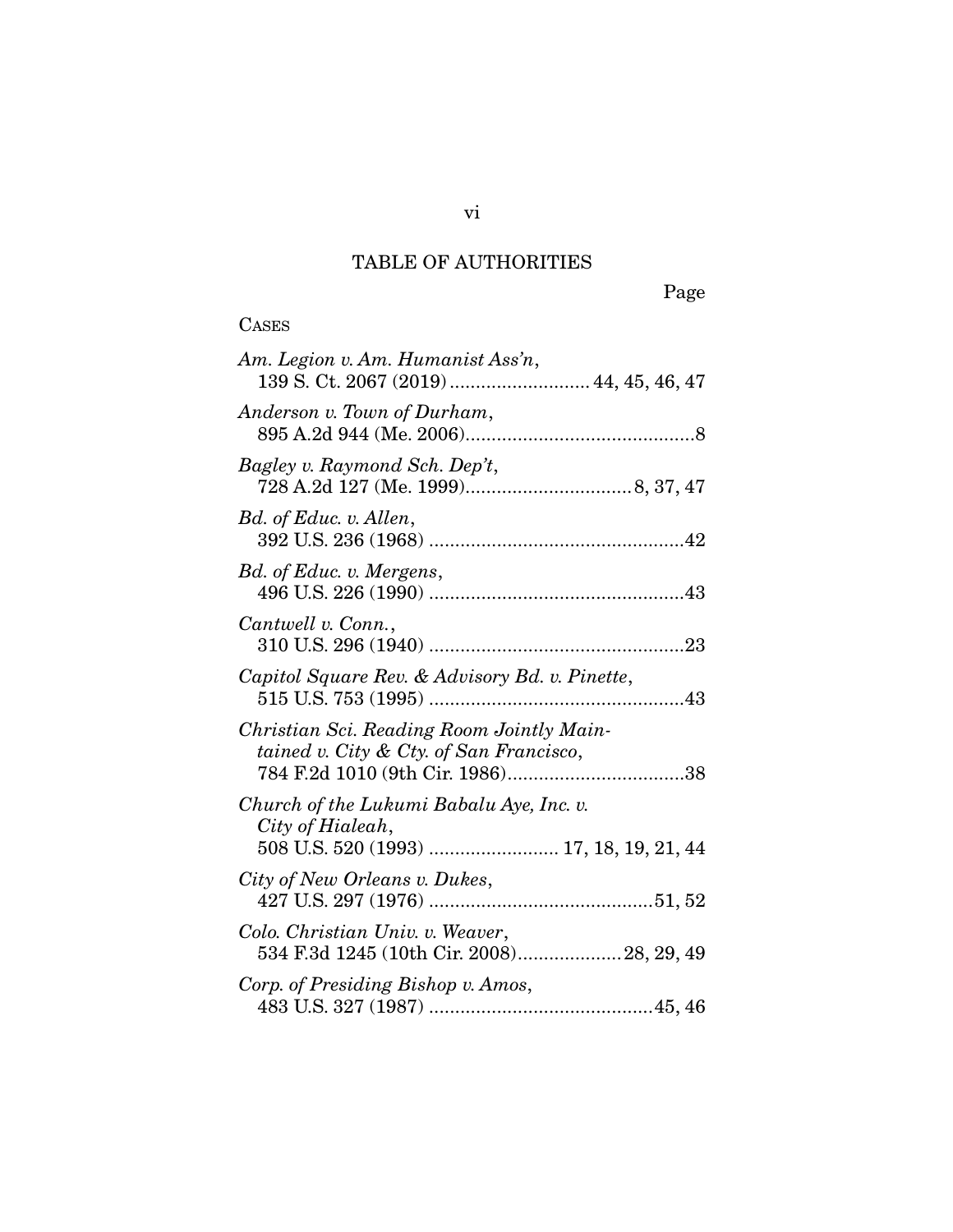| Page                                                                                           |
|------------------------------------------------------------------------------------------------|
| Danville Christian Acad., Inc. v. Beshear,                                                     |
| Donahoe v. Richards,                                                                           |
| $Emp't Div.$ v. $Smith,$<br>494 U.S. 872 (1990)  18, 20, 21, 24, 52                            |
| Epperson v. Arkansas,                                                                          |
| Espinoza v. Mont. Dep't of Revenue,                                                            |
| Eulitt ex rel. Eulitt v. Me. Dep't of Educ.,<br>386 F.3d 344 (1st Cir. 2004)  8, 9, 10, 11, 54 |
| Everson v. Bd. of Educ.,                                                                       |
| Fulton v. City of Phila.,<br>141 S. Ct. 1868 (2021)  17, 19, 20, 21                            |
| Good News Club v. Milford Cent. Sch.,                                                          |
| Knight v. Alabama,<br>787 F. Supp. 1030 (N.D. Ala. 1991) 53                                    |
| Knight v. Alabama,                                                                             |
| Lawrence v. Texas,                                                                             |
| Lemon v. Kurtzman,                                                                             |

## vii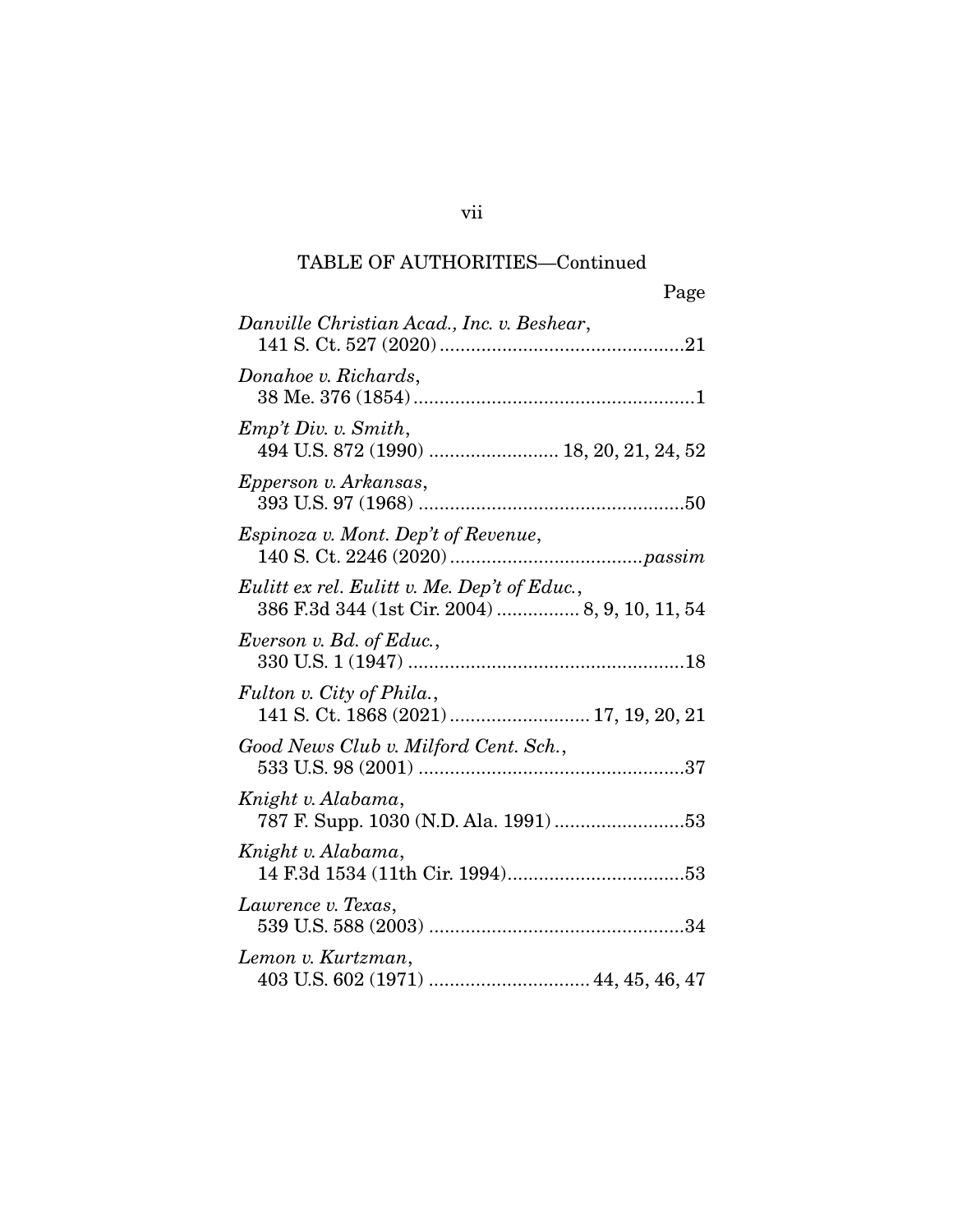| Page                                                           |
|----------------------------------------------------------------|
| Locke v. Davey,                                                |
| Lyng v. Nw. Indian Cemetery Protective Ass'n,                  |
| McDaniel v. Paty,                                              |
| Miss. Univ. for Women v. Hogan,                                |
| Mitchell v. Helms,                                             |
| Mueller v. Allen,                                              |
| NLRB v. Catholic Bishop,                                       |
| Our Lady of Guadalupe Sch. v. Morrisey-Berru,                  |
| Romer v. Evans,                                                |
| Rumsfeld v. Forum for Acad. & Institutional<br>Rights, Inc.,   |
| Sch. Dist. v. Schempp,                                         |
| Shaw v. Hunt,                                                  |
| Sherbert v. Verner,<br>374 U.S. 398 (1963)  17, 18, 21, 27, 31 |

viii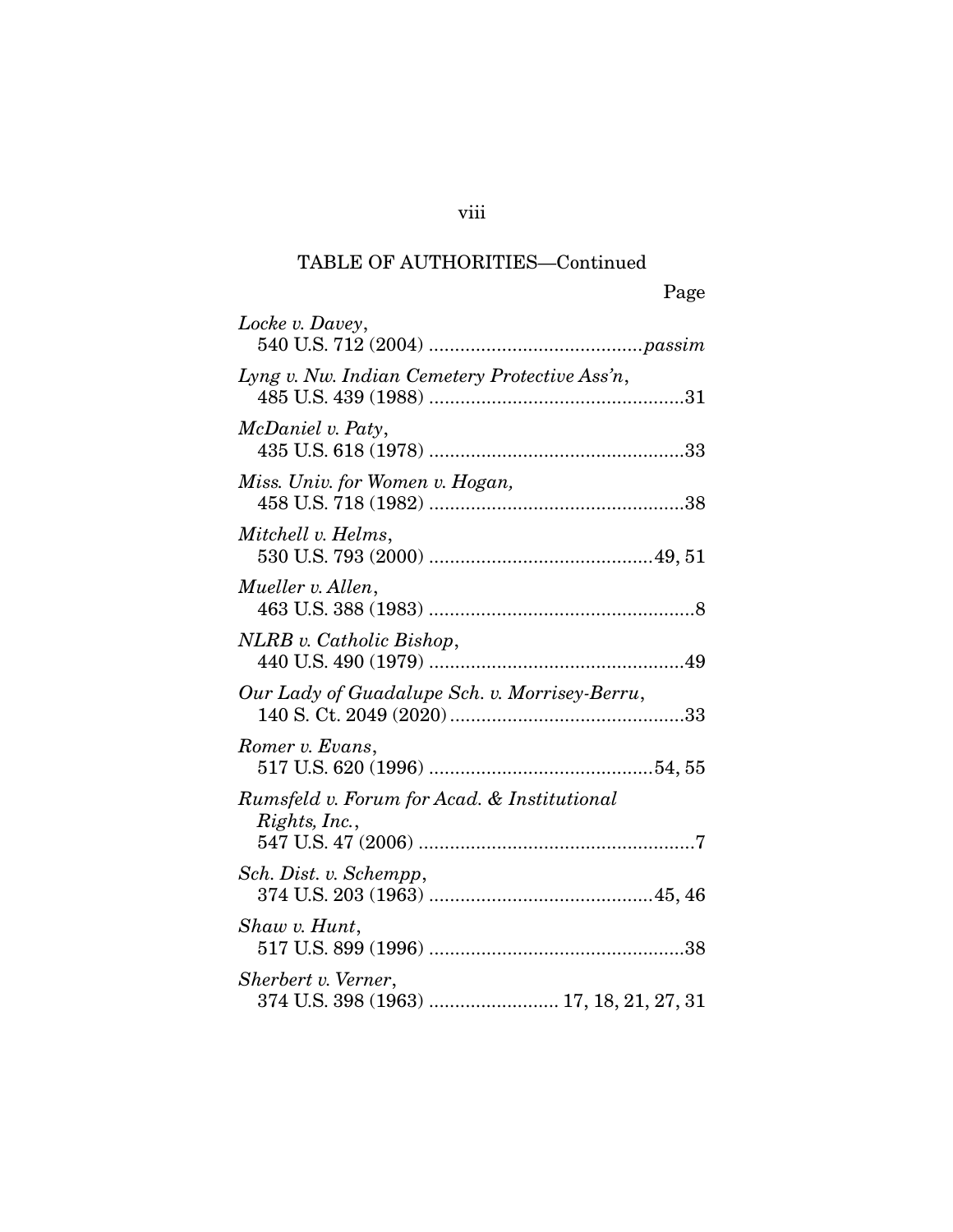| Page                                                |
|-----------------------------------------------------|
| Strout v. Albanese,                                 |
| Tex. Monthly, Inc. v. Bullock,                      |
| Thomas v. Review Bd.,                               |
| Trinity Lutheran Church of Columbia, Inc. v. Comer, |
| United States v. Virginia,                          |
| Wisconsin v. Yoder,                                 |
| Witters v. Wash. Dep't of Servs. for the Blind,     |
| Zelman v. Simmons-Harris,                           |
| Zobrest v. Catalina Foothills Sch. Dist.,           |
| Zorach v. Clauson,                                  |
| <b>CONSTITUTIONAL PROVISIONS</b>                    |

ix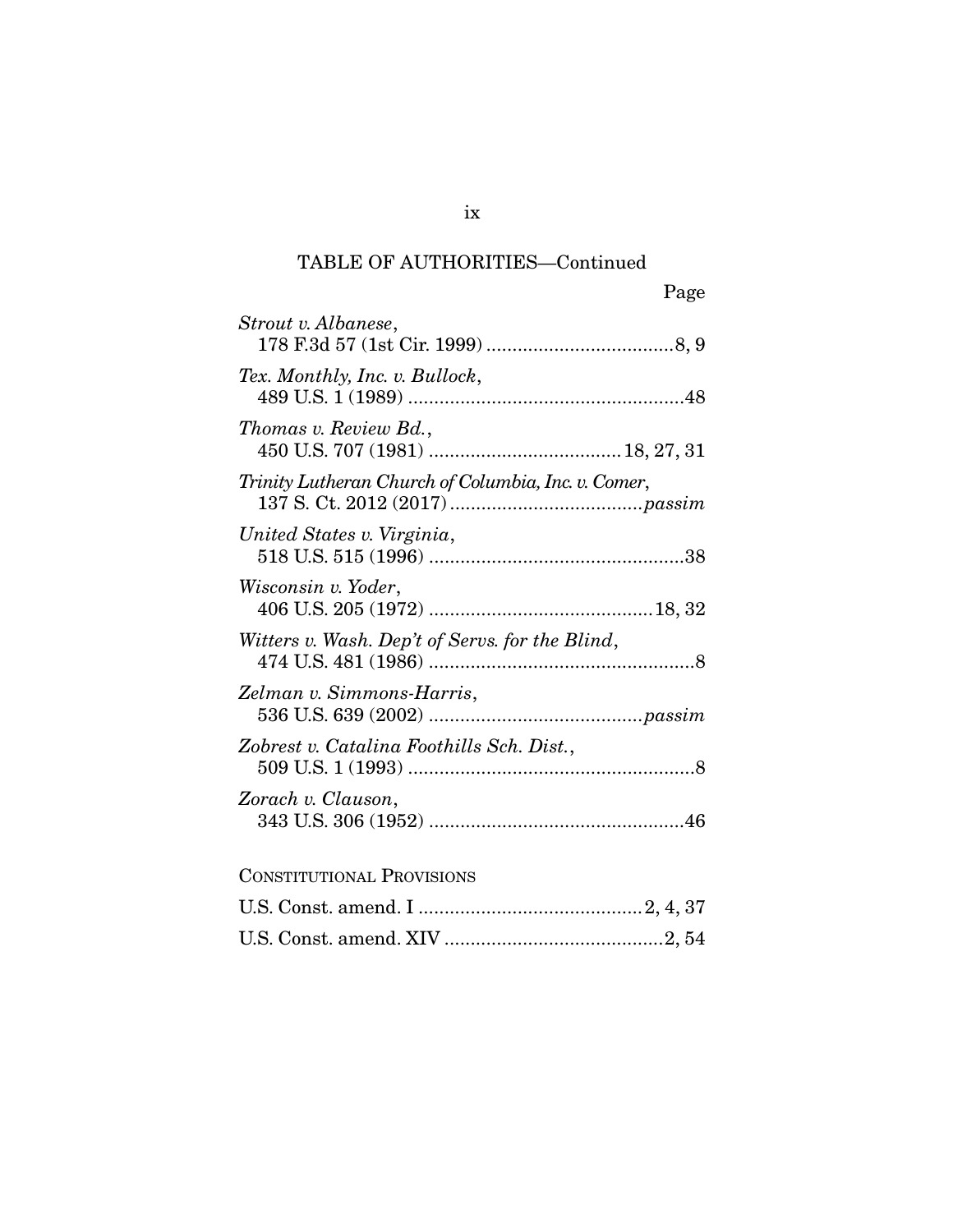| CODES, STATUTES, AND RULES |
|----------------------------|
|                            |
|                            |
|                            |
|                            |
|                            |
|                            |
|                            |
|                            |
|                            |
|                            |
|                            |
|                            |
|                            |
|                            |
|                            |
|                            |
|                            |
|                            |
|                            |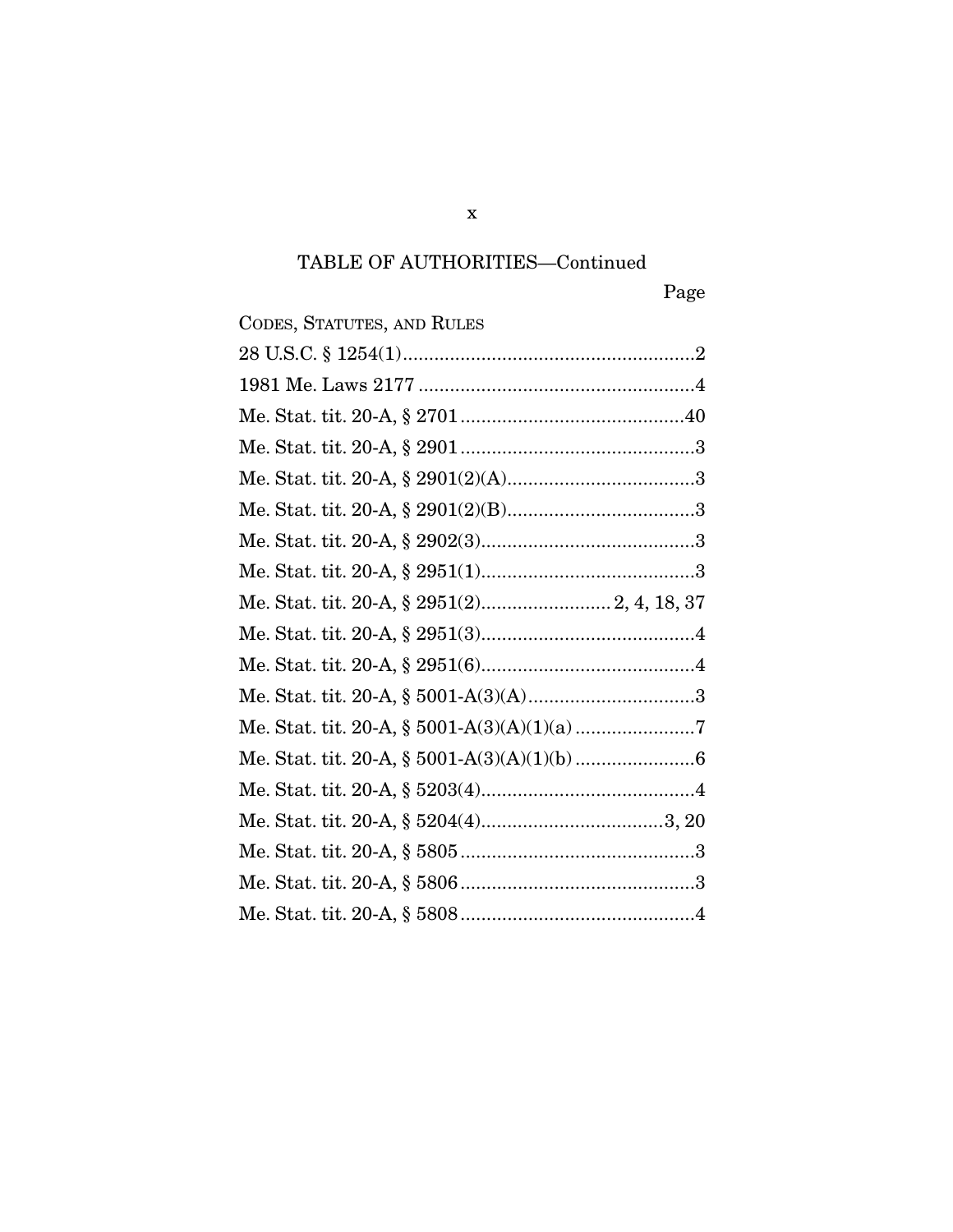# OTHER AUTHORITIES

| 1 Annals of Cong. (Joseph Gales ed., 1834)24, 26                                                                                                                                                     |
|------------------------------------------------------------------------------------------------------------------------------------------------------------------------------------------------------|
| 1 S. Johnson, A Dictionary of the English Lan-                                                                                                                                                       |
| 1 Thomas Carlyle, Oliver Cromwell's Letters and                                                                                                                                                      |
| 8 Messages and Papers of the Presidents (1897)53                                                                                                                                                     |
| Akhil Reed Amar, The Bill of Rights and the<br>Fourteenth Amendment, 101 Yale L.J. 1193                                                                                                              |
| Ava Harriet Chadbourne, A History of Educa-                                                                                                                                                          |
|                                                                                                                                                                                                      |
|                                                                                                                                                                                                      |
| Ga. Charter of 1732, reprinted in 2 The Federal<br>and State Constitutions, Colonial Charters, and<br>Other Organic Laws of the States, Territories,<br>and Colonies 773 (Francis Newton Thorpe ed., |
| Jacobus tenBroek, <i>Equal Under Law</i> (1965)54                                                                                                                                                    |
| John Maddaus & Denise A. Mirochnik, Town Tu-<br>itioning in Maine: Parental Choice of Second-<br>ary Schools in Rural Communities, 8 J. Res.                                                         |

xi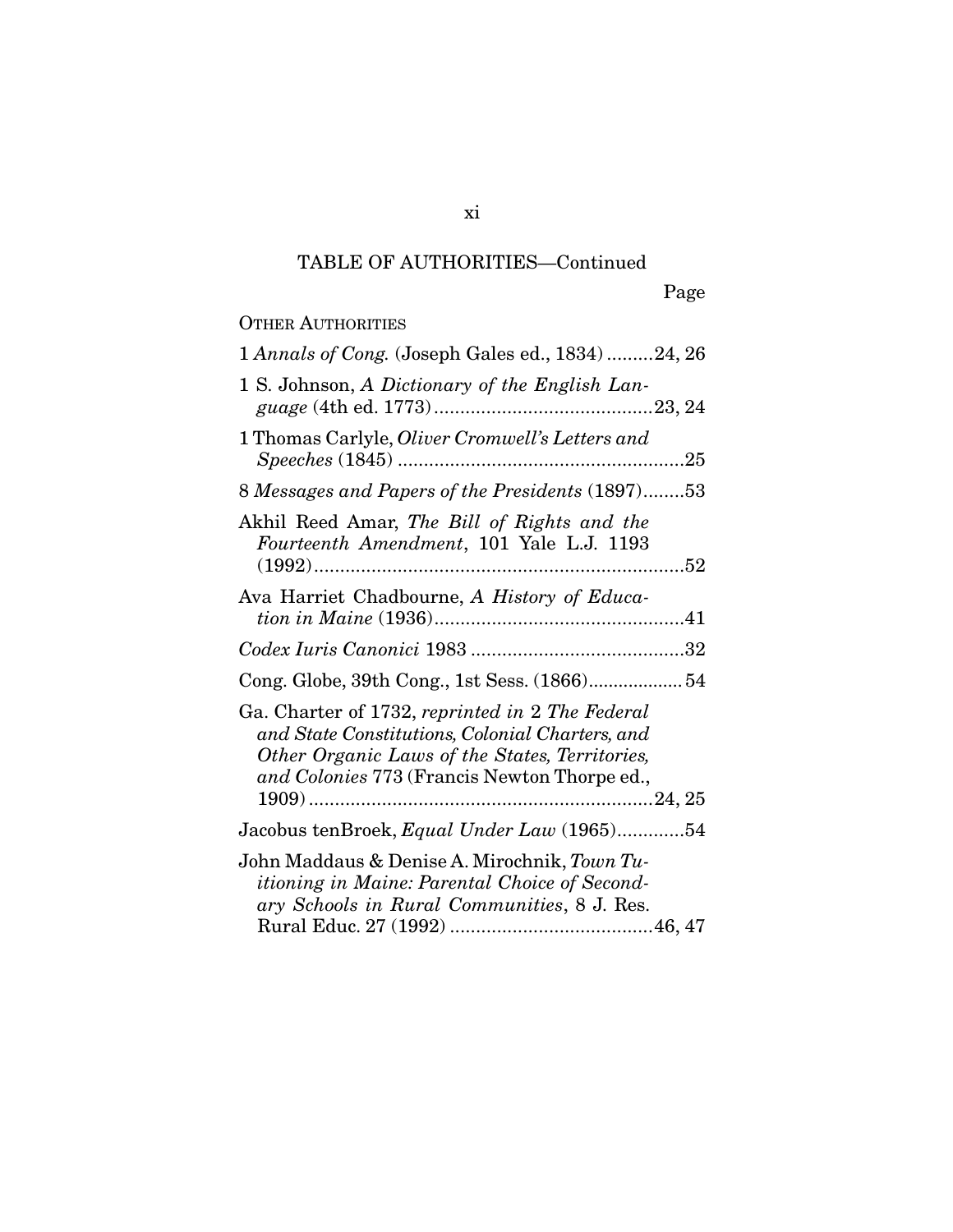|--|

| Julian B. Roebuck & Komanduri S. Murty, His-<br>torically Black Colleges and Universities:<br>Their Place in American Higher Education            |
|---------------------------------------------------------------------------------------------------------------------------------------------------|
| Mark Storslee, Church Taxes and the Original<br>Understanding of the Establishment Clause,<br>169 U. Pa. L. Rev. 111 (2020) 29, 40, 41, 45        |
| Me. Dep't of Educ., Approval for Receipt of Pub-<br>lic Funds by Private Schools, https://www.<br>maine.gov/doe/funding/reports/tuition/year-end- |
| Michael W. McConnell, The Origins and Historical<br>Understanding of Free Exercise of Religion,<br>103 Harv. L. Rev. 1409 (1990)  24, 25, 26      |
| Nathan S. Chapman, Forgotten Federal-Missionary<br>Partnerships: New Light on the Establishment<br>Clause, 96 Notre Dame L. Rev. 677 (2020)41     |
| Nicholas May, Holy Rebellion: Religious Assembly<br>Laws in Antebellum South Carolina and Vir-<br>ginia, 49 Am. J. Legal Hist. 237 (2007) 52      |
| Oxford English Dictionary Online (Dec. 2020)23                                                                                                    |
| Report of the Joint Committee on Reconstruc-<br>tion, H.R. Rep. No. 30, 39th Cong., 1st Sess53                                                    |
| Richard J. Gabel, Public Funds for Church and                                                                                                     |
| S. Journal, 1st Cong., 1st Sess. (1789)26                                                                                                         |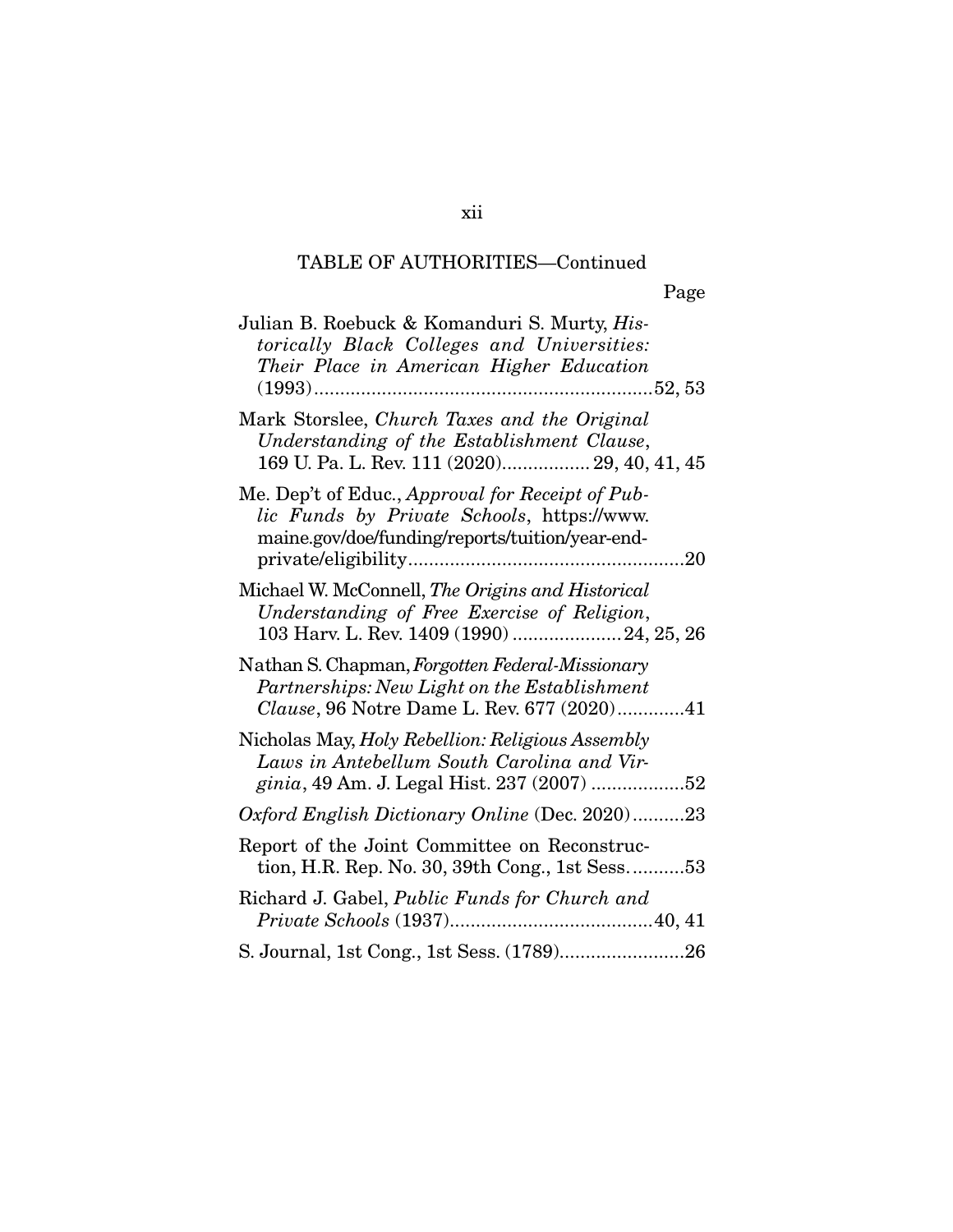|                                                | Page |
|------------------------------------------------|------|
| Stephanie H. Barclay, Untangling Entanglement, |      |
|                                                |      |
| Vatican Council II, Gravissimum educationis    |      |
|                                                |      |

# xiii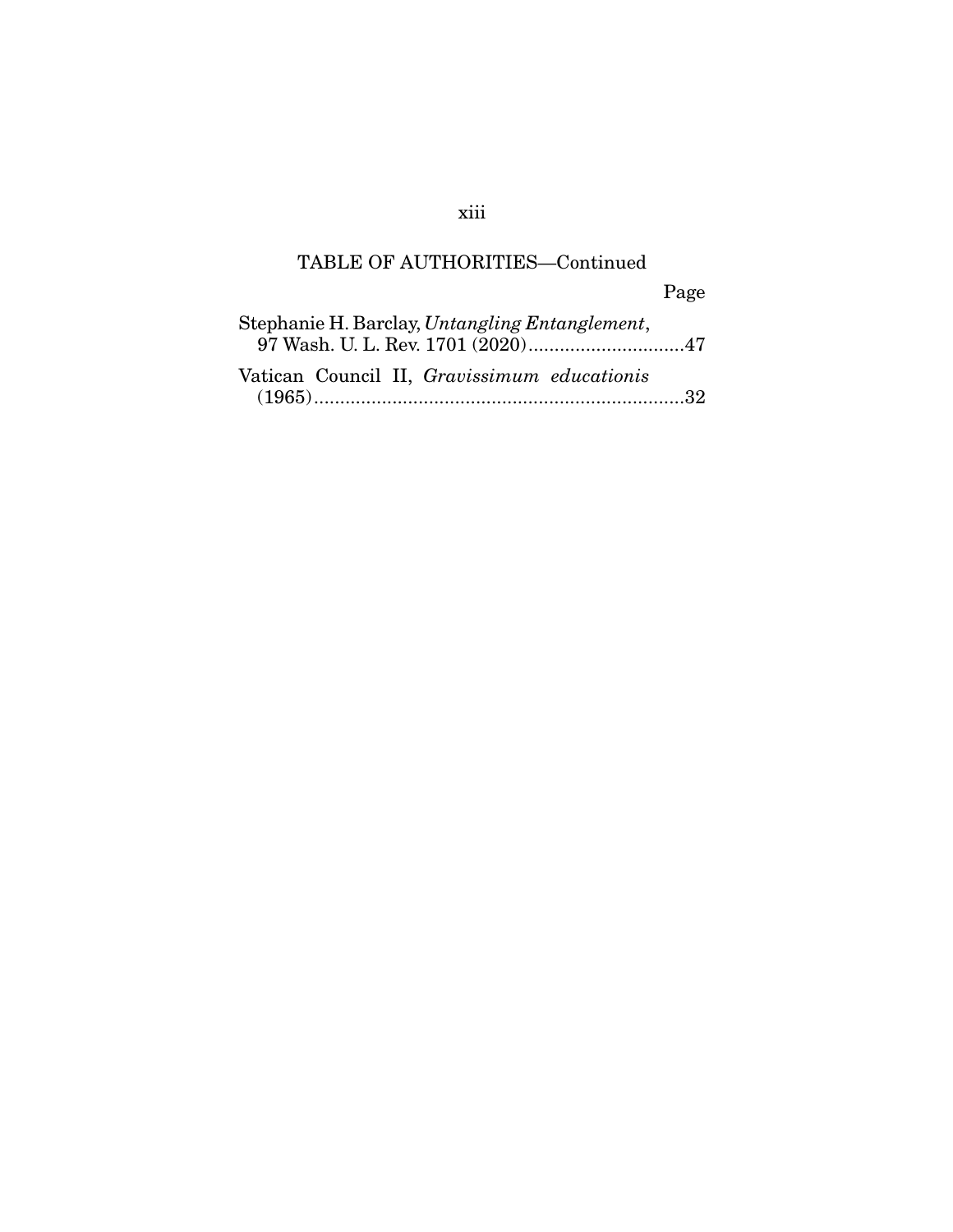#### **INTRODUCTION**

 In the 19th century, Maine's public schools expelled students for adhering to their faith. See Donahoe v. Richards, 38 Me. 376, 377-78 (1854) (upholding expulsion of Catholic student for refusing to engage in Protestant religious exercises). Today, the state denies benefits to students if they attend private schools that align with their faith. The times are different, but the result is the same: denial of educational opportunity through religious discrimination.

 In this case, the First Circuit gave its imprimatur to Maine's discrimination. It upheld the state's exclusion of so-called "sectarian" options from a tuition assistance program that allows high school students to attend the private or public school of their choice.

 The First Circuit recognized that this Court's precedents foreclose discrimination based on religious "status," or identity, in public benefit programs. In its view, however, Maine's exclusion does not turn on the religious status of the excluded schools, but rather on the religious use to which a student's tuition benefit might be put—namely, religious instruction. Such discrimination, it held, is constitutionally permissible.

 The First Circuit claimed cover for its "use/status distinction" in this Court's precedent, but there is no basis for it. Discrimination is discrimination, whether the government claims to target those who are religious or those who do religious things.

--------------------------------- ♦ ---------------------------------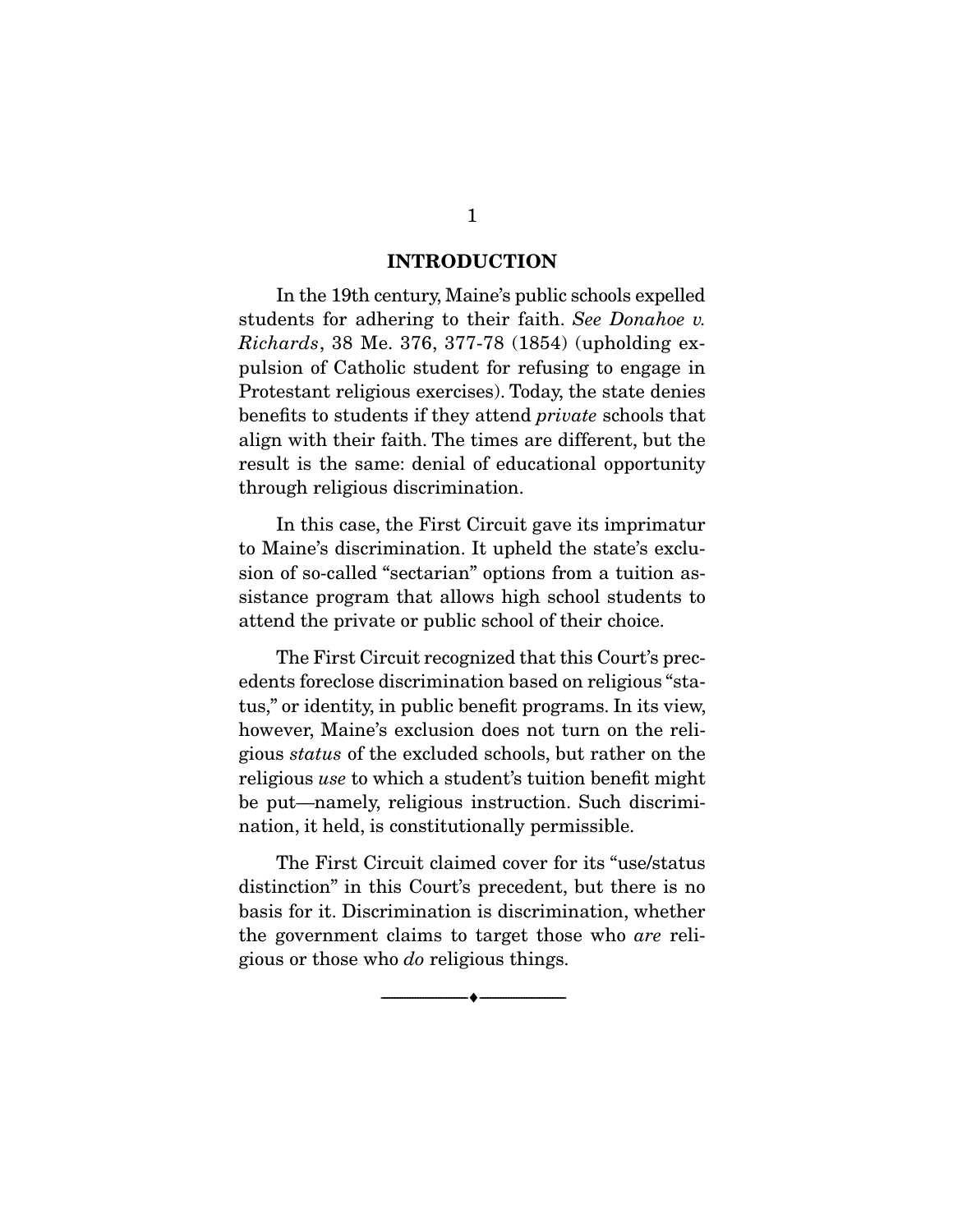#### **OPINIONS BELOW**

 The First Circuit's opinion (Pet. App. 1-60) is reported at 979 F.3d 21. The district court's opinion (Pet. App. 63-73) is reported at 401 F. Supp. 3d 207.

**JURISDICTION** 

 $\bullet$   $-$ 

 The First Circuit entered judgment on October 29, 2020. The petition was timely filed on February 4, 2021. This Court has jurisdiction under 28 U.S.C. § 1254(1).

--------------------------------- ♦ ---------------------------------

## **CONSTITUTIONAL AND STATUTORY PROVISIONS INVOLVED**

 The Establishment and Free Exercise Clauses of the First Amendment provide that "Congress shall make no law respecting an establishment of religion, or prohibiting the free exercise thereof." The Equal Protection Clause of the Fourteenth Amendment provides that a state shall not "deny to any person within its jurisdiction the equal protection of the laws."

 The sectarian exclusion in Maine's tuition assistance program provides that "[a] private school may be approved for the receipt of public funds for tuition purposes only if it . . . [i]s a nonsectarian school in accordance with the First Amendment of the United States Constitution." Me. Stat. tit. 20-A, § 2951(2). Additional relevant statutes are reproduced at Pet. App. 76-82.

--------------------------------- ♦ ---------------------------------

2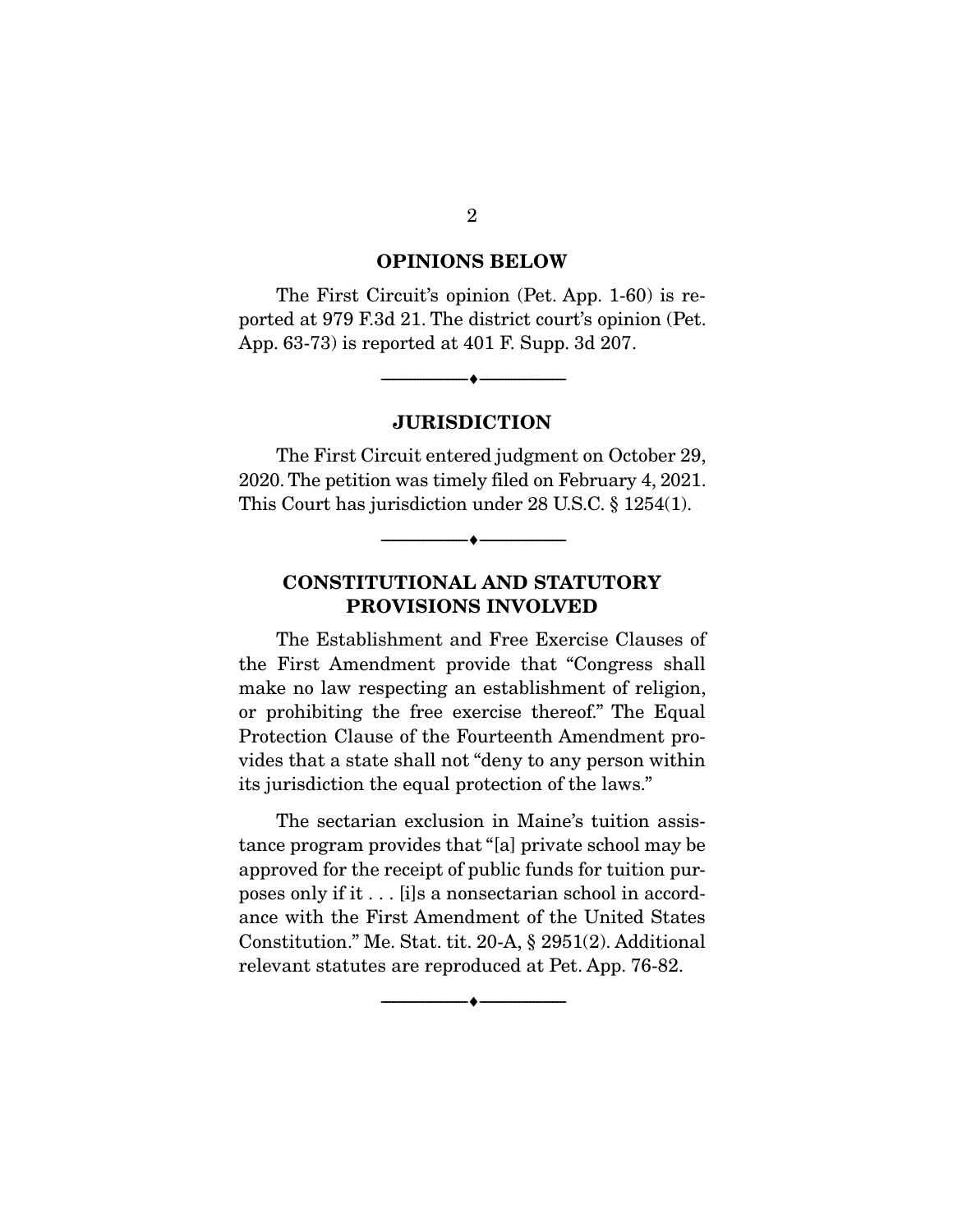#### **STATEMENT OF THE CASE**

#### **A. Maine's Tuition Assistance Program**

 Maine has a tuition assistance program for all students who live in school administrative units ("school districts") that neither operate their own secondary school nor contract with a particular private or public secondary school for the education of their resident secondary students. Under the program, such school districts must pay tuition, up to a statutory limit, "at the public school or the approved private school of the parent's choice at which the student is accepted." Me. Stat. tit. 20-A, § 5204(4); see also id. §§ 5805, 5806.

 To participate in the tuition assistance program, a private secondary school must meet the requirements of "basic school approval" for attendance purposes and, thus, Maine's compulsory education law. *Id.*  $\S$  2951(1); see also id. §§ 2901, 5001-A(3)(A); Pet. App. 7. To satisfy those requirements, a school must either: (1) be "[c]urrently accredited by a New England association of schools and colleges," Me. Stat. tit. 20-A, § 2901(2)(A); or (2) demonstrate compliance with certain state requirements, including certain state curricular requirements, *id.* §§ 2901(2)(B), 2902(3).<sup>1</sup>

 $1$  The state curricular requirements for a school following the second path to basic school approval include some of the curricular requirements applicable to public schools and school districts. See Me. Stat. tit. 20-A, § 2902(3); Pet. App. 7-8. For a school following the first path (accreditation), there are no state curricular requirements for basic school approval. See Me. Stat. tit. 20-A,  $\S 2901(2)$ (A); Stipulated Record Ex. 2, at 7-8 (ECF 24-2). And once a private school obtains basic school approval, there are no other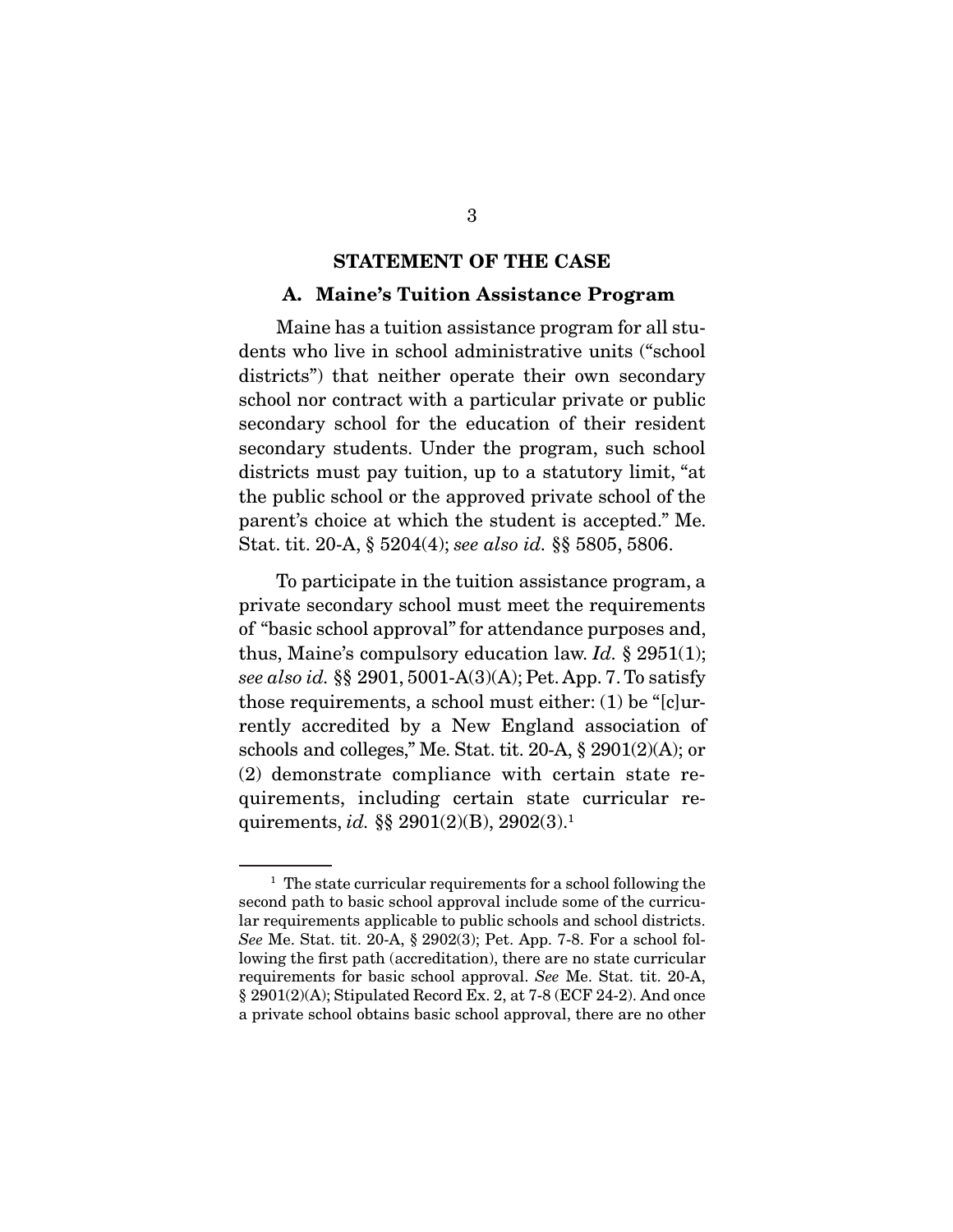Participating families may send their children to schools inside or outside the state. Id. § 2951(3). School districts, for example, have paid for students to attend Avon Old Farms, the Taft School, Miss Porter's, and other elite prep schools around New England and, indeed, the country. See Stipulated Record Ex. 2, at 11 (ECF 24-2). Parents may even send their children to schools in other countries. Me. Stat. tit. 20-A, § 5808.

 But parents may not choose schools that Maine deems "sectarian." Before 1980, parents could choose such schools, and hundreds of students attended them annually under the program. J.A. 72 ¶ 19. But the state barred sectarian options after the Maine Attorney General, in 1980, opined that including them as a choice in the program violated the federal Establishment Clause. Me. Op. Att'y Gen. No. 80-2 (1980) (J.A. 35-68). The legislature codified this bar in a statute providing that a student's chosen school must be "a nonsectarian school in accordance with the First Amendment of the United States Constitution." 1981 Me. Laws 2177 (codified at Me. Stat. tit. 20-A,  $§ 2951(2).$ <sup>2</sup>

curricular requirements for the school to participate in the tuition assistance program, unless 60 percent or more of its students receive funding under the program. See Me. Stat. tit. 20-A, § 2951(6); Stipulated Record Ex. 2, at 9.

<sup>&</sup>lt;sup>2</sup> Maine also has a tuition assistance program for elementary school students, Me. Stat. tit. 20-A, § 5203(4), and the sectarian exclusion in Section 2951(2) applies to it, as well.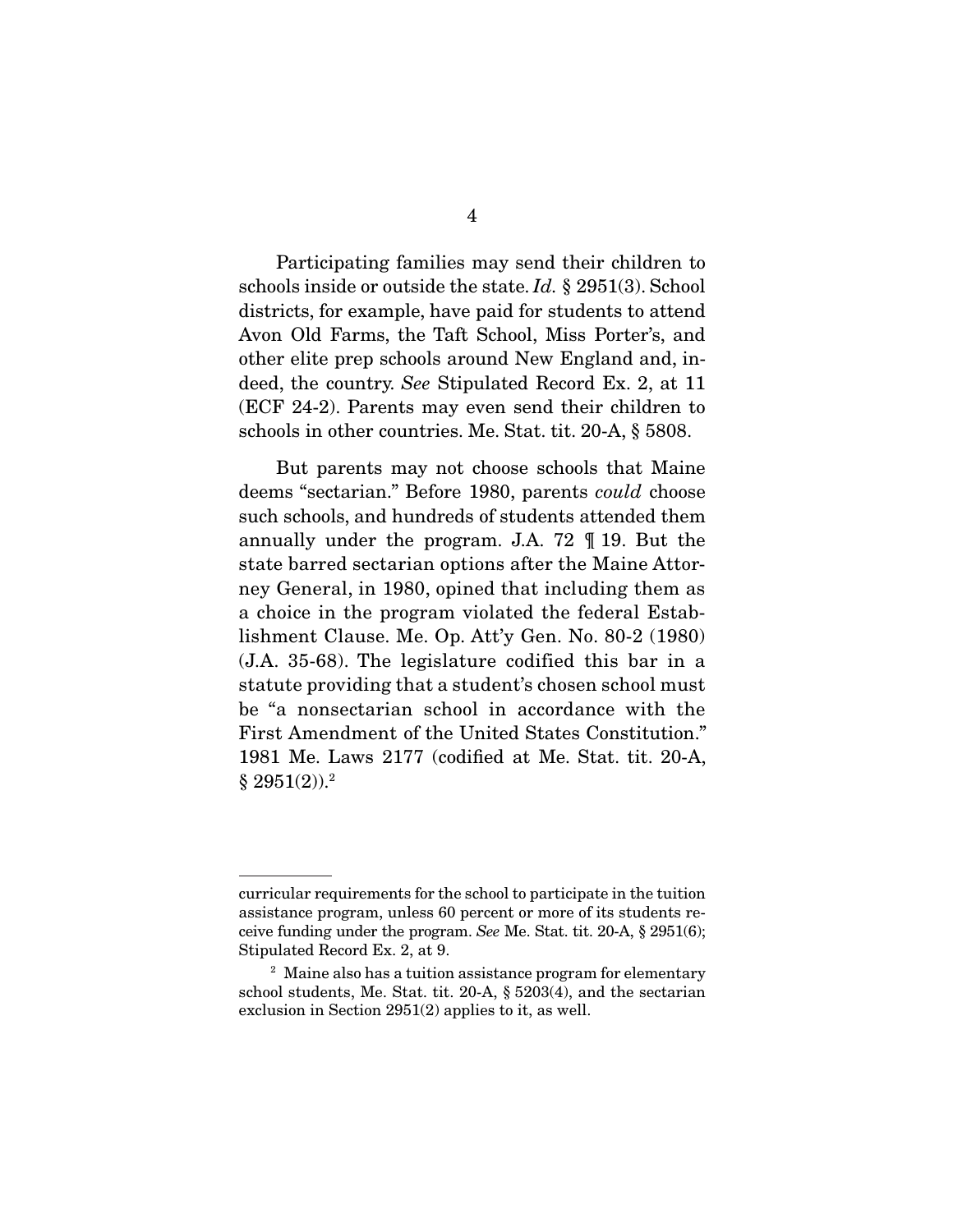When there is a question about whether a school is "nonsectarian" and, thus, a permissible choice for families receiving tuition assistance, the Maine Department of Education ("Department") examines the school's curriculum and activities to assess whether the school promotes faith or presents its teaching through a faith-based lens. Association or affiliation with a faith, church, or religious institution does not, in itself, render a school ineligible. Pet. App. 35. Rather, eligibility "depends on the sectarian nature of the educational instruction that the school will use the tuition assistance payments to provide." Pet. App. 35. The Department inquires as to whether, "in addition to teaching academic subjects," the school "promotes the faith or belief system with which it is associated and/or presents the material taught through the lens of this faith." Pet. App. 35 (quoting interrogatory response of Maine Commissioner of Education). "The Department's focus is on what the school teaches through its curriculum and related activities, and how the material is presented." Pet. App. 35 (emphasis omitted) (quoting interrogatory response of Maine Commissioner of Education).

#### **B. The Effects of the Sectarian Exclusion**

 Maine's sectarian exclusion discriminates against families who are eligible for the tuition assistance program and believe that a religious education is the best option for their child. The exclusion forces such families to choose between a public benefit to which they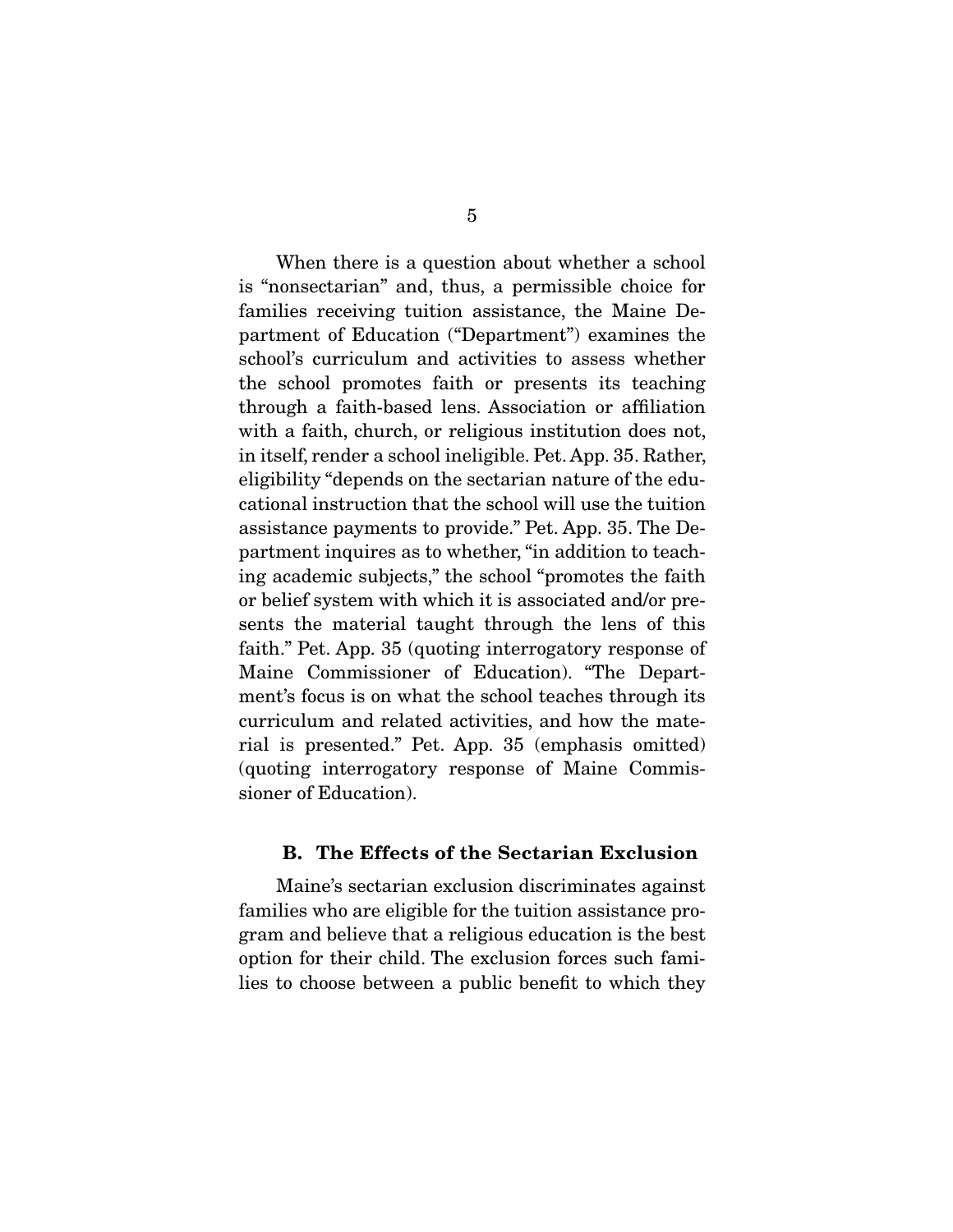are entitled and their right to send their child to a religious school.

 The Nelsons, for example, use the tuition assistance benefit to send their sophomore son (and previously used it to send their recently graduated daughter) to Erskine Academy, a secular private high school. However, they believe that Temple Academy, a school that "aligns with their sincerely held religious beliefs" and that their son attended at the elementary level, is the best choice for their family. Pet. App. 9 (internal quotation marks omitted); J.A. 78-79 ¶¶ 62-65. Temple is fully accredited by the New England Association of Schools and Colleges and is "recognized by the [D]epartment as providing equivalent instruction" in satisfaction of Maine's compulsory education law. J.A. 90 ¶¶ 131, 132; Pet. App. 9; Me. Stat. tit. 20-A, § 5001-  $A(3)(A)(1)(b).$ <sup>3</sup> Temple, however, is deemed a "sectarian" school; it operates from "a thoroughly Christian and Biblical world view" and provides a "biblically-integrated education." J.A. 90, 92, 96 ¶¶ 130, 144, 164. For that reason, it cannot be approved for tuition assistance purposes. Pet. App. 10; J.A. 90 ¶ 130. Because the Nelsons cannot afford to forgo the tuition assistance benefit, Pet. App. 9, they have had to forgo the school that would best meet their children's educational needs and best align with their family's beliefs.

 The Carsons, meanwhile, sent their daughter to Bangor Christian School, a private, nonprofit school.

<sup>&</sup>lt;sup>3</sup> Temple also meets the requirements for basic school approval but has not yet sought approval. Pet. App. 44.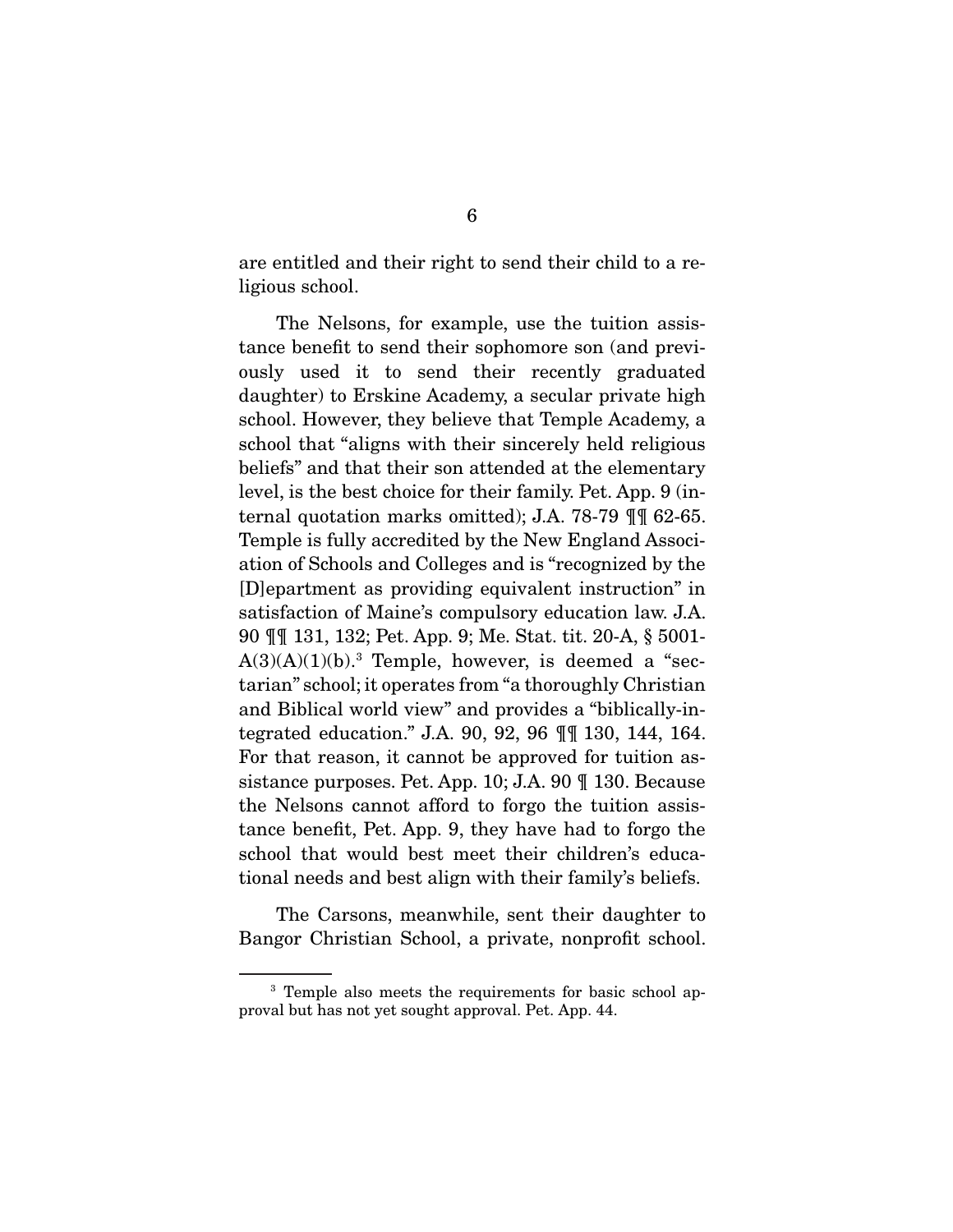Pet. App. 8; J.A. 74  $\mathcal{P}$  27.<sup>4</sup> They selected Bangor Christian "because the school's Christian worldview aligns with their sincerely held religious beliefs and because of the school's high academic standards." J.A. 74 ¶ 29. Bangor Christian is fully accredited by the New England Association of Schools and Colleges and approved for basic school approval purposes; it thus satisfies Maine's compulsory education law. J.A. 80  $\mathbb{I}$  72-73; Pet. App. 8; Me. Stat. tit. 20-A, § 5001-A(3)(A)(1)(a). But because the school is "sectarian," "instilling a Biblical worldview in its students" and "intertwin[ing]" religious instruction with its curriculum, it cannot be approved for tuition assistance purposes. Pet. App. 10 (internal quotation marks omitted); see also J.A. 80 ¶ 68. As a result, the Carsons had to pay their daughter's tuition out-of-pocket, even though she was entitled to the tuition assistance benefit. J.A. 74 ¶ 30.

 In short, because of the sectarian exclusion, families must either forgo an education benefit to which they are entitled, as in the Carsons' case, or resign themselves to using the benefit at a school that will not best meet their child's needs, as in the Nelsons' case.

<sup>4</sup> The Carsons' daughter recently graduated. That is no obstacle to their petition, because the Nelsons' son is still eligible for the tuition assistance program and injured by its sectarian exclusion. Rumsfeld v. Forum for Acad. & Institutional Rights, Inc., 547 U.S. 47, 52 n.2 (2006) ("[T]he presence of one party with standing is sufficient to satisfy Article III's case-or-controversy requirement.").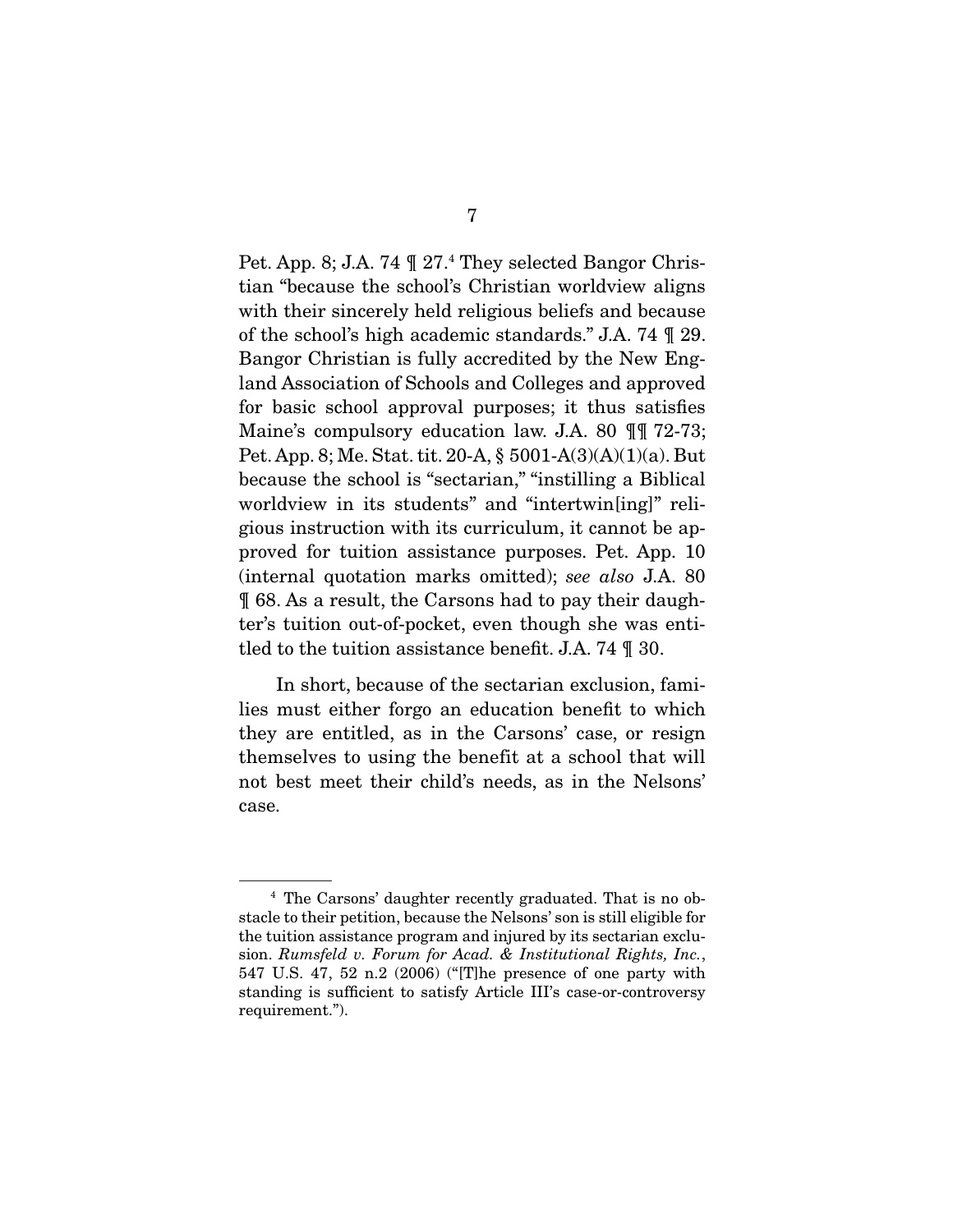#### **C. The Legal History of the Exclusion**

 Before this case, Maine's sectarian exclusion had been challenged twice in federal court—in the 1990s and again in the early 2000s. The First Circuit upheld the exclusion in both instances.<sup>5</sup>

The first of these challenges was *Strout v. Al*banese, 178 F.3d 57 (1st Cir. 1999). Strout was filed in 1997, on the heels of a trilogy of decisions from this Court that had upheld the inclusion of religious options (alongside non-religious ones) in student-aid programs. See Mueller v. Allen, 463 U.S. 388 (1983); Witters v. Wash. Dep't of Servs. for the Blind, 474 U.S. 481 (1986); Zobrest v. Catalina Foothills Sch. Dist., 509 U.S. 1 (1993). Despite those decisions, the First Circuit upheld Maine's sectarian exclusion, rejecting the plaintiffs' free exercise and equal protection claims and holding that the Establishment Clause *required* the exclusion to "avoid<sup>[]</sup> an entangled church and state." Strout, 178 F.3d at 61.

The second challenge was Eulitt ex rel. Eulitt v. Maine Department of Education, 386 F.3d 344 (1st Cir. 2004). Eulitt was filed in the wake of this Court's decision in Zelman v. Simmons-Harris, 536 U.S. 639 (2002), which had held that the inclusion of religious (alongside non-religious) options in a tuition assistance program is permissible under the Establishment Clause. Although the First Circuit recognized that its earlier

 $5$  It was also challenged and upheld twice in state court. Bagley v. Raymond Sch. Dep't, 728 A.2d 127 (Me. 1999); Anderson v. Town of Durham, 895 A.2d 944 (Me. 2006).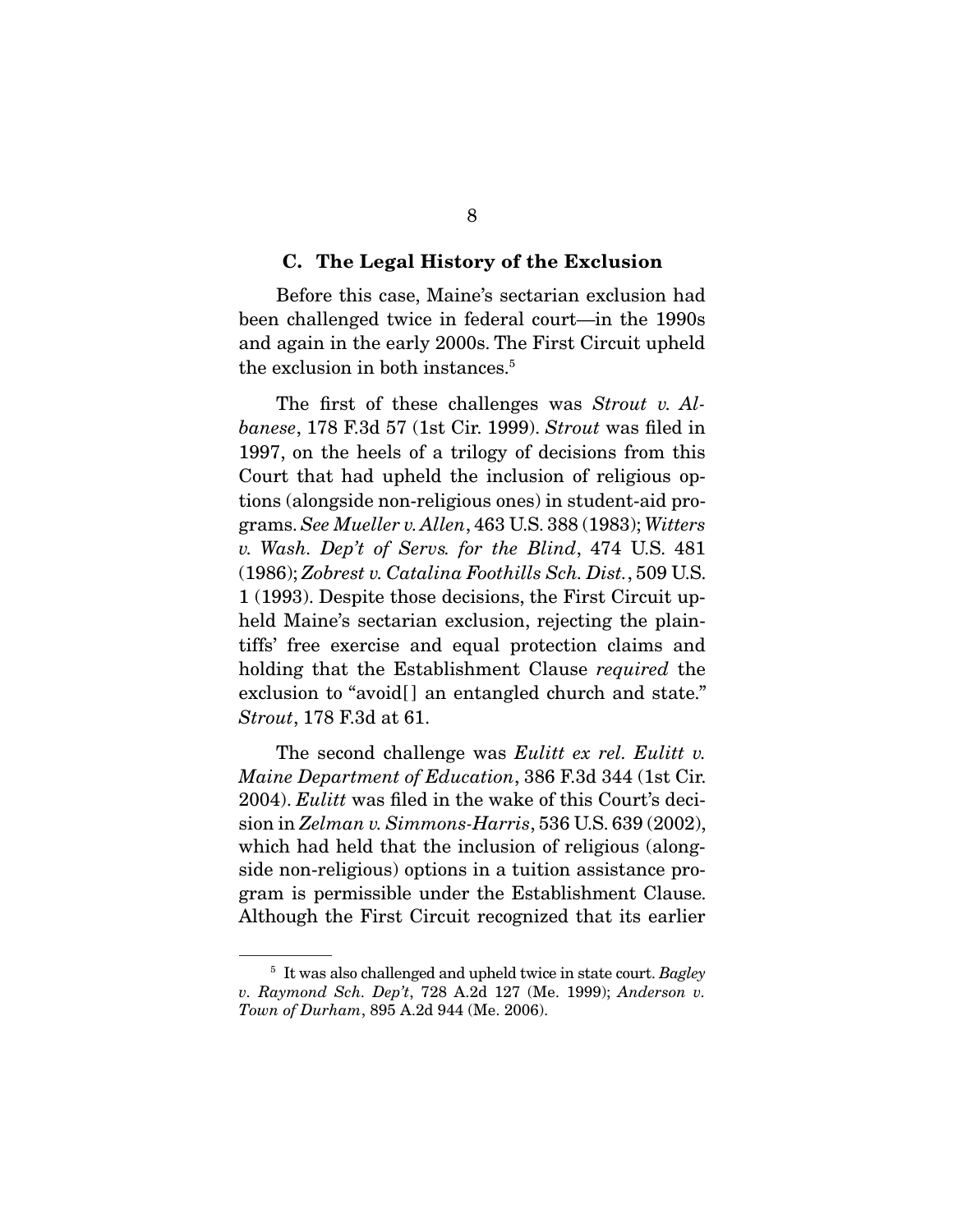decision in *Strout* had been "call[ed] into legitimate question" by Zelman, the court held that a student's "free exercise rights are not implicated" by the state's exclusion of religious options. *Eulitt*, 386 F.3d at 349, 350, 356.

#### **D. This Action**

 The present action was filed in the wake of yet another of this Court's Religion Clause decisions: Trinity Lutheran Church of Columbia, Inc. v. Comer, 137 S. Ct. 2012 (2017), in which the Court held that the Free Exercise Clause prohibits government from denying an otherwise-available public benefit based on religious status. Believing that Trinity Lutheran called the First Circuit's Eulitt decision into question, the Carson and Nelson families challenged Maine's sectarian exclusion anew. J.A. 11-34.

 The case was submitted on cross motions for judgment on a stipulated record, and the district court rendered judgment on June 26, 2019. Pet. App. 63, 74. After concluding that Trinity Lutheran had not "unmistakably cast *Eulitt* into disrepute," the court simply "applied Eulitt" to uphold the exclusion. Pet. App. 71, 72. Although "[i]t is certainly open to the First Circuit" to revisit *Eulitt*, the court added, "it is not my role to make that decision." Pet. App. 72.

 The Carsons and Nelsons appealed. Two weeks after the First Circuit heard oral argument, this Court heard argument in Espinoza v. Montana Department of Revenue, 140 S. Ct. 2246 (2020), concerning the constitutionality of Montana's bar to religious schools'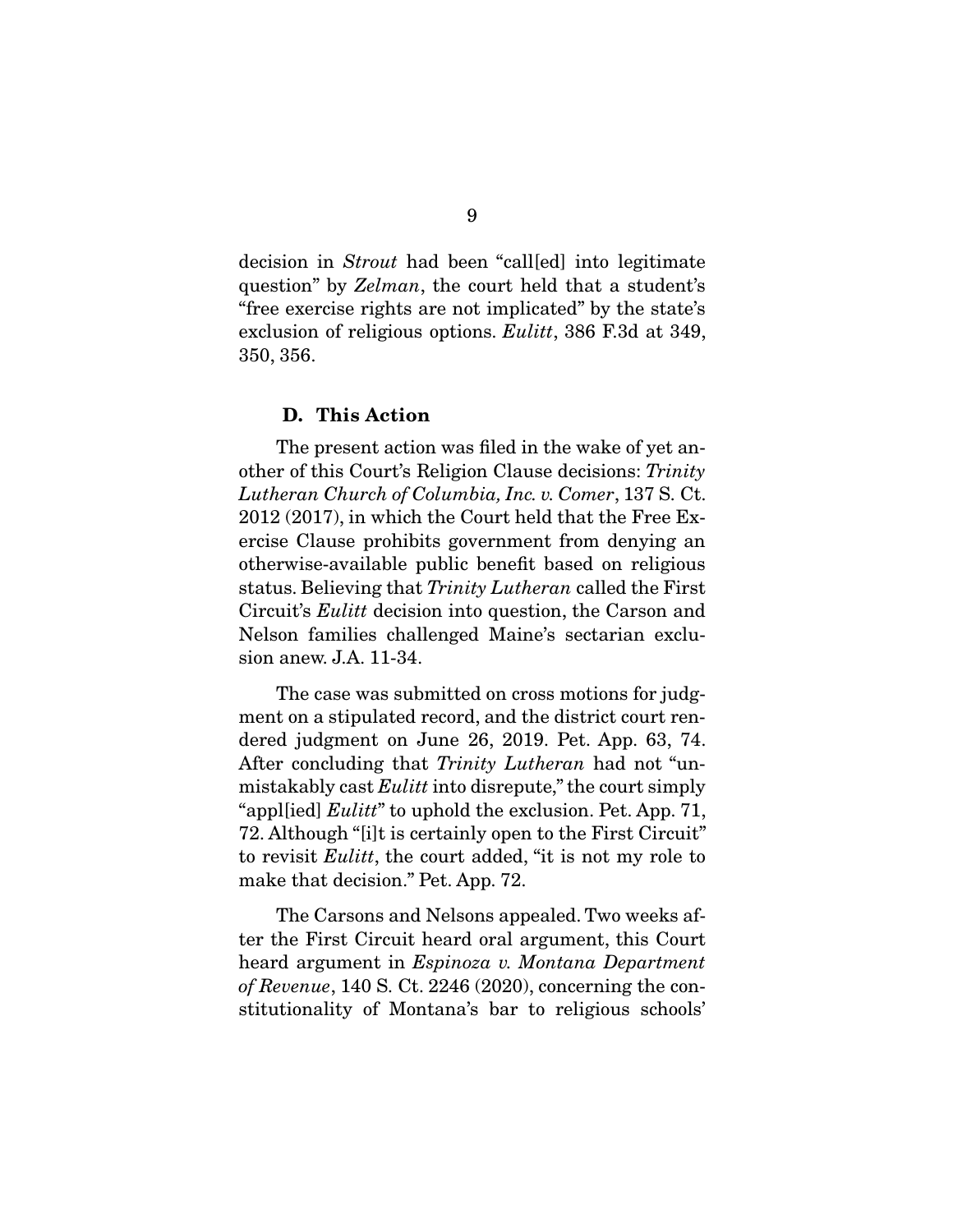participation in an elementary and secondary tuition assistance program. Pet. App. 14. On June 30, 2020, this Court decided Espinoza, holding that Montana's bar violated the Free Exercise Clause because it "discriminate[d] against schools and parents based on the religious character," or "status," of the schools that parents chose for their children. Espinoza, 140 S. Ct. at 2260.

 The Carsons and Nelsons submitted a Rule 28(j) letter to the First Circuit discussing the relevance of the Espinoza decision to their challenge. J.A. 2. The Commissioner responded with her own letter, insisting Espinoza had no bearing because Maine's exclusion turns not on religious "status," but rather on whether a school "promote[s] or advance[s] any particular religion." See J.A. 2-3.

 On October 29, 2020, the First Circuit upheld Maine's sectarian exclusion for the third time. The court began by considering the effect of Trinity Lutheran and Espinoza on its prior decision in Eulitt. "In *Eulitt*," the court explained, "we did not focus on" whether the sectarian exclusion turned on a school's "religious 'status' or instead on the religious use" to which tuition assistance is put. Pet. App. 24. "In both Trinity Lutheran and Espinoza," however, that question was "of central importance," according to the First Circuit. Pet. App. 24. "Espinoza clarified . . . that discrimination based solely on religious 'status' . . . is distinct from discrimination based on religious 'use,'" and this "use/status distinction," the First Circuit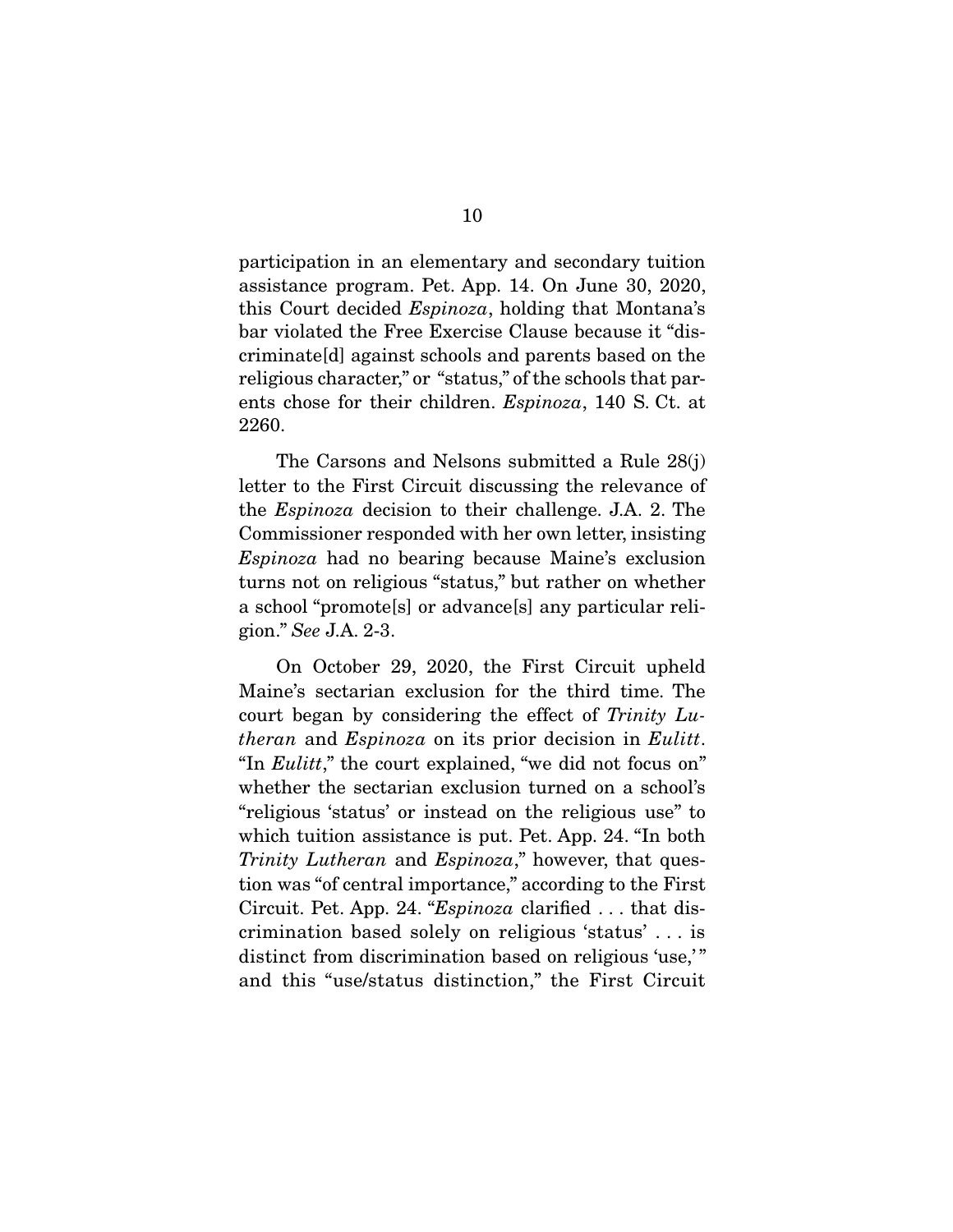determined, was "clearly potentially relevant" to the constitutionality of Maine's exclusion. Pet. App. 25, 27.

Espinoza and Trinity Lutheran were germane in another respect, the First Circuit noted: They "offer[ed] significant commentary on" the "scope" of Locke  $v$ . Davey, 540 U.S. 712 (2004), in which this Court upheld the exclusion of "devotional theology" majors from a state's post-secondary scholarship program. Pet. App. 27. Eulitt, the First Circuit noted, had read Locke "broadly" for the proposition that "state entities, in choosing how to provide education, may act upon their legitimate concerns about excessive entanglement with religion." Pet. App. 28 (quoting *Eulitt*, 386) F.3d at 355). But "Espinoza suggests that Locke is a narrower ruling than *Eulitt* understood it to be," the First Circuit observed. Pet. App. 48.

 In this light, the First Circuit concluded that it had to consider the constitutionality of Maine's sectarian exclusion "afresh in the light of" *Espinoza* and Trinity Lutheran. Pet. App. 21. Yet the court then upheld the exclusion a third time.

Unlike the religious exclusions in *Espinoza* and Trinity Lutheran, the First Circuit asserted, Maine's exclusion does not turn solely on religious "status" that is, "the aid recipient's affiliation with or control by a religious institution." Pet. App. 33; see also Pet. App. 34-35. Rather, it "focus[es] . . . on what the school teaches through its curriculum and related activities, and how the material is presented." Pet. App. 35 (quoting interrogatory response of Maine Commissioner of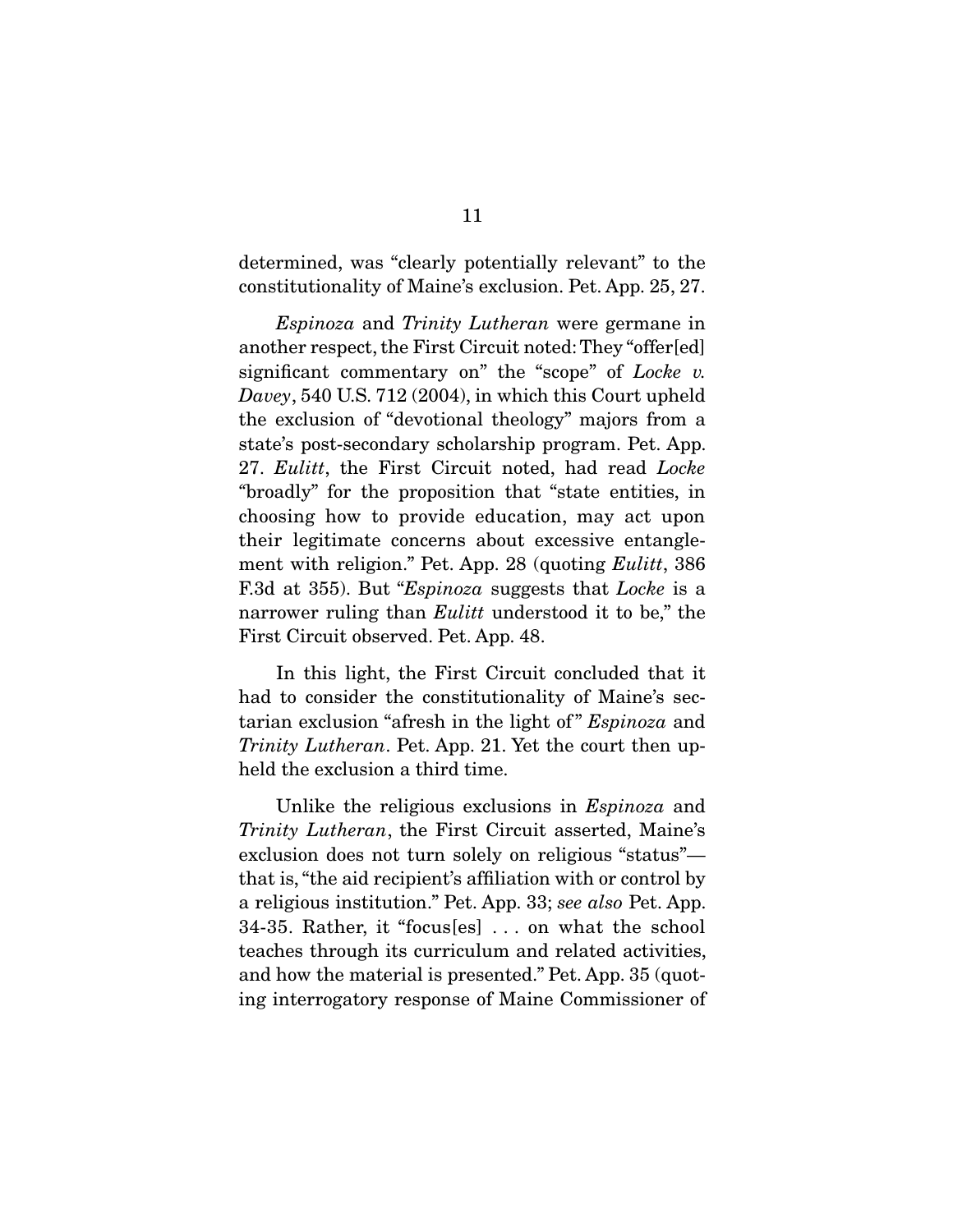Education). In other words, schools are barred "based on the religious use that they would make of" a student's aid. Pet. App. 39 (emphasis added).

 After determining that Maine's exclusion falls on the "use" side of a supposed "use/status distinction," the First Circuit considered the appropriate level of scrutiny to apply in reviewing its constitutionality. The court noted that although Espinoza held that strict scrutiny applies to *status*-based exclusions, it "expressly left unaddressed the level of scrutiny applicable to a use-based restriction." Pet. App. 27. The First Circuit acknowledged, however, that some of the Justices in Espinoza had questioned whether the "use/ status distinction" is meaningful at all—and had suggested that it should not affect "the level-of-scrutiny determination." Pet. App. 40, 41.

 Ultimately, the First Circuit determined that strict scrutiny was not warranted in reviewing Maine's exclusion. Pet. App. 40. Rather, the court subjected the exclusion "only to rational basis review because it is use based." Pet. App. 40 n.7. The court concluded that the exclusion survived such review, holding that it "permissibly restrict[s]" participation "to those schools—whether or not religiously affiliated or controlled—that provide, in the content of their educational instruction, a rough equivalent of the public school education that Maine may permissibly require to be secular." Pet. App. 48-49.

 The court also upheld the sectarian exclusion under the Establishment and Equal Protection Clauses.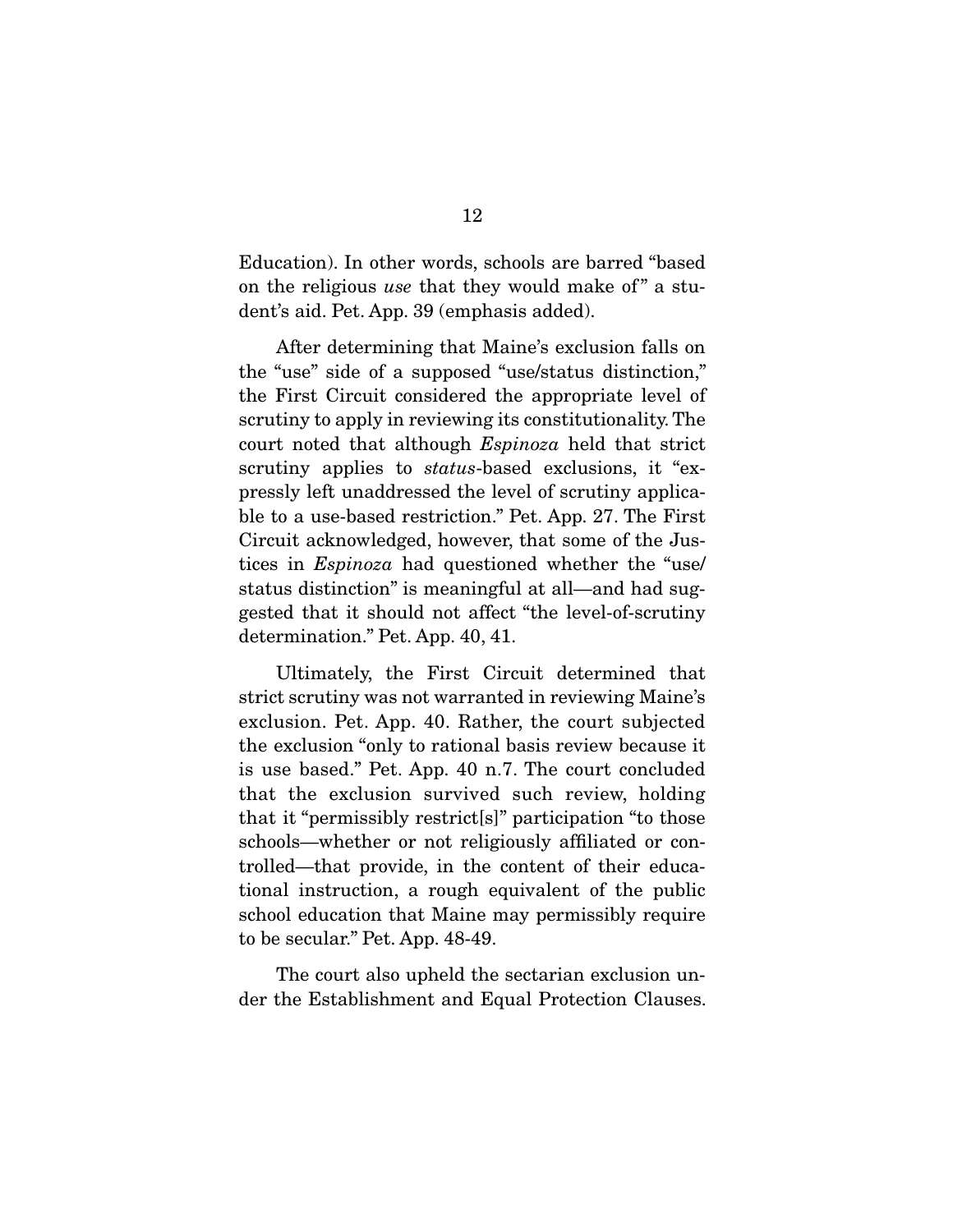Pet. App. 52-59. Regarding the former, the court recognized that the exclusion could entangle the state in assessing the religiosity of the curriculum and activities of schools to determine whether they should be permitted to educate students receiving tuition assistance. But this was not an Establishment Clause problem, according to the court, because "schools seeking to be 'approved' generally self-identify as 'sectarian' or 'nonsectarian," and to the extent there are questions, the state's inquiry turns on "objective factors," such as "mandatory attendance at religious services and course curricula." Pet. App. 57-58. Finally, the court rejected the equal protection claim under the same rational basis analysis it applied to dispose of the free exercise claim. Pet. App. 53, 55.

#### **SUMMARY OF THE ARGUMENT**

--------------------------------- ♦ ---------------------------------

 Maine's exclusion of "sectarian" options from its tuition assistance program violates the Free Exercise, Establishment, and Equal Protection Clauses. This is so regardless of whether the exclusion is viewed as turning on the religious "status" of the excluded schools or the religious "use" to which a student's aid would be put at an excluded school.

 The exclusion is neither neutral toward religion nor generally applicable, and this Court has long held that a law lacking either characteristic is subject to strict scrutiny under the Free Exercise Clause. The First Circuit, however, seized on what it called a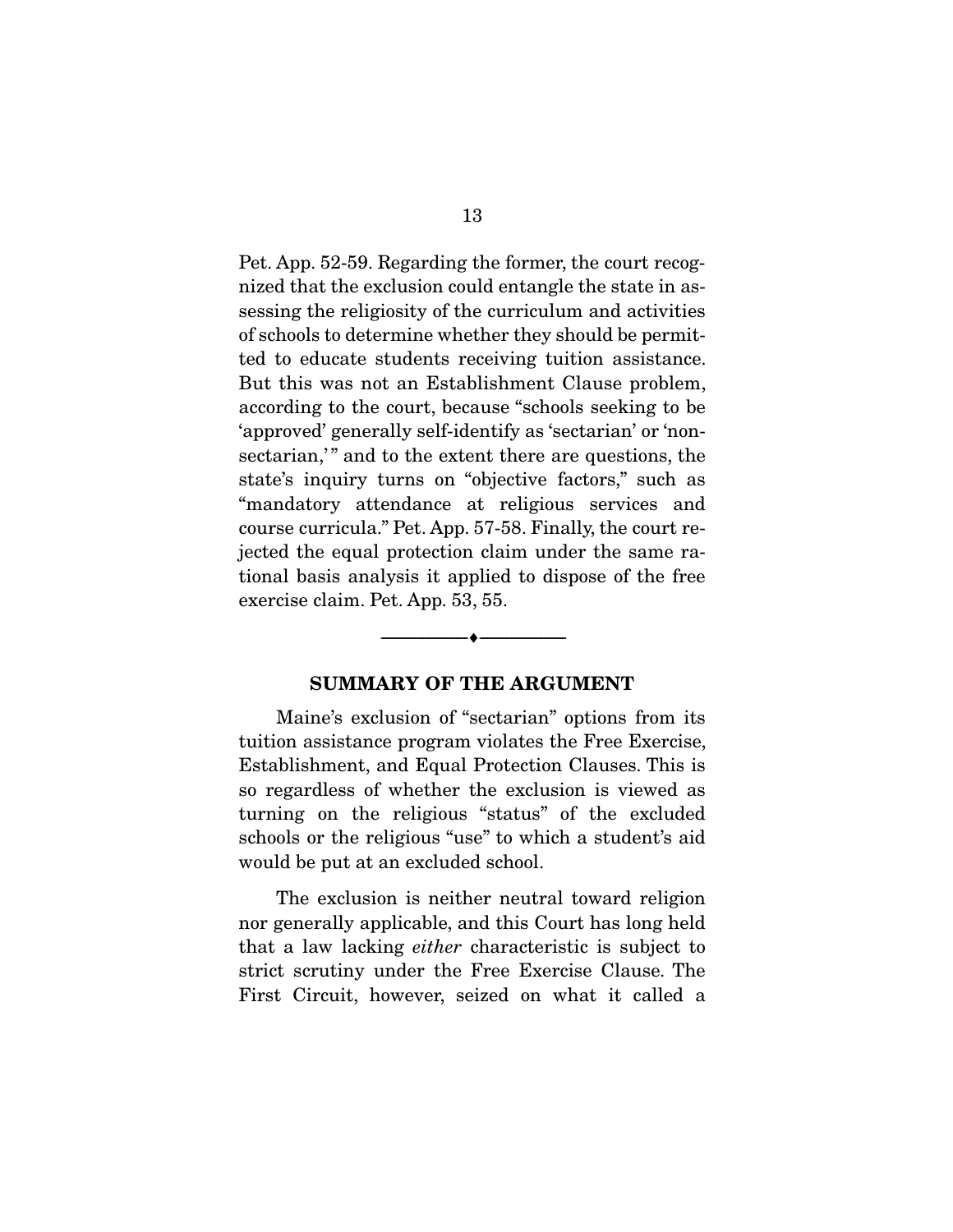"use/status distinction" to avoid strict scrutiny and subject Maine's exclusion to rational basis review. It claimed support for this supposed distinction in this Court's precedent—specifically, Locke v. Davey, as subsequently interpreted by Espinoza v. Montana Department of Revenue and Trinity Lutheran Church of Columbia, Inc. v. Comer.

 There is no basis for such a distinction, either in the text of the Free Exercise Clause or in this Court's precedent. In fact, the Framers chose to protect religious "exercise," as opposed to mere belief or conscience, to ensure that Americans would be free to live out their faith. This Court, moreover, has never endorsed a distinction between religious status and use as grounds for eluding strict scrutiny of laws that discriminate based on religion. To the extent Locke intended to imply such a distinction, it was wrongly decided and should be overruled.

 But even if Locke remains good law and warrants a departure from strict scrutiny for religious exclusions in certain circumstances, this is not one of them. Maine's exclusion, after all, is unlike the exclusion in Locke in every significant respect. It forces students to choose between their free exercise rights and receipt of a public benefit. It discriminates based on religious use and status in equal measure. And it is not narrowly targeted at an essentially religious endeavor.

Even assuming, however, that *Locke* does entail that something other than strict scrutiny should apply here, that something is not rational basis review, as the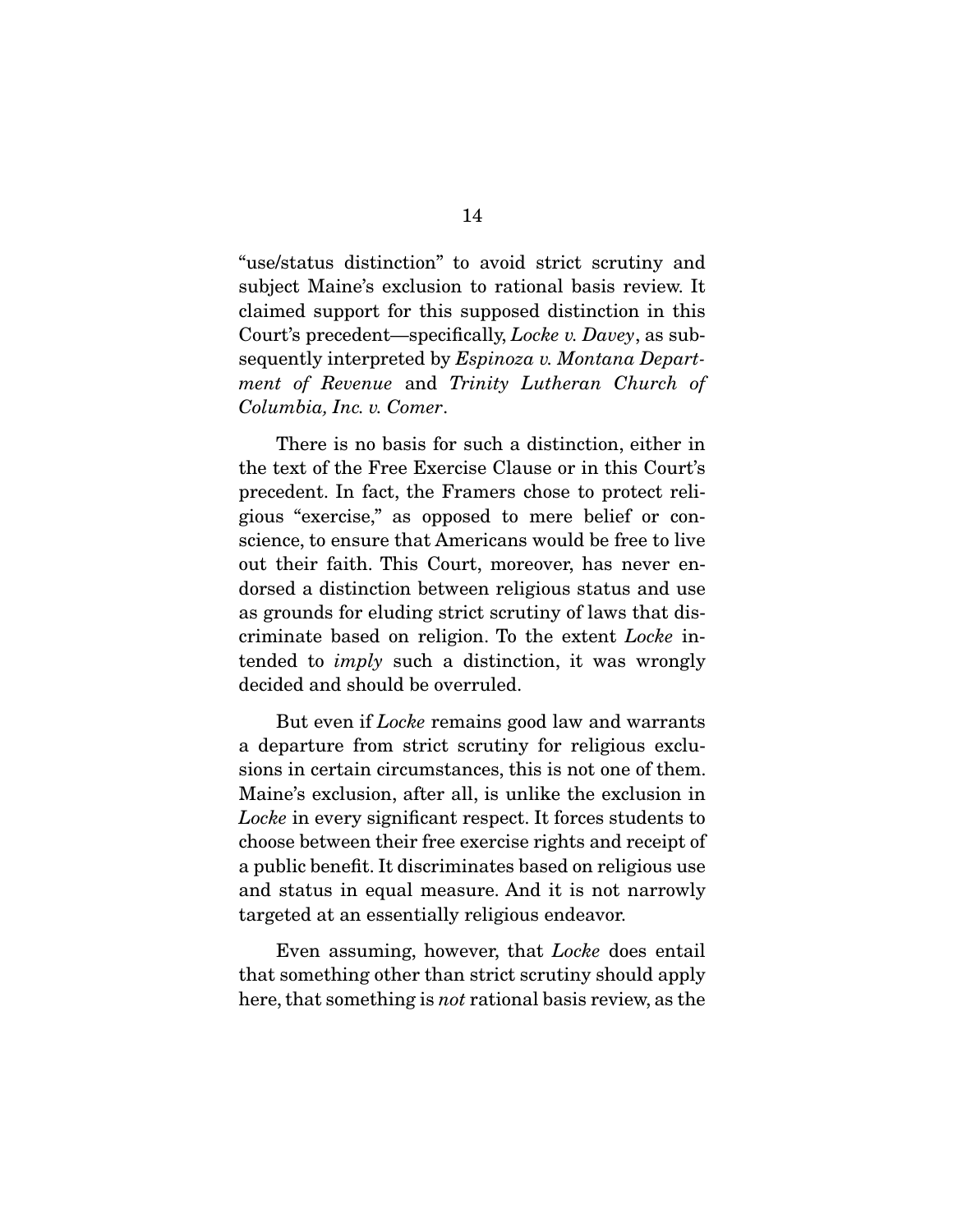First Circuit applied. Rather, Maine would have to proffer, at a minimum, a state interest that is both historic and substantial—specifically, one rooted in the founding era. There is no such interest here. To the contrary, Maine's exclusion is premised on an opinion from the state's Attorney General that "sectarian" options must be excluded from the tuition assistance program to comply with the Establishment Clause. That opinion was wrong, as this Court's decision in Zelman v. Simmons-Harris made clear, and an erroneous interpretation of the Establishment Clause cannot justify a religiously discriminatory law under any level of scrutiny.

 Of course, that is why Maine asserted another interest, post hoc: an "interest in ensuring that the public's funds go to support only the rough equivalent of a public education." Pet. App. 55. Even crediting this late-asserted interest, Maine's exclusion still cannot withstand scrutiny. Such an interest is neither compelling nor historic and substantial. Nor does the exclusion advance any such interest. For these reasons, the exclusion violates the Free Exercise Clause.

 Maine's exclusion also violates the Establishment Clause. It lacks a secular purpose, has a principal effect of inhibiting religion, and, perhaps most problematically, requires excessive government entanglement with religion. To determine whether a student may attend her chosen school, the state must make intrusive inquiries and judgments regarding the school's religious curriculum and activities. The fact of such inquiry is problematic enough. It is only compounded by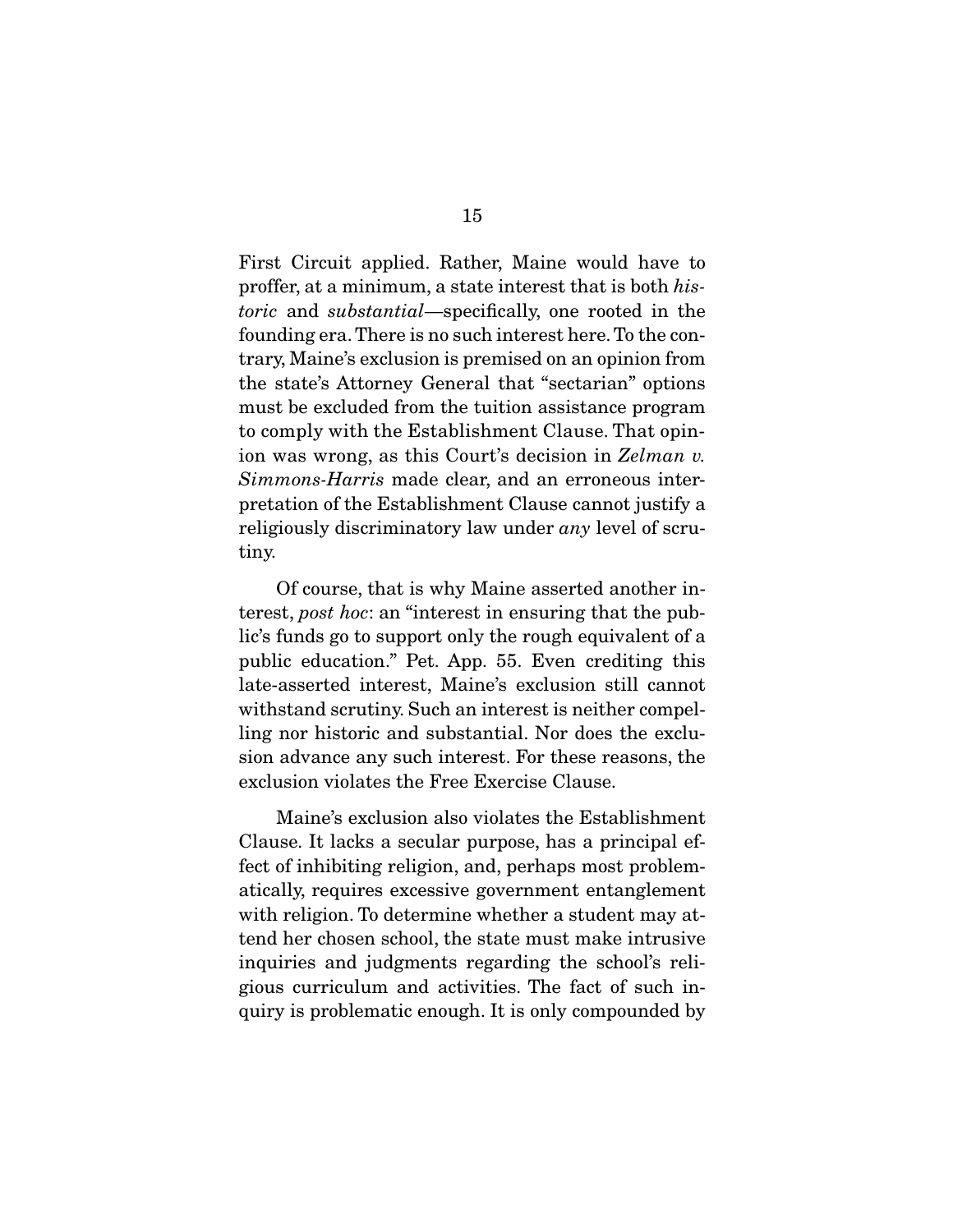the discrimination among religious schools that results: Nominally religious schools—those religious in "status" alone—can participate in the tuition assistance program, but those that put their faith into practice may not.

 Finally, Maine's exclusion violates the Equal Protection Clause. The framers of that clause were particularly concerned with ensuring that religious educators supported by the Freedmen's Bureau could continue their efforts to educate the freedmen in the wake of the Civil War. It would be perverse to conclude, as the First Circuit did, that the clause offers no meaningful protection to students who seek a religious education today.

#### **ARGUMENT**

--------------------------------- ♦ ---------------------------------

### **I. Maine's Exclusion Violates The Free Exercise Clause.**

 Maine's exclusion violates the Free Exercise Clause. It is neither religiously neutral nor generally applicable and, in that light, must be subjected to strict scrutiny, which it cannot survive.

 Contrary to the decision below, there is no basis for abandoning strict scrutiny on the ground that the exclusion discriminates based on religious "use," rather than religious "status." Neither the text of the Free Exercise Clause nor this Court's jurisprudence—including its decision in Locke v. Davey—warrants such a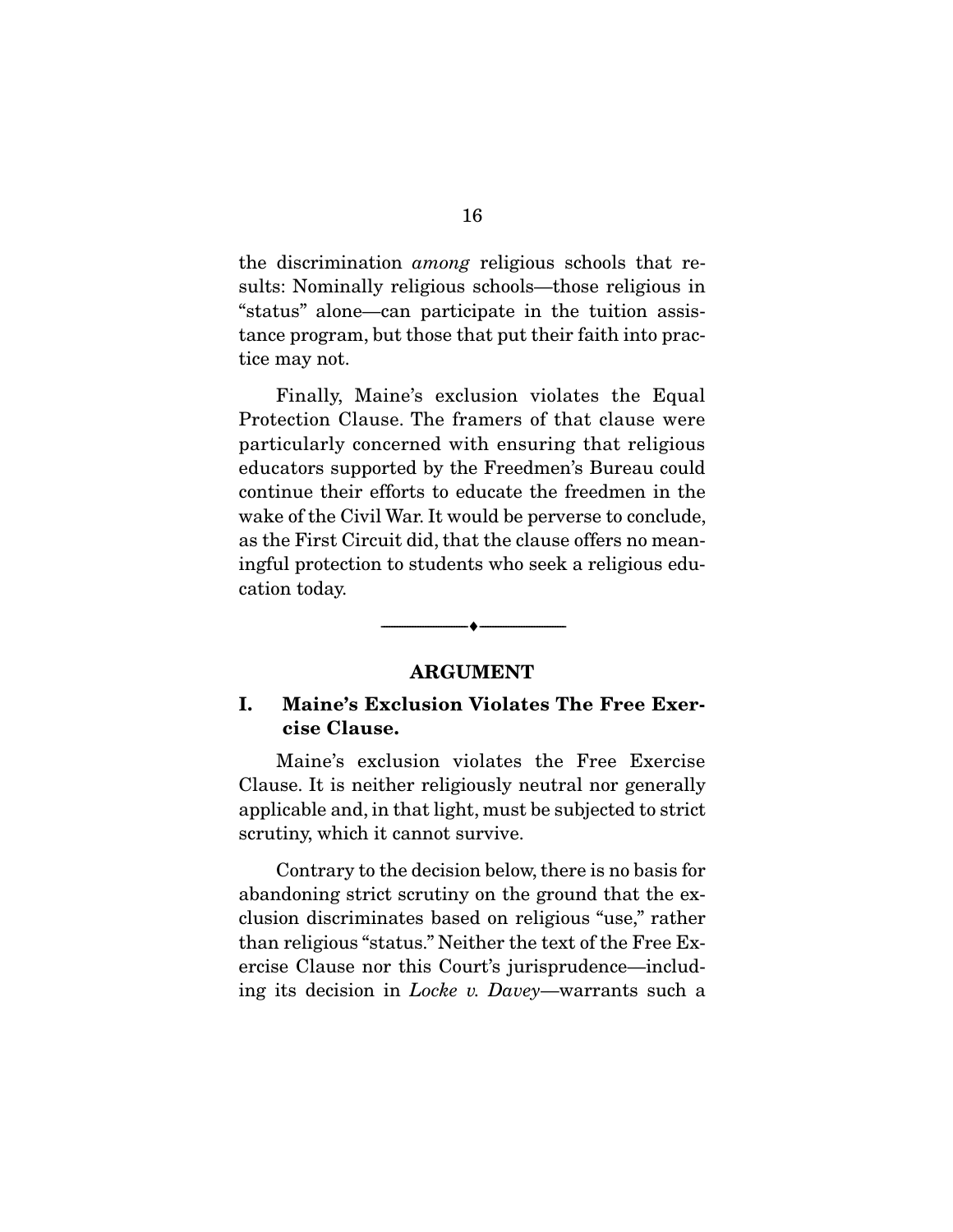"use/status distinction." To the extent Locke intended to imply a constitutionally meaningful distinction, it was wrongly decided and should be overruled.

Yet overruling *Locke* is not necessary to invalidate Maine's exclusion. Even if *Locke* remains good law, and even if it does warrant a departure from strict scrutiny for certain "use"-based exclusions in public benefit programs, a departure is not warranted here, where Maine's exclusion sweeps far more broadly than the narrow exclusion at issue in that case. And, in the end, Maine's sectarian exclusion cannot withstand any level of scrutiny—whether strict, some lesser level under Locke, or even rational basis review.

## **A. Maine's exclusion is subject to strict scrutiny because it is neither religiously neutral nor generally applicable.**

 "A law burdening religious practice that is not neutral or not of general application must undergo the most rigorous of scrutiny"—specifically, strict scrutiny—and "will survive [such] scrutiny only in rare cases." Church of the Lukumi Babalu Aye, Inc. v. City of Hialeah, 508 U.S. 520, 546 (1993). The Court reiterated these criteria only last term in Fulton v. City of Philadelphia, 141 S. Ct. 1868, 1877 (2021), and made clear that they apply where, as here, the burden on religious exercise results from the withholding of an otherwise available public benefit. Id. (explaining that the Court applied strict scrutiny in reviewing the denial of unemployment benefits in Sherbert v. Verner, 374 U.S. 398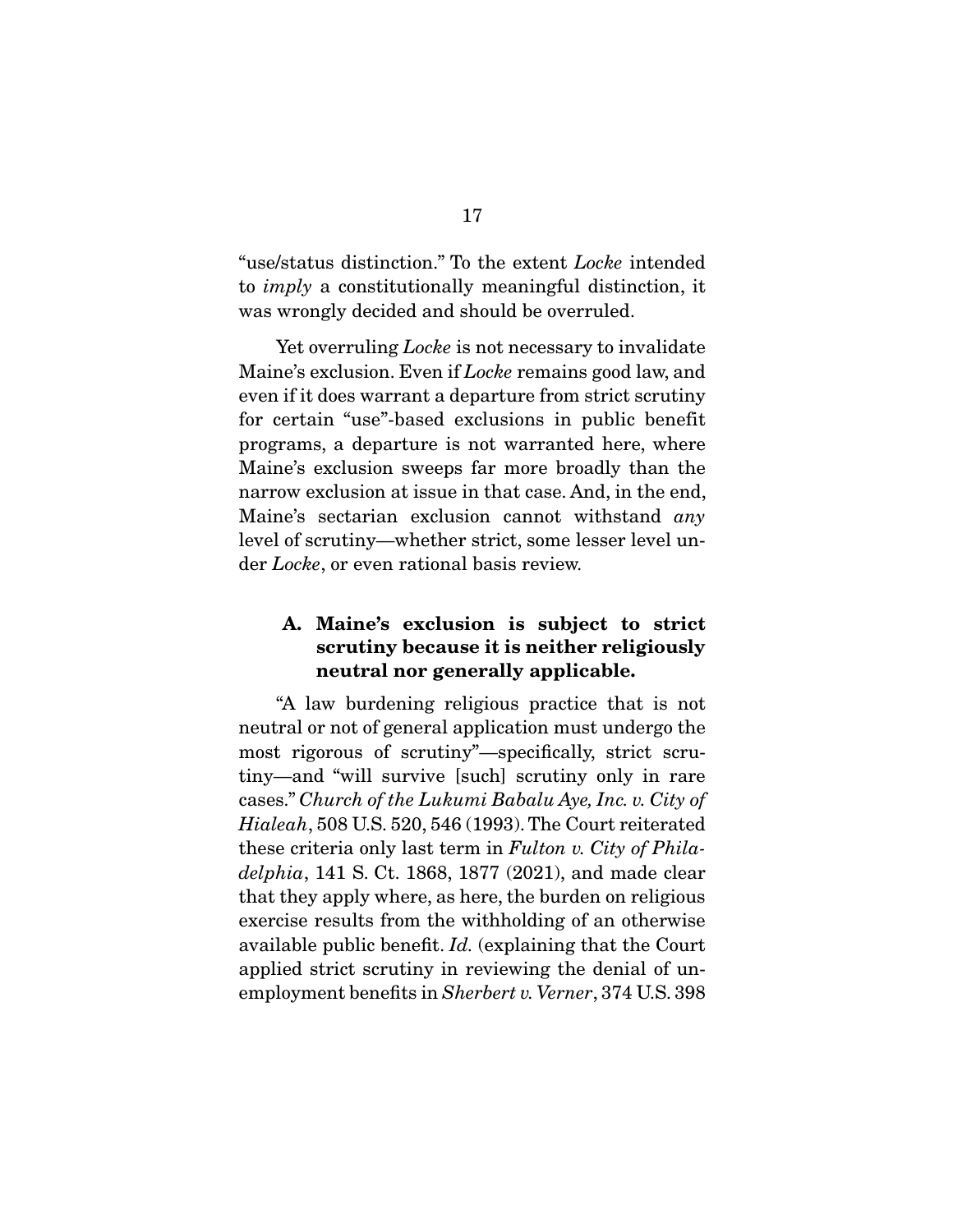(1963), because the unemployment law at issue was not generally applicable); see also Emp't Div. v. Smith, 494 U.S. 872, 884 (1990) (same).

 Neutrality and general applicability in public benefit programs ensure that government does not do what this Court long ago said it may not do: "exclude[ ] members of any . . . faith, because of their faith, or lack of it, from receiving the benefits of public welfare legislation." Everson v. Bd. of Educ., 330 U.S. 1, 16 (1947). Simply put, "a person may not be compelled to choose between the exercise of a First Amendment right and participation in an otherwise available public program." Thomas v. Review Bd., 450 U.S. 707, 716 (1981).

 Maine's sectarian exclusion forces such a choice. Families must choose between (1) "the rights of parents to direct 'the religious upbringing' of their children" and (2) a tuition assistance benefit to which they are entitled. Espinoza v. Mont. Dep't of Revenue, 140 S. Ct. 2246, 2261 (2020) (quoting Wisconsin v. Yoder, 406 U.S. 205 (1972)). And the exclusion forces this choice precisely because it is neither neutral nor generally applicable.

 "[T]he minimum requirement of neutrality is that a law not discriminate [against religion] on its face." Lukumi, 508 U.S. at 533. Yet that is precisely what Maine's exclusion does. It declares that "[a] private school" may participate in the tuition assistance program "only if it . . . [i]s a nonsectarian school." Me. Stat. tit. 20-A, § 2951(2) (emphasis added).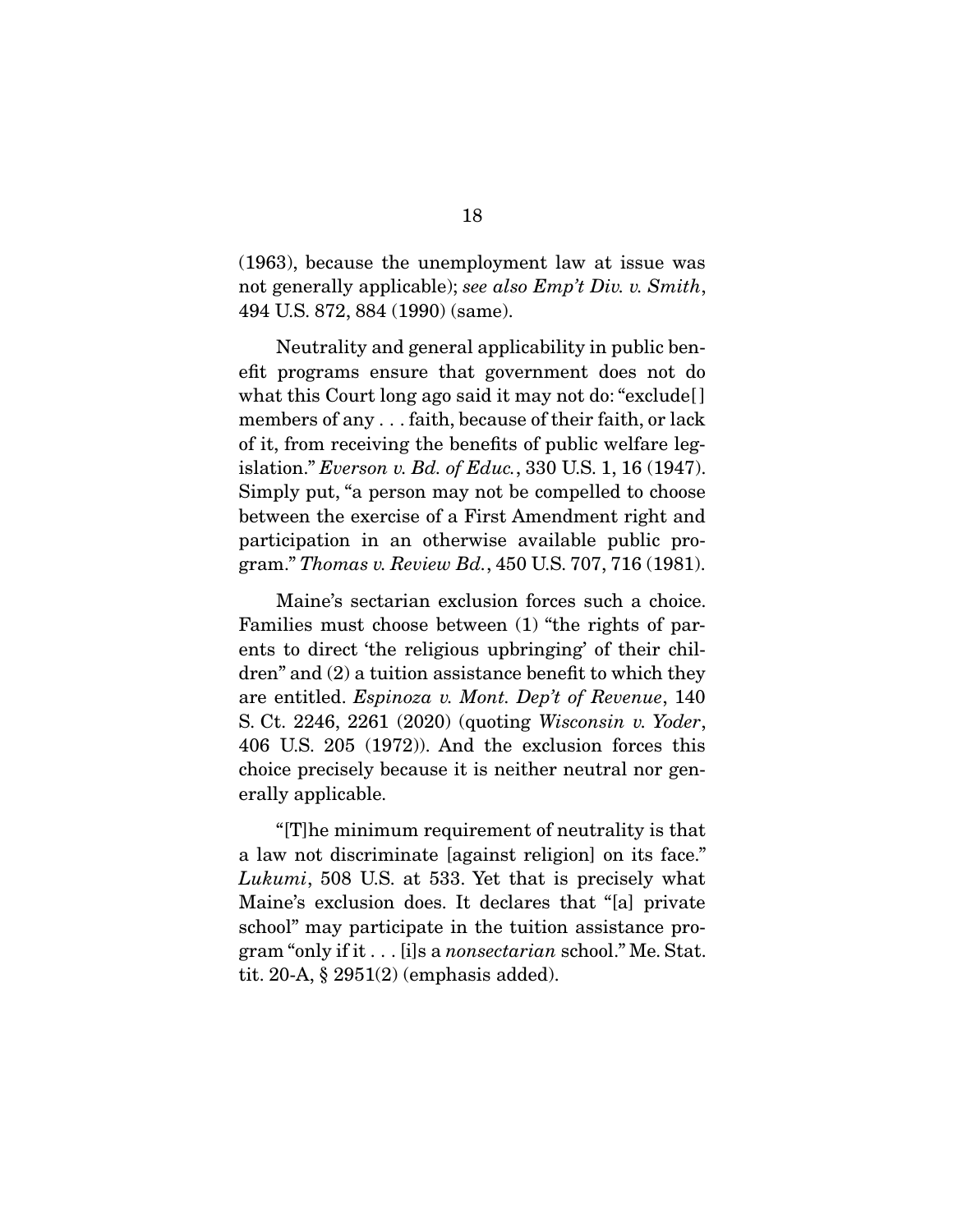Of course, the command of neutrality "extends beyond facial discrimination." Lukumi, 508 U.S. at 534. "[T]he effect of a law in its real operation is [also] strong evidence of its object" and, thus, of whether it is neutral toward religion. Id. at 535. Here, the operation of Maine's exclusion confirms the lack of neutrality evinced in its text. As the First Circuit explained, the determination of whether a family's chosen school is excluded "depends on the sectarian nature of the educational instruction that the school will use the tuition assistance payments to provide." Pet. App. 35. Specifically, the Maine Department of Education asks whether, "in addition to teaching academic subjects," the school "promotes the faith or belief system with which it is associated and/or presents the material taught through the lens of this faith."  $Id$ . (quoting interrogatory response of Maine Commissioner of Education). The exclusion thus turns on the "religious motivation" of the school, Lukumi, 508 U.S. at 533, as well as the "religious nature" of its curriculum and activities, and therefore "fails to act neutrally." Fulton, 141 S. Ct. at 1877.

 Maine's exclusion, however, does not lack neutrality alone; it also lacks general applicability. "The principle underlying the general applicability requirement" is that government "cannot in a selective manner impose burdens only on conduct motivated by religious belief." Lukumi, 508 U.S. at 543; cf. Fulton, 141 S. Ct. at 1877 ("A law is not generally applicable if it 'invite[s]' the government to consider the particular reasons for a person's conduct by providing 'a mechanism for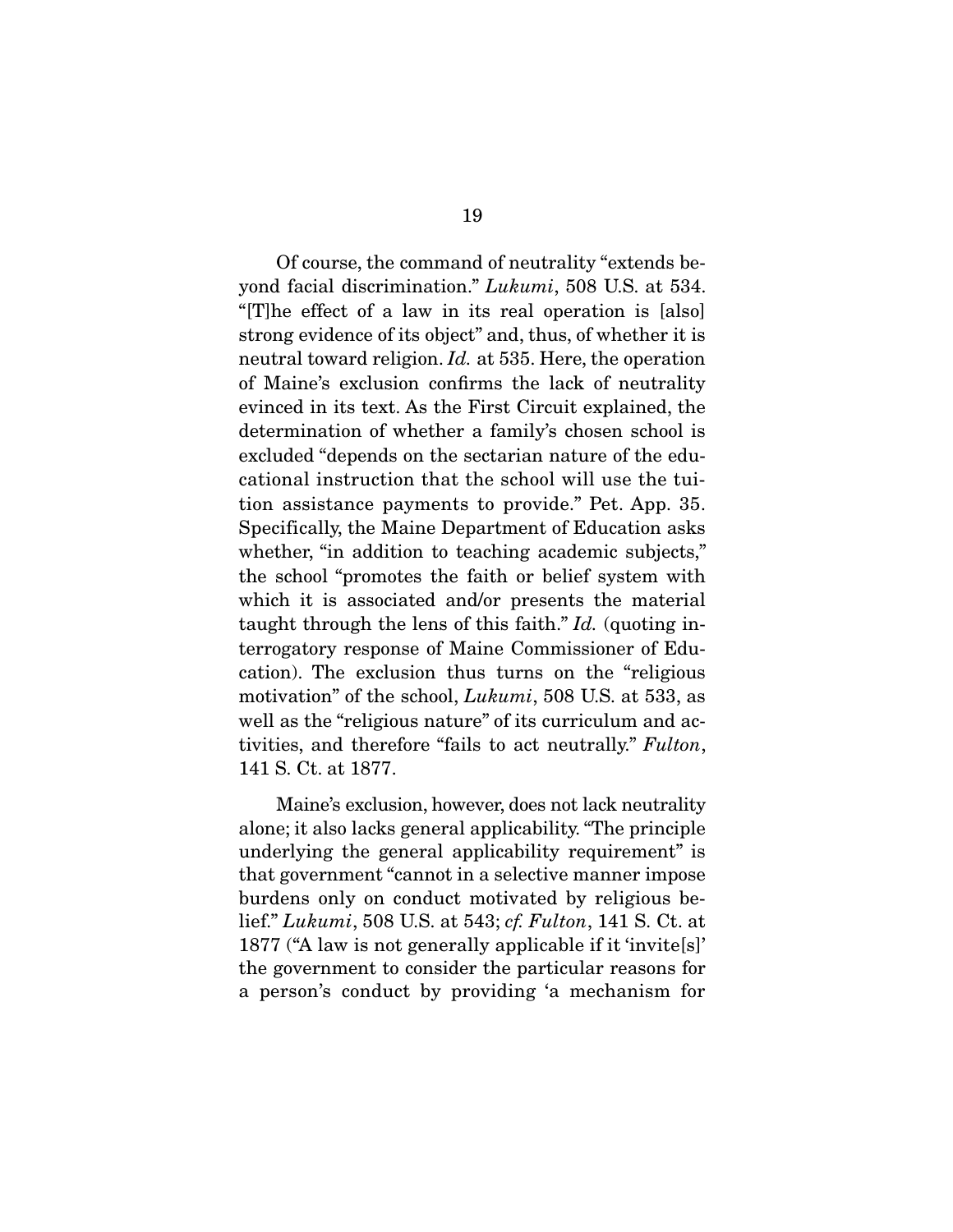individualized exemptions.'" (quoting Smith, 494 U.S. at 884)). Yet Maine's exclusion does just that. It requires the Department of Education to make judgment calls based on the degree of a religious school's religiosity. Specifically, the Department must determine whether a student's chosen school: (1) is sufficiently irreligious (i.e., merely "religiously affiliated or controlled") and, thus, eligible to participate; or, instead, (2) engages in some level of religious "instruction" and/or activity that renders it "sectarian" and, thus, too religious to participate. Pet. App. 37.

 "A law also lacks general applicability if it prohibits religious conduct while permitting secular conduct that undermines the government's asserted interests in a similar way." Fulton, 141 S. Ct. at 1877. Maine's exclusion does this, too. The state's claimed interest for the exclusion is "in ensuring that the public's funds go to support only the rough equivalent of a *public* education." Pet. App. 55 (emphasis added). Yet the private schools that the state allows to participate are under no obligation to provide an education that mirrors a public education. For example, a participating private school may retain its ordinary admissions policies and, thus, consider such factors as sex, academic achievement, and family legacy in admissions. See Me. Stat. tit. 20-A, § 5204(4); Stipulated Record Ex. 2, at 11 (listing all-boys Avon Old Farms and Fishburne Military School, as well as all-girls Miss Porter's and Miss Hall's, as approved for tuition purposes). A participating private school may charge tuition above the amount of a student's benefit. Me. Dep't of Educ., Approval for Receipt of Public Funds by Private Schools,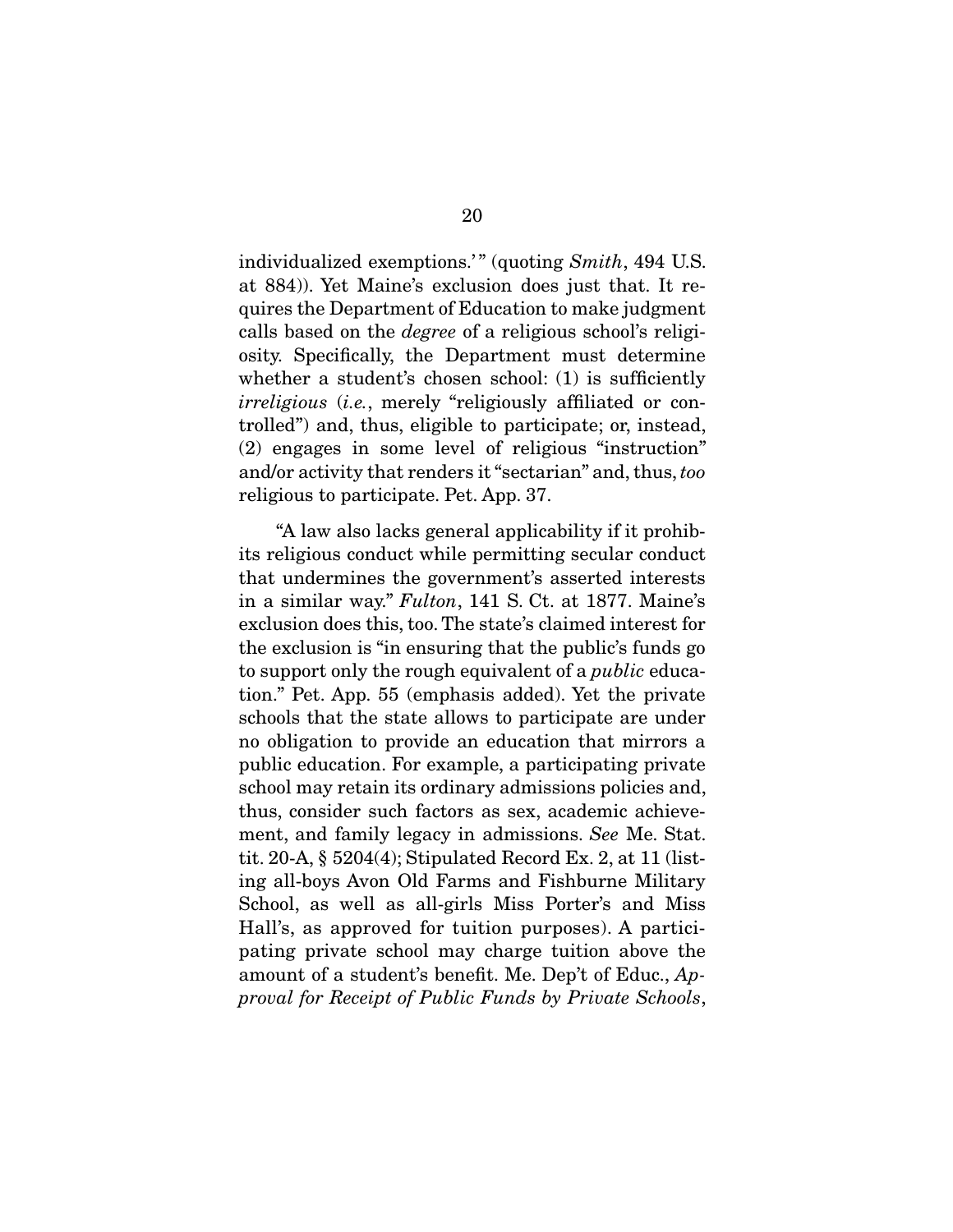https://www.maine.gov/doe/funding/reports/tuition/ year-end-private/eligibility. And a private school can participate without offering all the instruction that a public school or district must make available. See supra note 1.

 A private school can be unlike a public school in every one of these respects, yet it will still be deemed to provide the "rough equivalent of [a] public school education" and, thus, be eligible to participate in the tuition assistance program. Pet. App. 39 n.6, 49. Meanwhile, a private school that *mirrors* a public school in every one of these respects is excluded from the program if it also happens to teach religion. The exclusion thus "prohibits religious conduct while permitting secular conduct that undermines the government's asserted interest[] in a similar way." Fulton, 141 S. Ct. at 1877. That "underinclusiveness" renders the exclusion "not generally applicable." Id.

 In short, Maine's sectarian exclusion is neither neutral nor generally applicable. Under Fulton, Lukumi, and Sherbert, it should face strict scrutiny.6

 $6$  Even if Maine's exclusion *were* neutral and generally applicable, it would still face strict scrutiny. "[U]nder this Court's precedents, even neutral and generally applicable laws are subject to strict scrutiny where (as here) a plaintiff presents a 'hybrid' claim—meaning a claim involving the violation of the right to free exercise and . . . the right of parents 'to direct the education of their children.'" Danville Christian Acad., Inc. v. Beshear, 141 S. Ct. 527, 529 (2020) (Gorsuch, J., dissenting from denial of application to vacate stay) (quoting Smith, 494 U.S. at 881).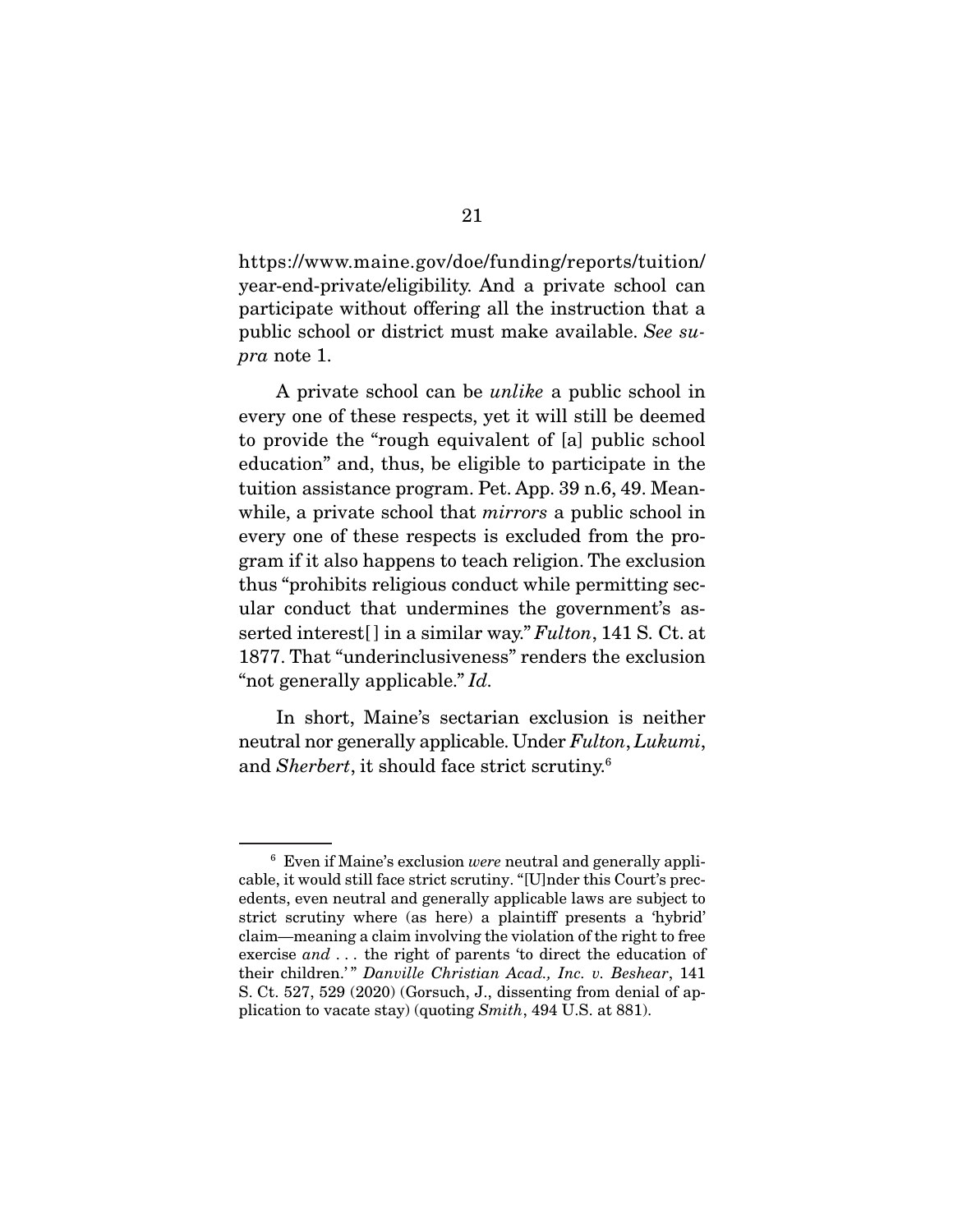## **B. Neither the text of the Free Exercise Clause nor** *Locke* **warrants a religious "use"-based departure from strict scrutiny.**

 The First Circuit, however, read this Court's decision in *Locke v. Davey*, 540 U.S. 712 (2004)—as well as the subsequent discussion of Locke in Espinoza and Trinity Lutheran Church of Columbia, Inc. v. Comer, 137 S. Ct. 2012 (2017)—as warranting a departure from strict scrutiny. Pet. App. 40-49. Espinoza and Trinity Lutheran, it claimed, (1) "distinguished" Locke "in consequence of the fact that the restriction" in that case "was use based" and (2) "clarified . . . that discrimination based solely on religious 'status' . . . is distinct from discrimination based on religious 'use.' " Pet. App. 25, 47. The First Circuit relied on this supposed "use/status distinction" to avoid subjecting Maine's exclusion—which, in its view, was solely "use-based"—to the strict scrutiny that would have applied were it instead status-based. Pet. App. 27, 37.

 In Espinoza itself, however, this Court warned that nothing in its decision was "meant to suggest that . . . some lesser degree of scrutiny applies to discrimination against religious uses of government aid." Espinoza, 140 S. Ct. at 2257. And the Court provided that warning for good reason: The text of the Free Exercise Clause does not tolerate a "use"-based departure from strict scrutiny. Nor does this Court's decision in Locke.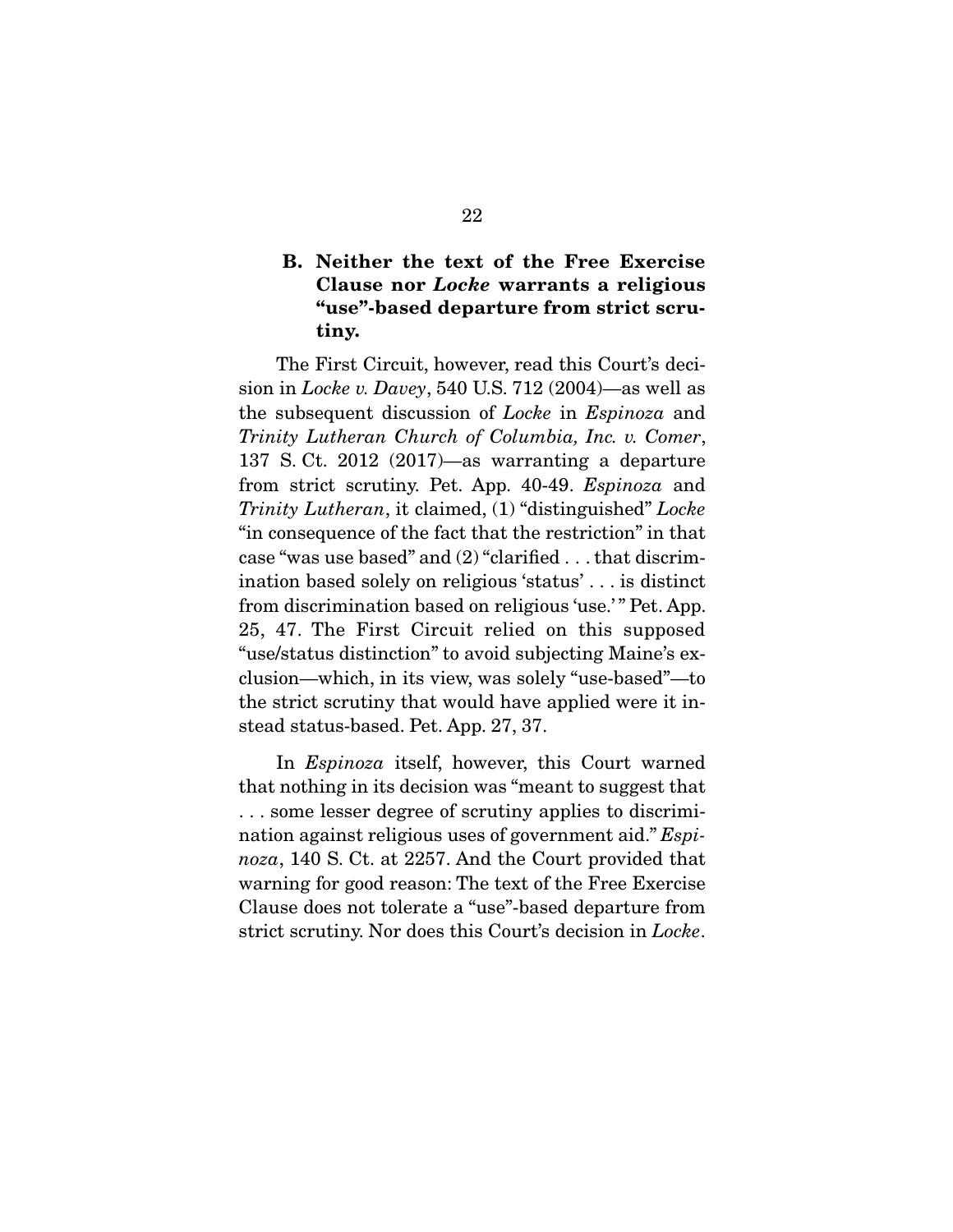### **1. The text of the Free Exercise Clause does not tolerate a "use"-based departure from strict scrutiny.**

 There is no room for a constitutionally determinative "use/status distinction" in the text of the Free Exercise Clause. Under its original (and current) public meaning, the clause "protects not just the right to be a religious person, holding beliefs inwardly and secretly," but also "the right to act on those beliefs outwardly and publicly." Espinoza, 140 S. Ct. at 2276 (Gorsuch, J., concurring). Thus, "whether [a law] is better described as discriminating against religious status or use makes no difference: It is a violation of the right to free exercise either way, unless the State can show its law serves some compelling and narrowly tailored governmental interest." Id.

 As Justice Gorsuch noted in his Espinoza concurrence, when the First Amendment was adopted, "exercise" meant "some '[l]abour of the body,' a '[u]se,' as in the 'actual application of any thing,' or a '[p]ractice,' as in some 'outward performance.'"  $Id$ . at 2276 (quoting 1) S. Johnson, A Dictionary of the English Language (4th ed. 1773)). This common understanding of the word remains unchanged. See Oxford English Dictionary Online (Dec. 2020) (defining "exercise" as "the action of employing in its appropriate activity," "the use of," "[t]he practice and performance of rites and ceremonies, worship, etc." (emphasis omitted)). Appropriately, then, this Court has long read the clause to "embrace[ ] two concepts": "freedom to believe and freedom to act." Cantwell v. Connecticut, 310 U.S. 296, 303 (1940); see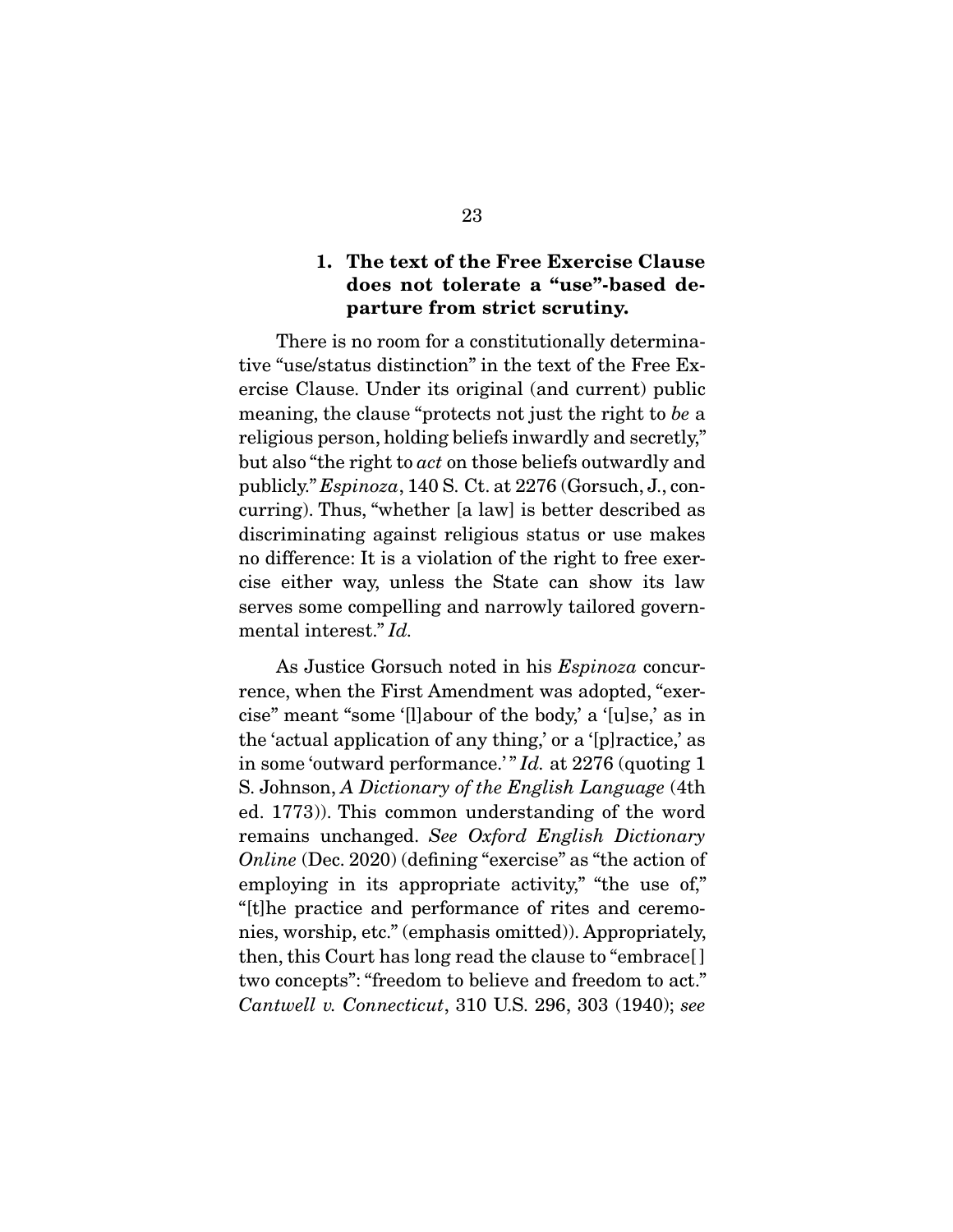also Smith, 494 U.S. at 877 (holding "the 'exercise of religion' often involves not only belief and profession," but also "performance" of "physical acts").

 The history of the adoption of the Free Exercise Clause reinforces the natural reading of its text. See Merits Amicus Br. Professor Michael McConnell. In the process of ratifying the original Constitution, several states proposed amendments to protect the "exercise" of religion. Michael W. McConnell, The Origins and Historical Understanding of Free Exercise of Religion, 103 Harv. L. Rev. 1409, 1459, 1481 (1990). Yet in his first draft of the Bill of Rights, Madison included protection only for "full and equal rights of conscience." 1 Annals of Cong. 451 (Joseph Gales ed., 1834) (emphasis added). Then, as now, the term "conscience" was understood as encompassing private thought and belief not conduct or activity. See 1 S. Johnson, A Dictionary of the English Language (4th ed. 1773) (defining "conscience" as "knowledge or faculty by which we judge of the goodness or wickedness of ourselves," "real sentiment, veracity; private thoughts").

 The Georgia Charter of 1732 is particularly helpful in understanding the difference at that time between protection for "conscience," as Madison had proposed, and protection for the "exercise" of religion, as several states had proposed. The Charter guaranteed that

there shall be a liberty of conscience allowed in the worship of God, to all persons inhabiting, or which shall inhabit or be resident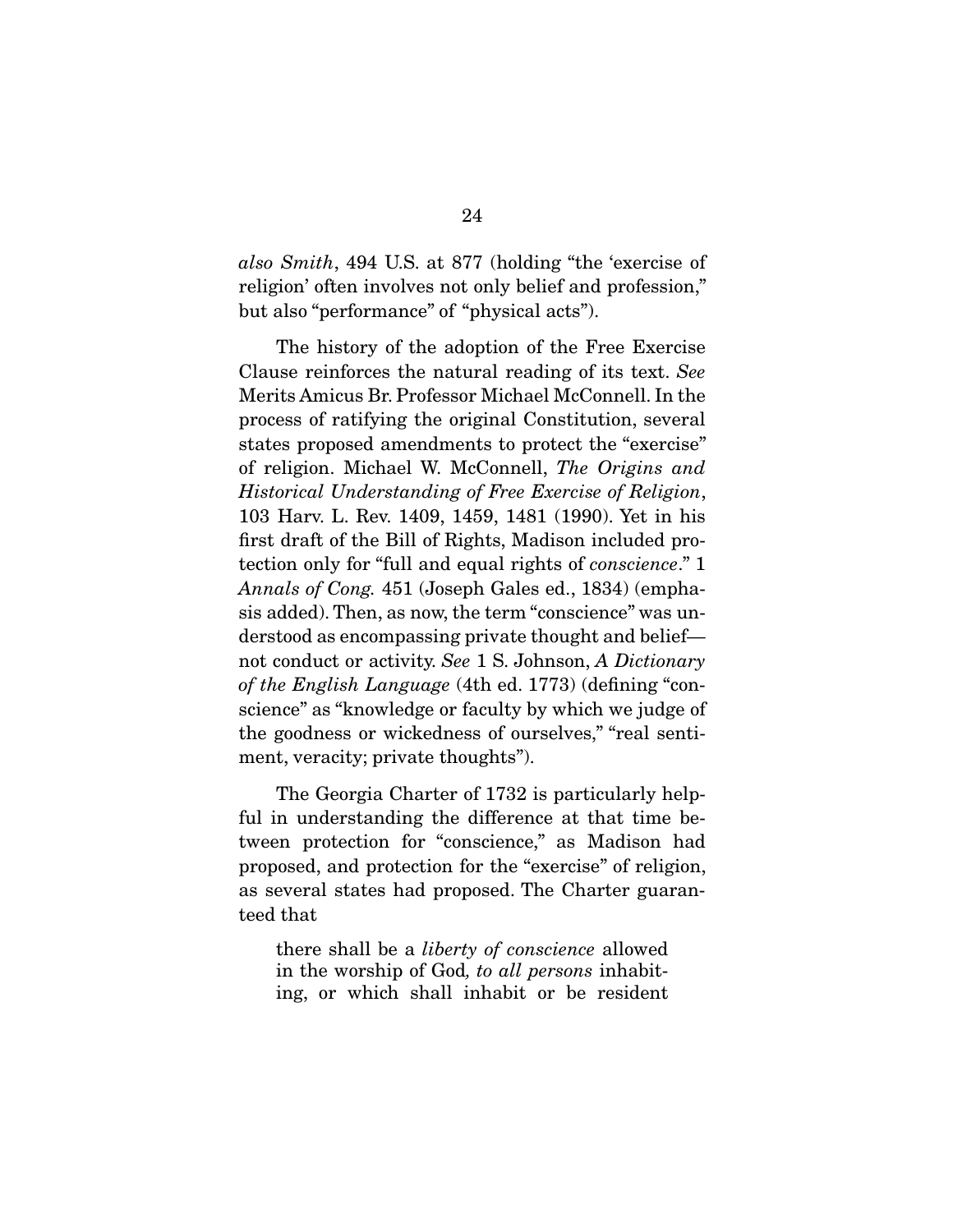within our said province, and that all such persons, except papists, shall have a free exercise of their religion.

Ga. Charter of 1732, reprinted in 2 The Federal and State Constitutions, Colonial Charters, and Other Organic Laws of the States, Territories, and Colonies 773 (Francis Newton Thorpe ed., 1909) (emphasis added). By excluding "papists" from the guarantee of "free exercise" but still granting them "liberty of conscience," the Charter "permitted Catholics to believe what they wished (and possibly to worship as they liked, though that is more doubtful), but did not permit them to put their faith into action." McConnell, supra, at 1490. In this respect, the Charter drew a belief/conduct dichotomy disturbingly similar to that which Cromwell had drawn a century earlier:

I meddle not with any man's conscience. But if by liberty of conscience, you mean a liberty to exercise the Mass, I judge it best to use plain dealing, and to let you know, Where the Parliament of England have power, that will not be allowed. . . .

1 Thomas Carlyle, Oliver Cromwell's Letters and Speeches 395 (1845) (emphasis added and omitted).

 Thankfully, the First Congress recognized the shortcomings of Madison's "conscience" proposal and the importance of including broader protection for religious "exercise." The House and Senate each proposed language for an amendment addressing religious freedom. While the proposals differed, both included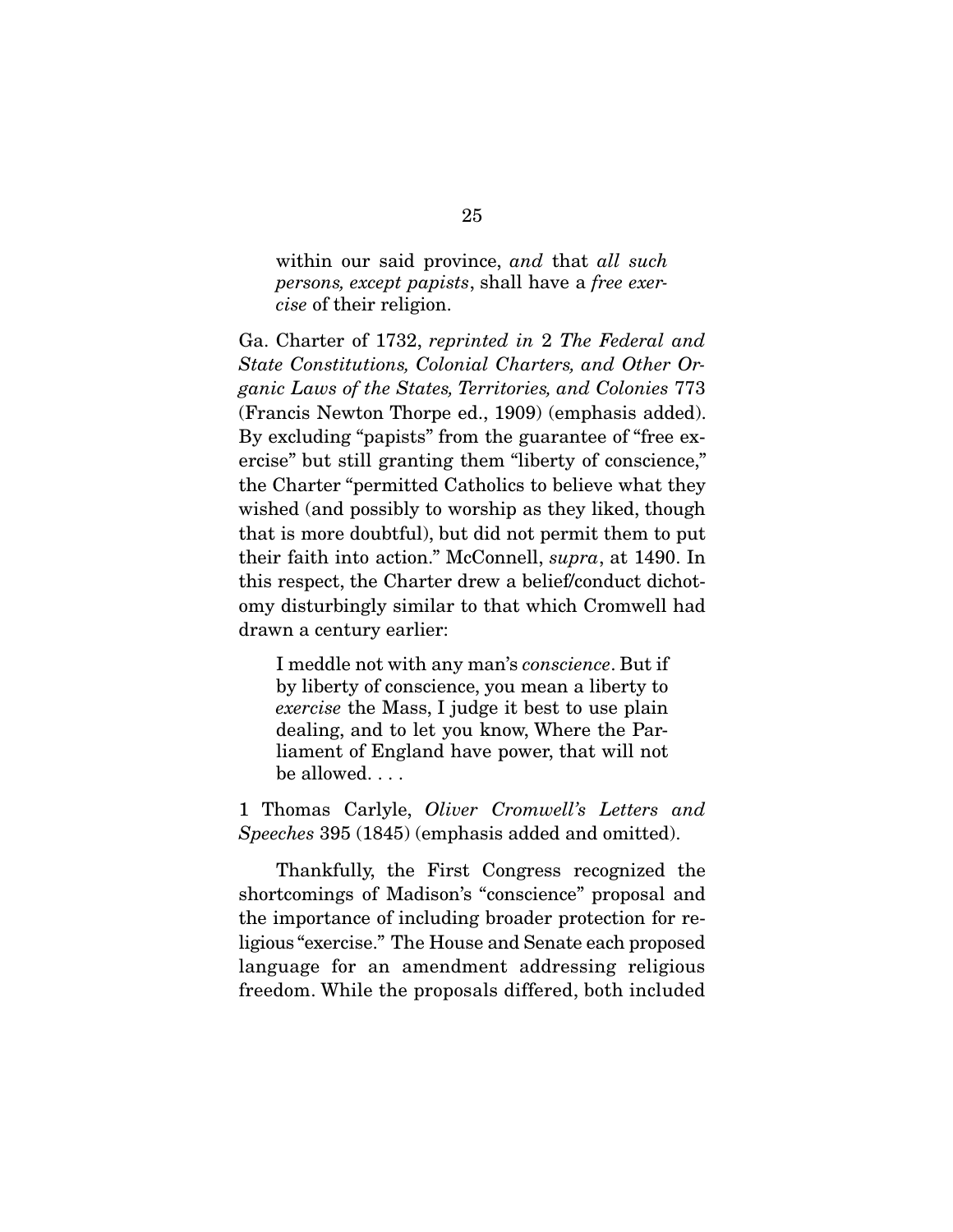protection for the "free exercise" of religion. 1 Annals of Cong. 796 (Joseph Gales ed. 1834) (Aug. 20, 1789); S. Journal, 1st Cong., 1st Sess. 77 (1789). A Conference Committee, which included Madison, was charged with resolving the differences between the proposals, and the Committee produced the language that was ultimately adopted. McConnell, *supra*, at 1484. Of course, it retained the protection for "free exercise" that had been common to both House and Senate versions.

"By using the term 'free exercise,'" rather than mere "conscience," Congress and the ratifying states "extended the broader freedom of action to all believers" and "ma[de] clear that the clause protects religiously motivated conduct as well as belief." McConnell, supra, at 1488, 1490 (emphasis added). In that light, there is no basis to rely, as the First Circuit did, on a supposed "use/status distinction" to avoid applying strict scrutiny to Maine's sectarian exclusion.

## **2.** *Locke* **does not warrant a religious "use"-based departure from strict scrutiny.**

 As noted above, the First Circuit claimed cover for its "use/status distinction" in Locke. Although Locke did inject uncertainty regarding the level of scrutiny applicable to laws that discriminate against religion, it provides no basis for eschewing strict scrutiny here.

Locke upheld a Washington law that excluded students majoring in "devotional theology"—i.e., "religious instruction that will prepare students for the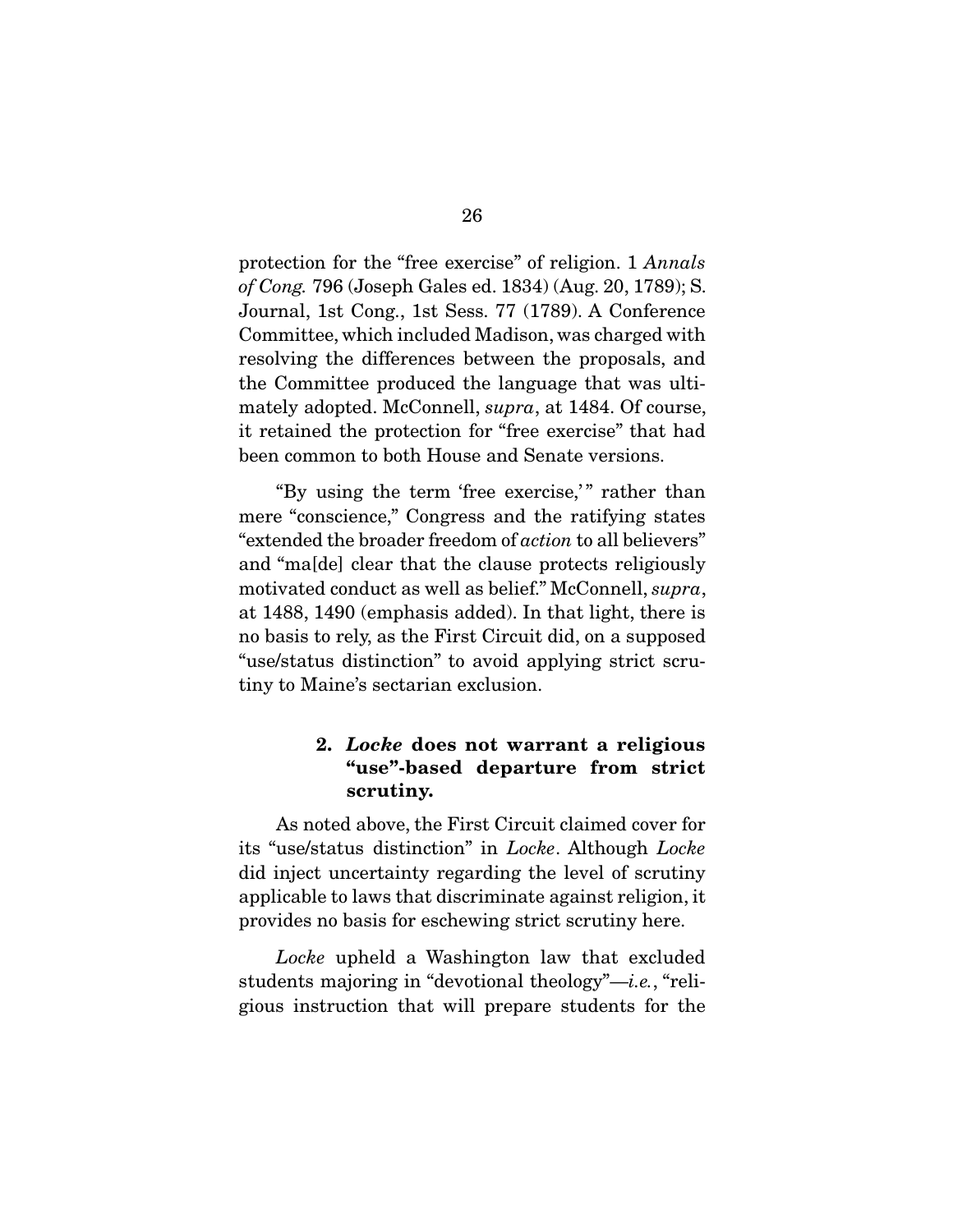ministry"—from a state-funded, postsecondary scholarship program. Locke, 540 U.S. at 719. The Court began its review of the exclusion by noting that, unlike the public benefit laws at issue in Sherbert and Thomas, Washington's scholarship program "d[id] not require students to choose between their religious beliefs and receiving a government benefit." Id. at 720-21. Scholarship recipients, after all, could "still use their scholarship to pursue a secular degree at a different institution from where they [we]re studying devotional theology." Id. at 721 n.4.

 The Court also noted that Washington's devotional theology exclusion precluded only one particular "use" of the scholarship: obtaining "[t]raining . . . to lead a congregation," which the Court described as "an essentially religious endeavor." Id. at 715, 717, 721. Apart from that narrow exclusion, the scholarship program went "a long way toward including religion in its benefits," allowing students to "attend pervasively religious schools" and "take devotional theology courses," including those "required" by their schools. Id. at 724- 25.

 With that much established, the Court addressed "the only [state] interest at issue" in the case: Washington's "historic and substantial state interest" in "not funding the religious training of clergy." Id. at 722 n.5, 725. That interest, according to the Court, was rooted in the founding era. "Since the founding of our country," it explained, "there have been popular uprisings against procuring taxpayer funds to support church leaders, which was one of the hallmarks of an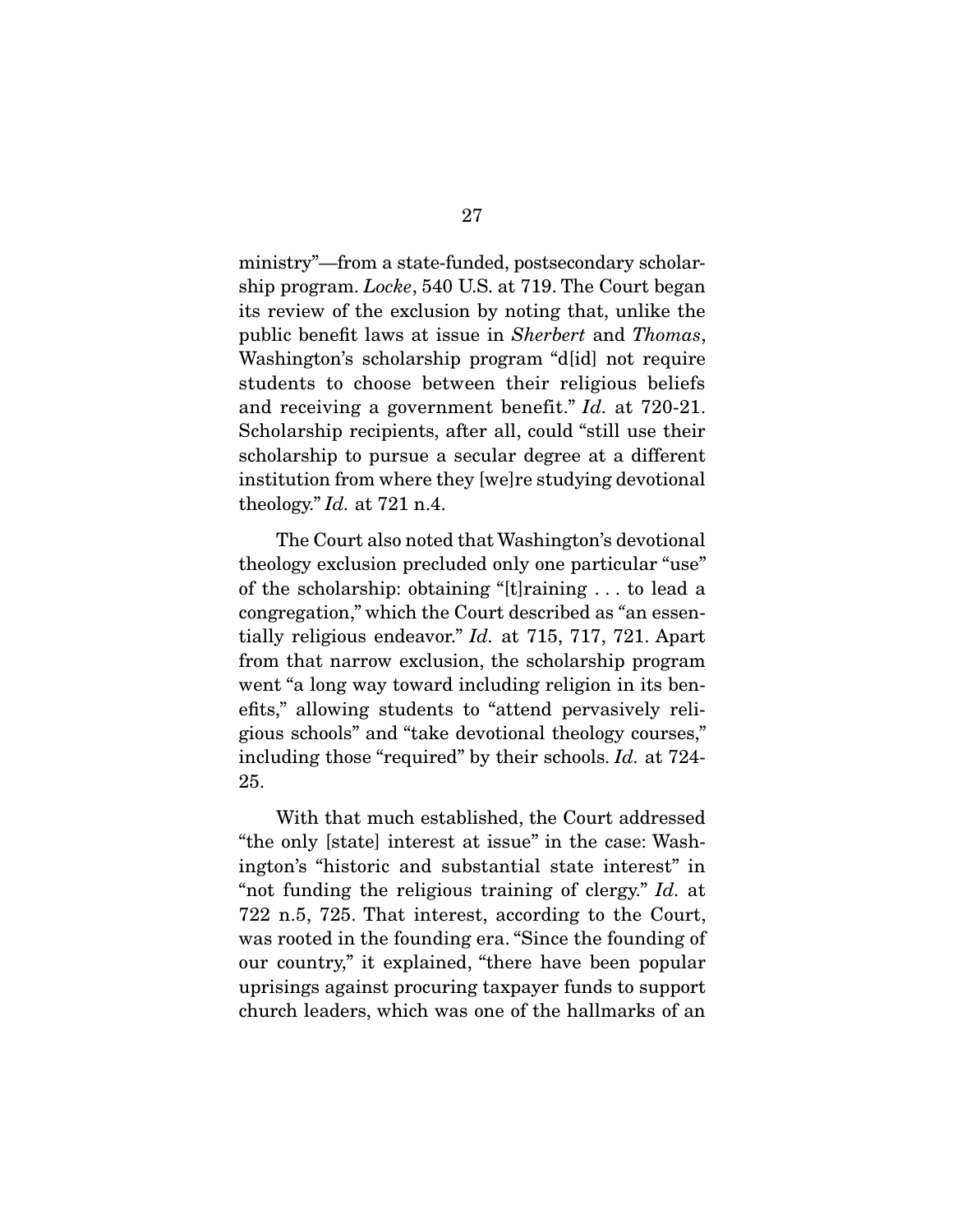'established' religion." Id. at 722. The Court likewise noted that many states "around the time of the founding placed in their constitutions formal prohibitions against using tax funds to support the ministry." Id. at 722-23.

 In the light of that founding-era tradition, the Court upheld the devotional theology exclusion. In so doing, however, it "refrained from stating what level of scrutiny it was applying." Colo. Christian Univ. v. Weaver, 534 F.3d 1245, 1267 (10th Cir. 2008); see also Locke, 540 U.S. at 730 (Scalia, J., dissenting) (noting "the opinion is devoid of any mention of standard of review"). Yet because the Court described Washington's interest as "historic and substantial," rather than compelling, Locke, 540 U.S. at 725 (majority opinion), and because it "reject[ed] [Davey's] claim of presumptive unconstitutionality," id. at 720, some commentators and lower courts have concluded that the decision marked a departure from strict scrutiny—at least for reviewing some (unspecified category of ) religion-based exclusions in public benefit programs. "The Court," however, "never sa[id] whether it deem[ed] [Washington's] interest compelling," so the decision does not *necessarily* entail such a departure. Locke, 540 U.S. at 730 (Scalia, J., dissenting).

To the extent that *Locke did* intend to abandon strict scrutiny for certain laws targeting religion, it is an anomaly in this Court's free exercise jurisprudence, was wrongly decided, and should be overruled. Indeed, the Court itself has taken pains to cabin the decision in recent years. Trinity Lutheran, 137 S. Ct. at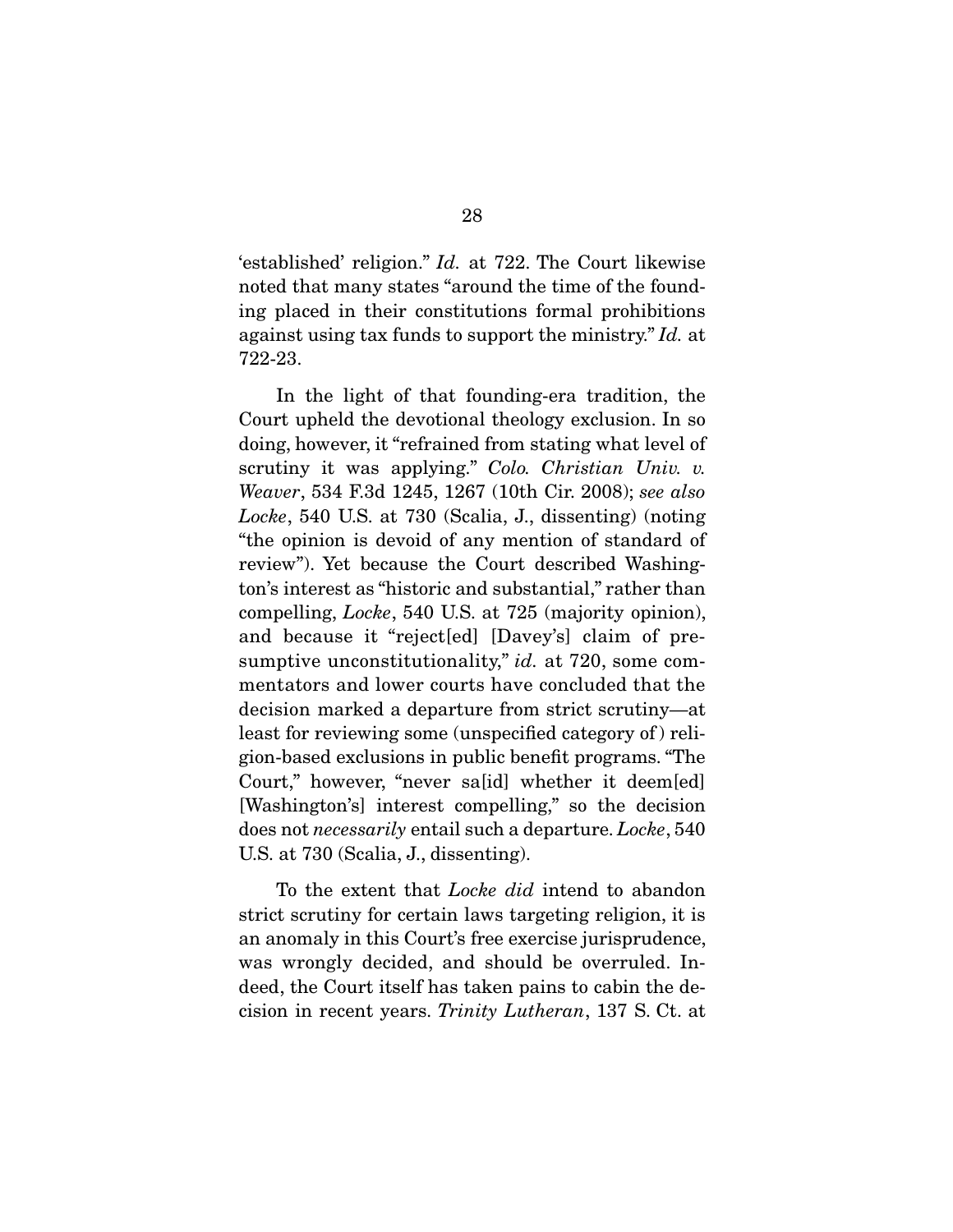2022-24; Espinoza, 140 S. Ct. at 2257-59. The decision, moreover, has proven inscrutable to lower courts and the most eminent religion law scholars. E.g., Colo. Christian Univ., 534 F.3d at 1254 (opinion of then-Judge Michael McConnell for the Tenth Circuit: "The precise bounds of the Locke holding . . . are far from clear."). It has engendered no significant reliance interests that would militate in favor of its preservation. And it is premised on a reading of founding-era history that has since been called into question. E.g., Mark Storslee, Church Taxes and the Original Understanding of the Establishment Clause, 169 U. Pa. L. Rev. 111, 189-92 (2020). Thus, if Locke marked a departure from strict scrutiny, it is time for *Locke* to go.

 But overruling Locke is not necessary to invalidate Maine's sectarian exclusion. Even if its characterization of Washington's interest as "historic and substantial," rather than "compelling," were meant to imply that something other than strict scrutiny can justify certain religion-based exclusions in public benefit programs, this unspecified "other" level of scrutiny would not apply in reviewing *all* religion-based exclusions. Given that the opinion was "devoid" of any discussion of the level of scrutiny it was applying, Locke, 540 U.S. at 730 (Scalia, J., dissenting), the most that could plausibly be read into it is that a departure from strict scrutiny is warranted only where a religious exclusion shares the characteristics of the exclusion in Locke itself—that is, (1) where the exclusion "does not require [individuals] to choose between their religious beliefs and receiving a government benefit," id. at 720-21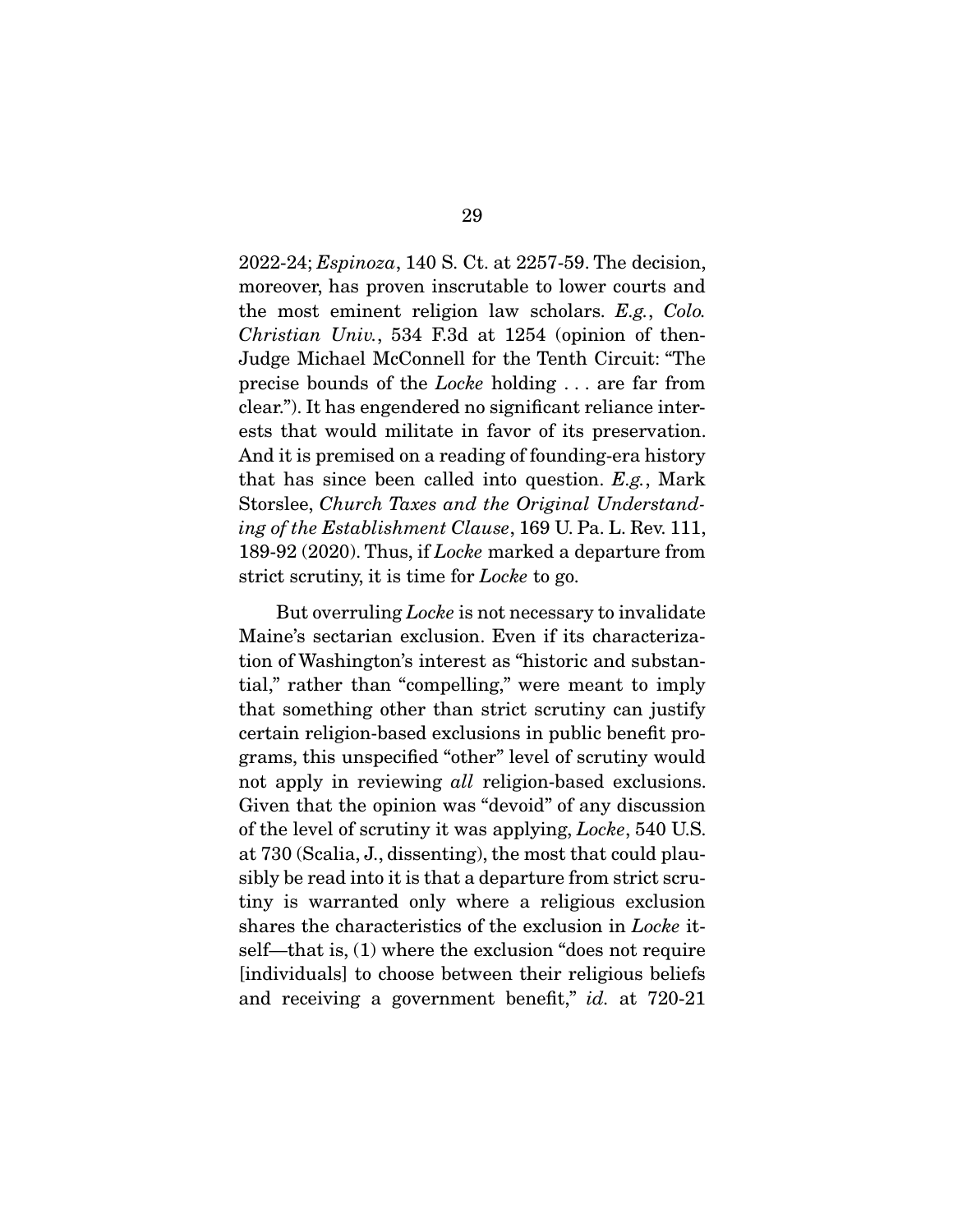(majority opinion); (2) where the exclusion targets only a particular religious "use," id. at 715, 717; and (3) where the targeted use is an "essentially religious endeavor," id. at 721.

 Absent these characteristics, there is no basis for invoking Locke to elude the strict scrutiny that has traditionally applied to non-neutral and non-generallyapplicable laws that burden religion. And Maine's exclusion shares none of these characteristics.

## **a. Maine's exclusion requires students to choose between free exercise rights and receipt of a public benefit.**

 First, unlike students eligible for a scholarship in Locke, students eligible for Maine's tuition assistance program are "require[d] . . . to choose between their religious beliefs and receiving a government benefit." Id. at 720-21. In Locke, the Court noted, students did not face such a choice because they could pursue a devotional theology degree on their own dime and a secular degree at another college with their scholarship. Id. at 721 n.4. A tenth-grader like the Nelsons' son, however, cannot spend seven hours a day at a religious high school on his parents' dime, then head off for a second course of study at a non-religious high school with his tuition assistance benefit that evening. Nor can he spend four years (and his parents' money) on secondary education at a religious high school, followed by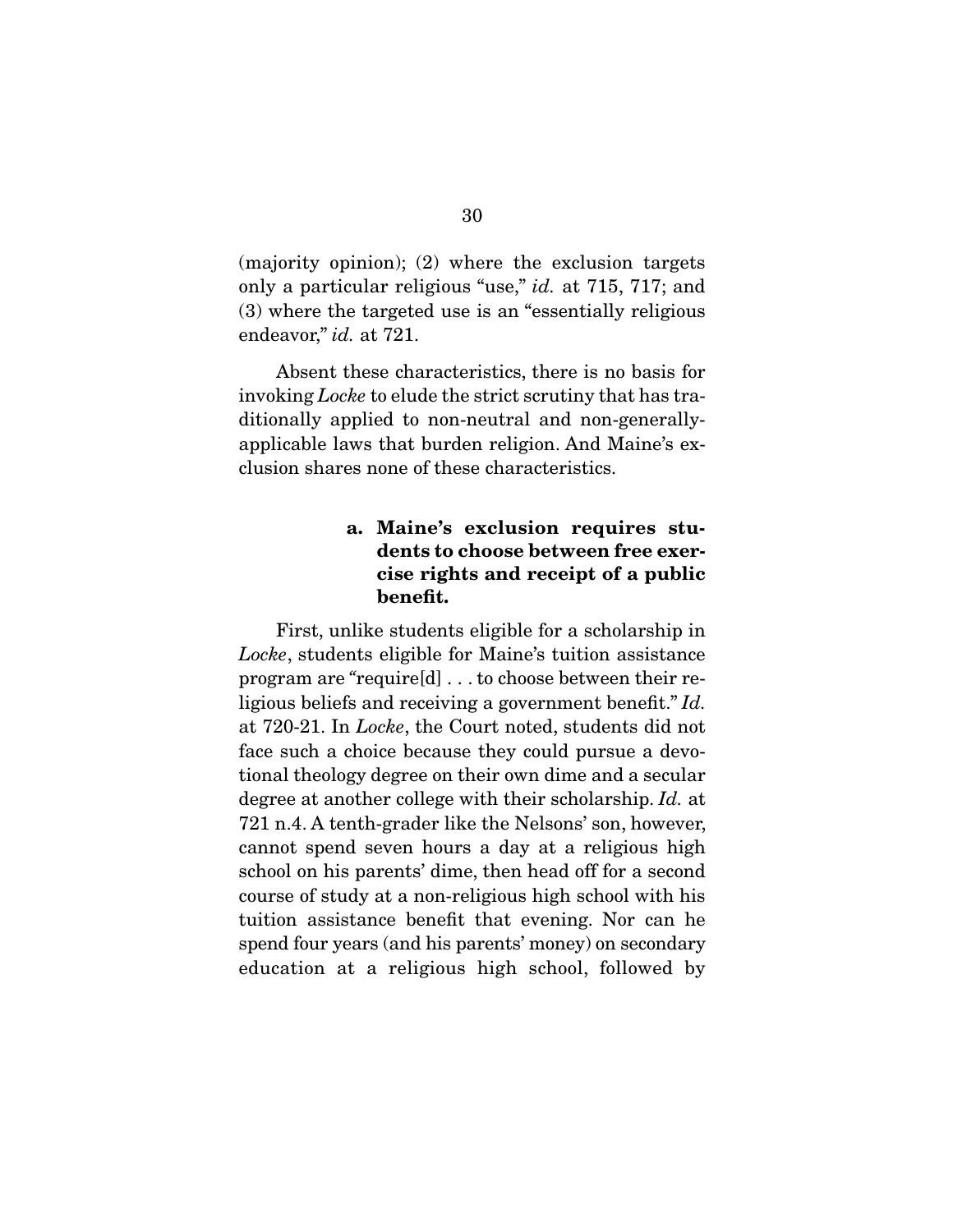another four years on secondary education at a nonreligious high school with his tuition assistance benefit.

 No, in Maine, families must choose: their right to tuition assistance or their right to freely exercise their religion. This Court has repeatedly held that government may not put citizens to such a choice. Lyng v. Nw. Indian Cemetery Protective Ass'n, 485 U.S. 439, 449 (1988) (noting government may not "penalize religious activity by denying any person an equal share of the rights, benefits, and privileges enjoyed by other citizens"); Thomas, 450 U.S. at 716 ("[A] person may not be compelled to choose between the exercise of a First Amendment right and participation in an otherwise available public program."); Sherbert, 374 U.S. at 404 ("It is too late in the day to doubt that the liberties of religion and expression may be infringed by the denial of or placing of conditions upon a benefit or privilege.").

## **b. Maine's exclusion does not target religious "use" alone.**

Moreover, unlike the exclusion in *Locke*, which this Court has described as targeted solely at a particular religious "use," Trinity Lutheran, 137 S. Ct. at 2022-23; Espinoza, 140 U.S. at 2257, Maine's exclusion targets religious use and status in equal measure. After all, in the context of elementary and secondary religious education, religious status and use are often inseparable, and any distinction between them is illusory.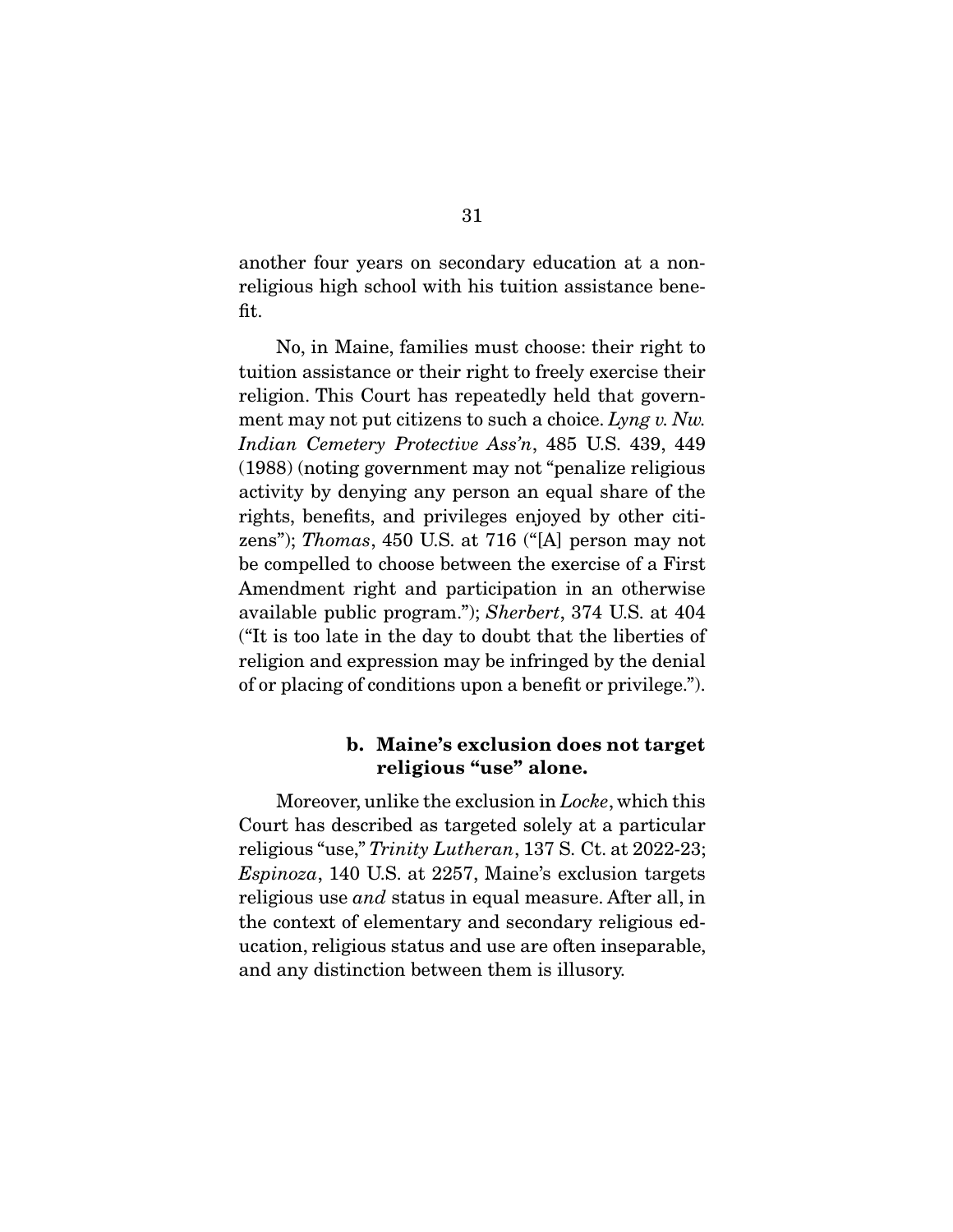Consider the Nelsons and Carsons, whose "desire for religious educational options flows from, and is inextricably intertwined with, their religious status." Pet. App. 31. Selecting a religious school for their children is "not merely a matter of personal preference, but one of deep religious conviction." Yoder, 406 U.S. at 216.

 And that is true for many families shut out of Maine's tuition assistance program. Many parents have an obligation to provide a religious education for their children (i.e., to engage in a religious use), and that obligation flows directly from their status as members of their respective faiths. Catholic families, for example, have a "duty of entrusting their children to Catholic schools wherever and whenever it is possible." Vatican Council II, Gravissimum educationis (1965); see also Codex Iuris Canonici 1983 c.798 (stating that "[p]arents are to entrust their children to those schools which provide a Catholic education," so long as they are able). Likewise, Orthodox Jews believe there is an obligation to ensure their children receive Judaic instruction, which can only be fully accomplished by sending their children to Orthodox Jewish schools. See Cert. Amici Br. Council of Islamic Schools in N. Am. et al. 11-12.

 For members of these and other faiths, providing a religious education for their children is an obligation that flows directly from their status as members of their respective faiths. Excluding them because of the religious "use" to which they would put their tuition benefit discriminates not only against that religious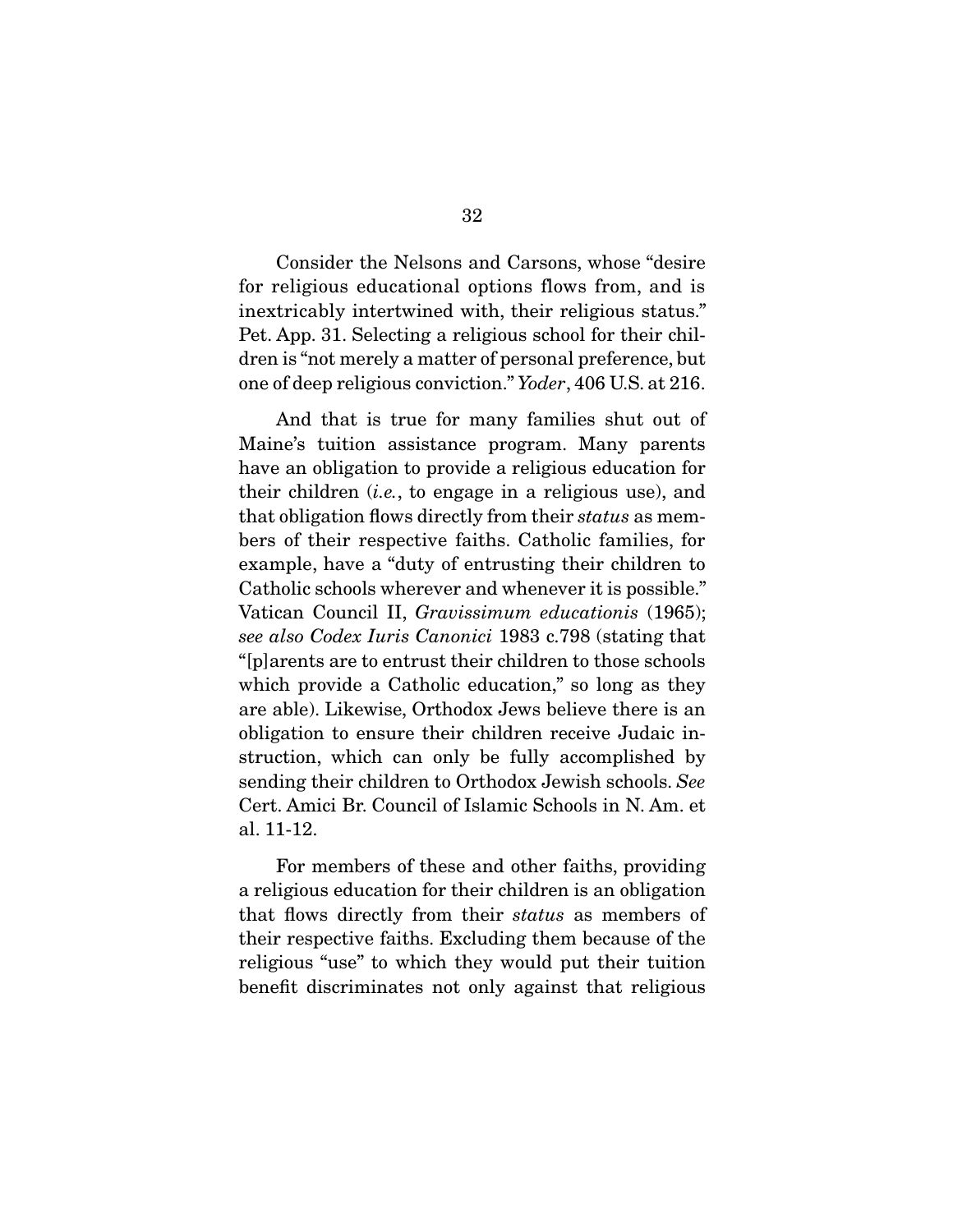use, but also against the religious status that impels it.

 And the same is true from the excluded schools' perspective. As this Court held last term, "educating young people in their faith, inculcating its teachings, and training them to live their faith" are part and parcel of being a religious school; they "are responsibilities that lie at the very core of the mission of a private religious school." Our Lady of Guadalupe Sch. v. Morrisey-Berru, 140 S. Ct. 2049, 2064 (2020); see also Cert. Amici Br. Council of Islamic Schools in N. Am. et al. 9 (noting that for amici Islamic, Orthodox Jewish, and Catholic schools, "the integration of their respective faith traditions with secular academic content . . . lies at the heart of who they are"). To discriminate against such schools because of the religious use to which a student's aid might be put there is to discriminate against them because of their religious status.7

Thus, even if the exclusion in *Locke* is accurately described as targeting a particular religious "use" alone (which is doubtful), Maine's exclusion cannot be so described. "[T]he conduct targeted by [Maine's] law"—religious instruction—"is conduct that is closely

<sup>7</sup> This Court has recognized that religious use and status are not binary. Espinoza, 140 S. Ct. at 2256 ("Status-based discrimination remains status based even if one of its goals or effects is preventing religious organizations from putting aid to religious uses."); McDaniel v. Paty, 435 U.S. 618, 627 (1978) (plurality opinion) (noting that, under Tennessee's ministerial exclusion, "ministerial status [wa]s defined in terms of conduct and activity").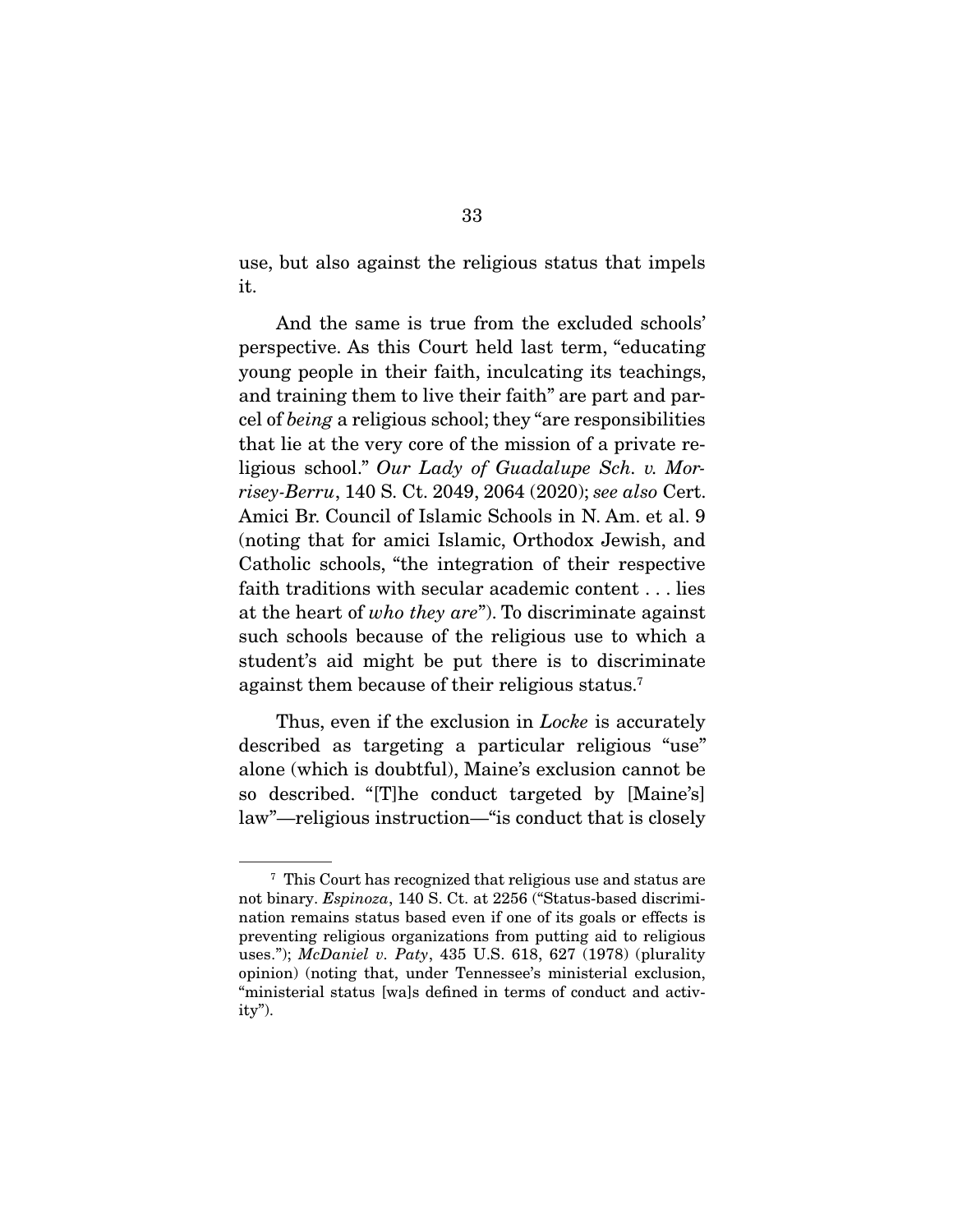correlated with being" religious. Lawrence v. Texas, 539 U.S. 558, 583 (2003) (O'Connor, J., concurring). The exclusion, therefore, "is targeted at more than conduct"; it is also "directed toward [religious] persons as a class." Id.

### **c. Maine's exclusion does not target an "essentially religious endeavor."**

 Finally, unlike the devotional theology exclusion in Locke, Maine's sectarian exclusion is not narrowly targeted at an "'essentially religious endeavor,'" such as "training a minister 'to lead a congregation.'" Espinoza, 140 S. Ct. at 2257 (quoting Locke, 540 U.S. at 721). Rather, it is a blanket ban on the entire course of instruction—instruction that satisfies every secular requirement of Maine's compulsory education law—at schools that happen to teach religion.

 That is a far cry from Locke. "Apart from th[e] narrow restriction" on training for the ministry, the scholarship program there went "a long way toward including religion in its benefits." Locke, 540 U.S. at 724. "The program permit[ted] students to attend pervasively religious schools" and "take devotional theology courses," including required courses in the Bible, spiritual development, evangelism, and religious doctrine. Id. at 724-25. Here, by contrast, Maine flatly bars students from choosing a school that teaches even one such course (or that engages in any other religious activity that triggers a "sectarian" designation by state regulators). The exclusion certainly "does not zero in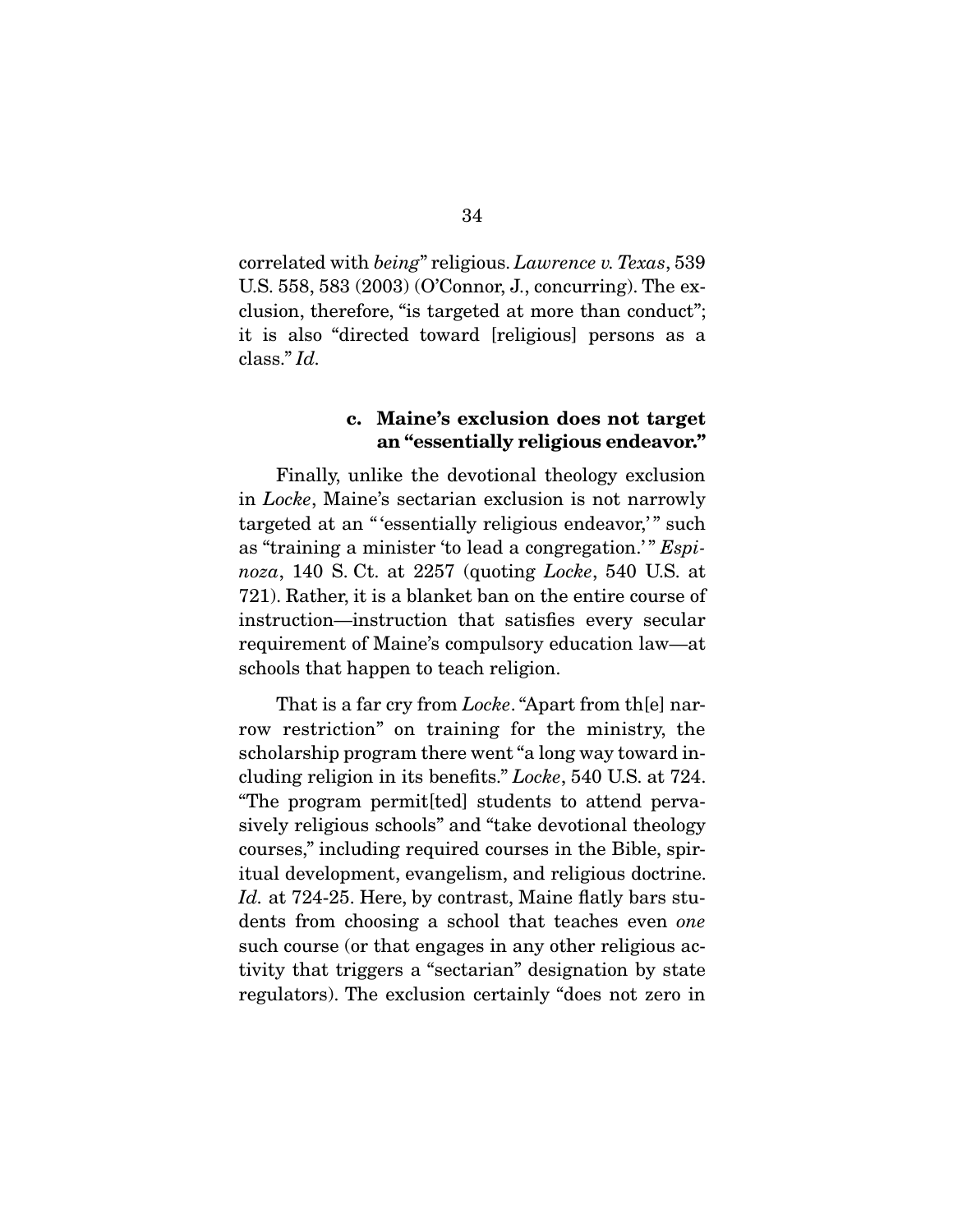on" an " 'essentially religious endeavor.' " Espinoza, 140 S. Ct. at 2257 (quoting Locke, 540 U.S. at 721).

 In short, none of the characteristics of the "devotional theology" exclusion that arguably caused this Court to depart from strict scrutiny in Locke is found in Maine's exclusion of "sectarian" schools. Thus, even if Locke did signal a departure from strict scrutiny for certain "use"-based religious exclusions in public benefit programs (again, doubtful), it does not warrant a departure here.

 Finally, even if it did, the result would not be rational basis review, as the First Circuit applied below. Rather, Maine would have to proffer an interest that is at least "substantial," but also "historic"—specifically, rooted in the founding era. Locke, 740 U.S. at 722-23.<sup>8</sup> Indeed, in Espinoza, this Court rejected Montana's invocation of Locke because there was "no comparable 'historic and substantial' tradition [that] support[ed] Montana's decision to disqualify religious schools from government aid." Espinoza, 140 S. Ct. at 2258 (quoting Locke, 540 U.S. at 725). Rather, the Court noted that "[i]n the founding era and the early 19th century, governments provided financial support to private schools, including denominational ones." Id. Although "a tradition against state support for religious schools arose" later, in the second half of the 19th century, the Court held that "such evidence ... cannot create" an "early

<sup>8</sup> Of course, Maine would also have to prove that the exclusion satisfies some degree of tailoring to the interest—another point on which Locke was silent.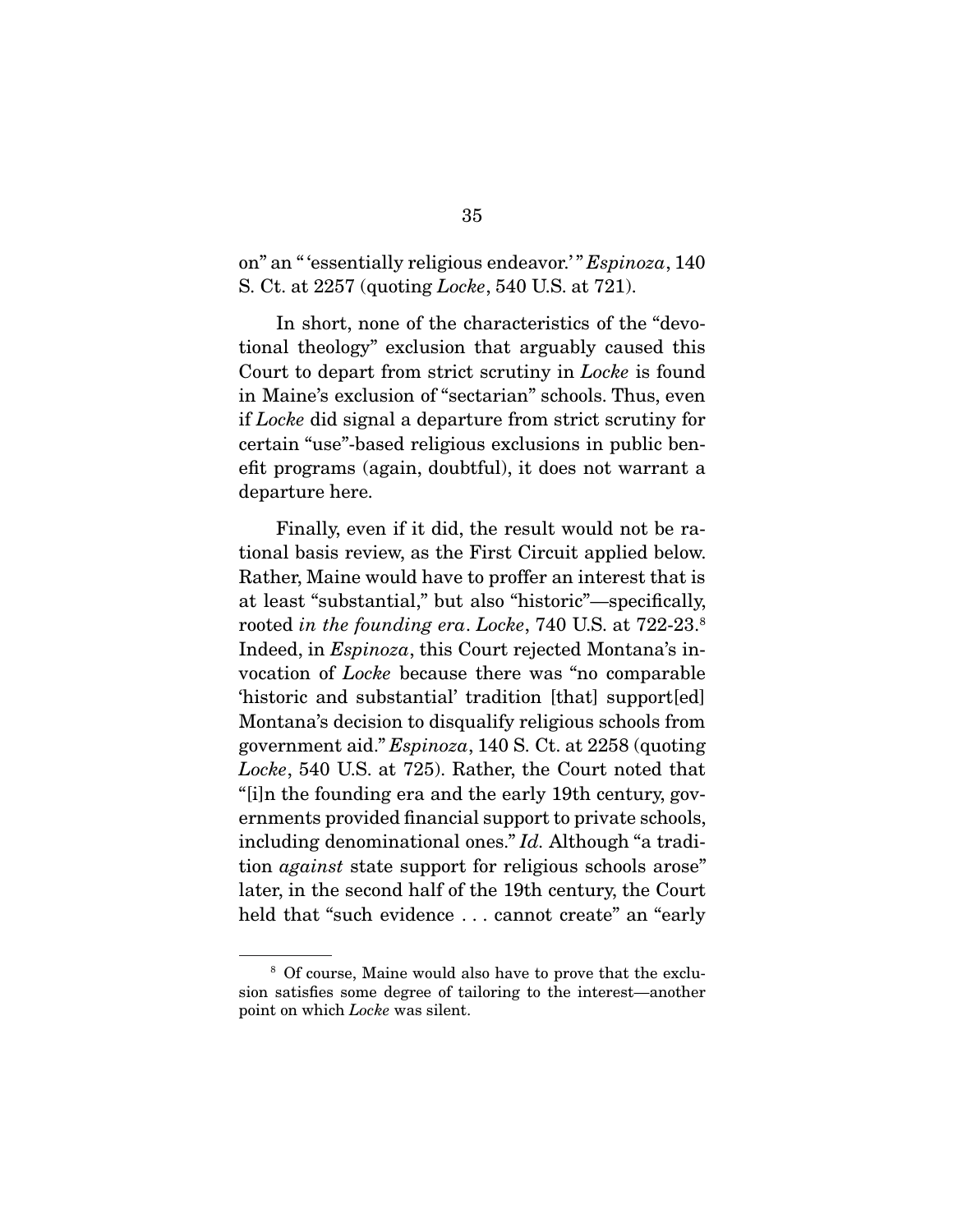practice" or "establish an early American tradition" as contemplated by Locke. Id. at 2258-59; see also id. at 2258 n.3.

## **C. Maine's exclusion cannot survive strict scrutiny or a "historic and substantial" state interest test.**

 Regardless of whether strict scrutiny or a Lockebased "historic and substantial state interest" test applies, Maine's exclusion does not withstand scrutiny. The state's actual justification for the exclusion—compliance with the Establishment Clause—is no justification at all: The Establishment Clause permits, not prohibits, "sectarian" schools in the tuition assistance program. And even if this Court were to entertain the post hoc interest that Maine proffers—an "interest in ensuring that the public's funds go to support only the rough equivalent of a public education," Pet. App. 55 that interest is neither compelling nor "historic and substantial." Nor, for that matter, does the exclusion advance any such interest.

## **1. The actual justification for Maine's exclusion—compliance with the Establishment Clause—cannot support it.**

 First, the true justification for the exclusion cannot support it. That justification is a 1980 Maine Attorney General opinion "conclud[ing] that the practice of paying the tuition of students attending sectarian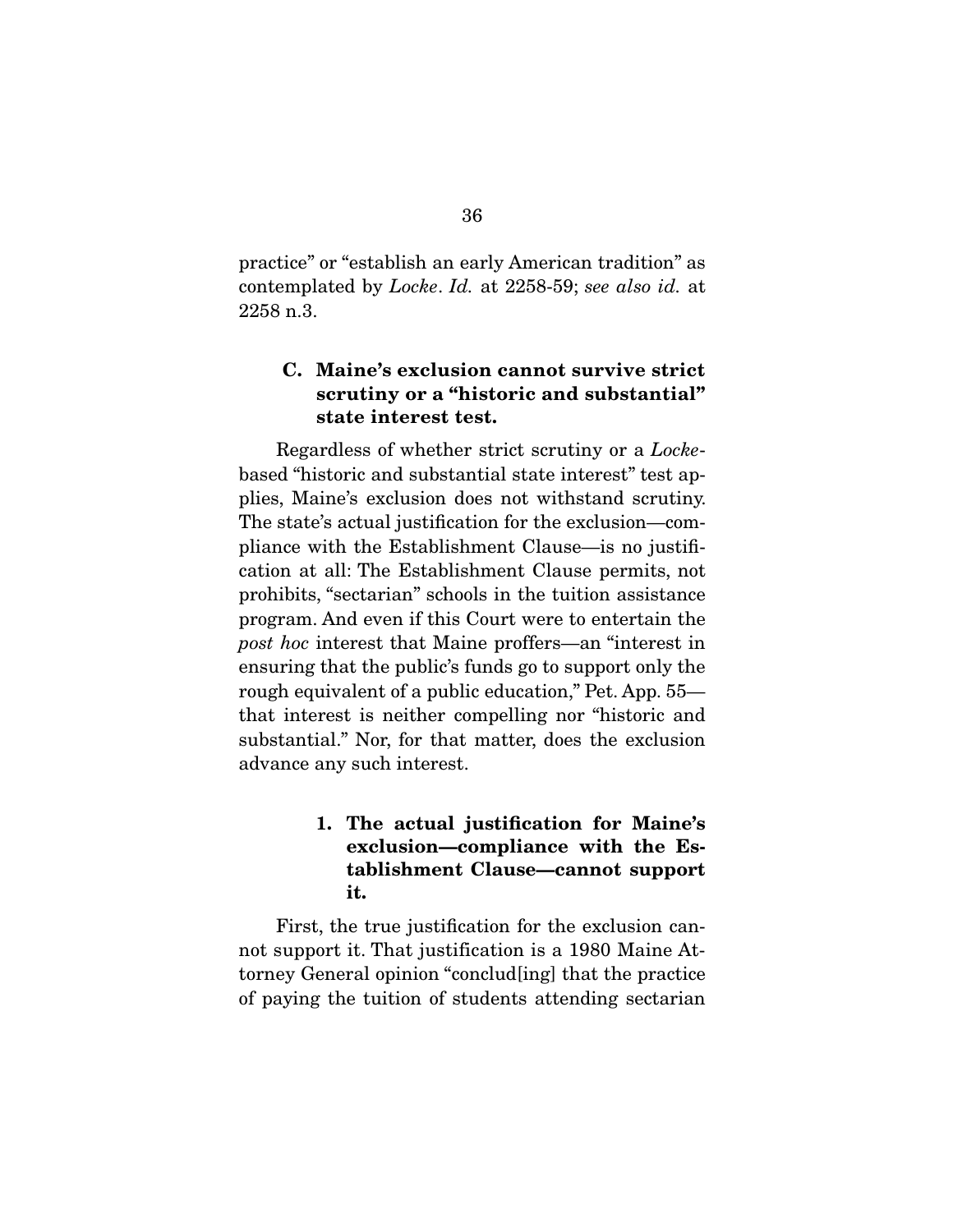elementary and secondary schools violates the Establishment Clause of the First Amendment." J.A. 62. Based on that opinion, the legislature amended the relevant statute to require that a participating private school be "nonsectarian ... in accordance with the First Amendment." Me. Stat. tit. 20-A, § 2951(2). And when this "nonsectarian" requirement was first challenged, the Maine Supreme Court recognized "compliance with the Establishment Clause" as the "only justification" for it. Bagley v. Raymond Sch. Dep't, 728 A.2d 127, 131 (Me. 1999) (emphasis added).

 Of course, there is no Establishment Clause bar to including religious options, alongside non-religious ones, in a student-aid program like Maine's. It is perfectly permissible, so long as the program is: (1) "neutral with respect to religion," allowing religious and non-religious schools to participate; and (2) a program of "true private choice," providing a benefit "to a broad class of citizens who, in turn, direct government aid to religious schools wholly as a result of their own genuine and independent private choice." Zelman v. Simmons-Harris, 536 U.S. 639, 652, 653 (2002). The Maine Attorney General's contrary opinion was wrong, and an interest in complying with an erroneous interpretation of the Establishment Clause cannot satisfy strict scrutiny or constitute a historic and substantial state interest. Good News Club v. Milford Cent. Sch., 533 U.S. 98, 112 (2001) (rejecting Establishment Clause justification for the exclusion of religious uses of otherwise available public-school facilities).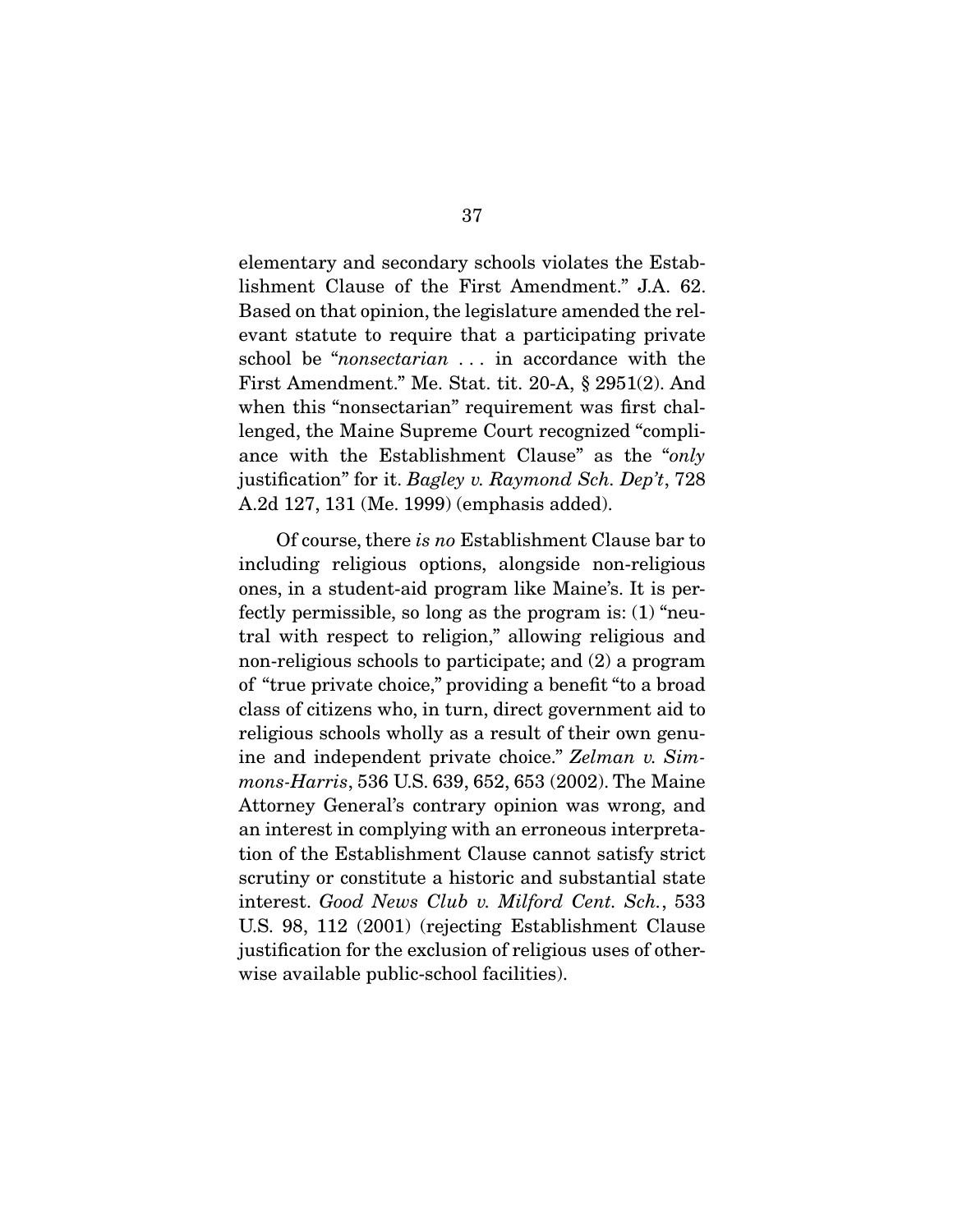That should be the beginning and end of this Court's inquiry. The concern, after all, is "the legislature's actual purpose for [a] discriminatory classification"—not "speculation about what may have motivated the legislature." Shaw v. Hunt, 517 U.S. 899, 908 n.4 (1996) (emphasis added) (internal quotation marks omitted); see also Miss. Univ. for Women v. Hogan, 458 U.S. 718, 730 & n.16 (1982) (refusing to consider asserted purpose for discriminatory classification because government had "failed to establish" that it was "the actual purpose"). The government's "justification," in other words, "must be genuine, not hypothesized or invented *post hoc* in response to litigation." United States v. Virginia, 518 U.S. 515, 533 (1996). Here, the "genuine" justification for Maine's exclusion cannot sustain it, no matter what level of scrutiny applies. Christian Sci. Reading Room Jointly Maintained v. City & Cty. of San Francisco, 784 F.2d 1010, 1016 (9th Cir.) (holding that a governmental policy adopted to remedy Establishment Clause violations that did not exist could not "further<sup>[]</sup> the governmental purpose in any way"), as amended, 792 F.2d 124 (9th Cir. 1986).

# **2. Even if this Court considers Maine's**  *post hoc***, public-school-"equivalent" justification, the sectarian exclusion cannot withstand scrutiny.**

 Of course, that is why Maine attempted—and the First Circuit allowed it—to support the exclusion with a post hoc justification: an alleged "interest in ensuring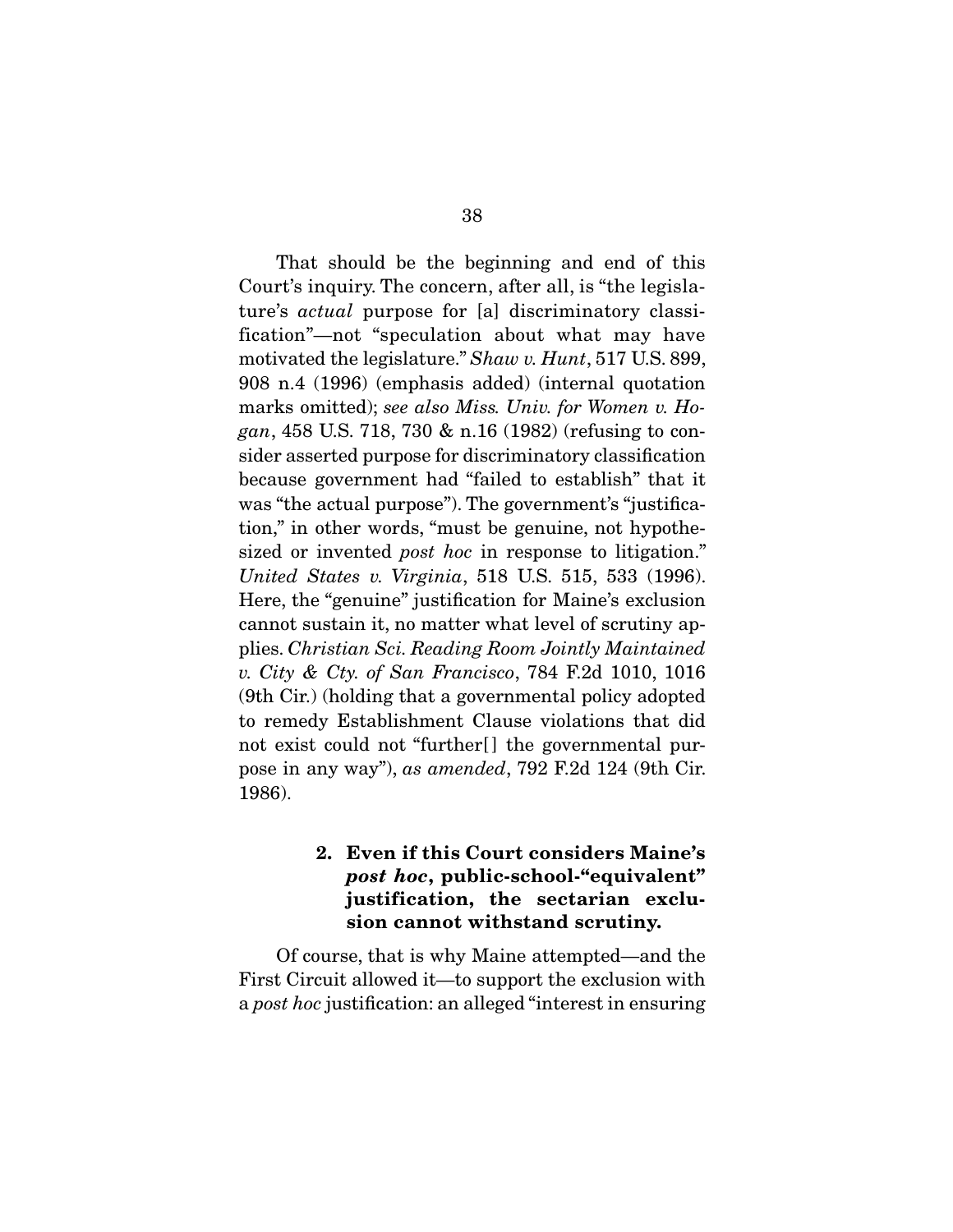that the public's funds go to support only the rough equivalent of a public education." Pet. App. 55. As the First Circuit noted, "Maine may require its public schools to provide a secular educational curriculum rather than a sectarian one." Pet. App. 44. Accordingly, it viewed the sectarian exclusion as "permissibly restrict[ing]" a student's choice "to those schools whether or not religiously affiliated or controlled that provide, in the content of their educational instruction, a rough equivalent of [a] public school education." Pet. App. 48-49.

 Even if this Court concludes it is appropriate to review the exclusion in the light of this post hocasserted interest, the exclusion still cannot withstand constitutional scrutiny. The asserted interest, after all, is neither compelling nor "historic and substantial." Locke, 540 U.S. at 725. Moreover, the exclusion is not at all tailored to, and does not advance, the interest.

### **a. Maine's asserted interest is not sufficiently weighty.**

 First, an "interest in ensuring that the public's funds go to support only the rough equivalent of a public education," Pet. App. 55—meaning, specifically, a "nonsectarian" education—is not a compelling interest in the context of Maine's tuition assistance program. Like the program at issue in Zelman, Maine's program aids students, not the schools they choose to attend. It "provide[s] aid directly to a broad class of individuals," and "the government['s] . . . role ends with the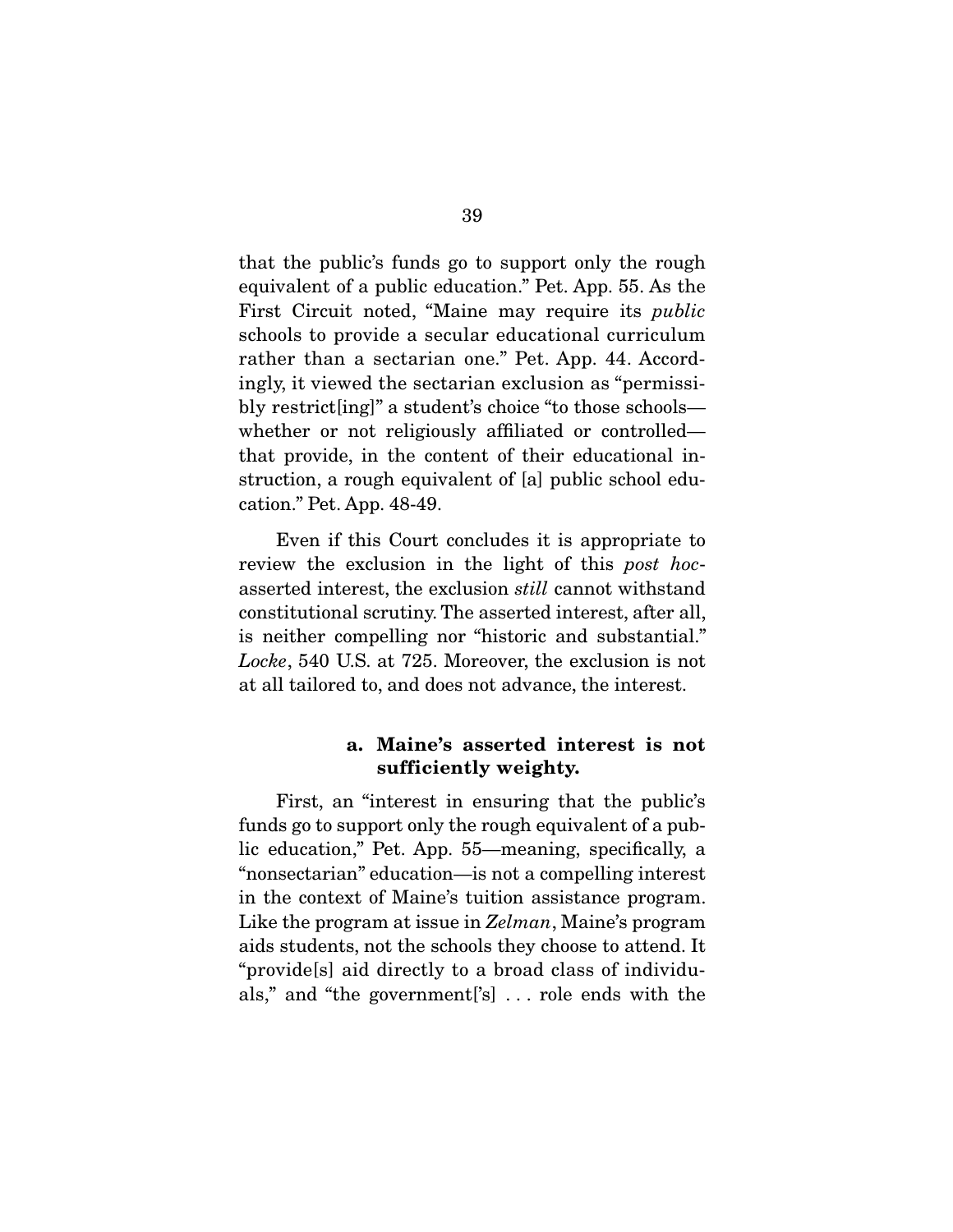disbursement of benefits." Zelman, 536 U.S. at 649, 652. Where the benefits are used is the "result of the numerous independent decisions of private individuals." Id. at 655. If a student were to choose a school that the state deems "sectarian," that choice would be "attributable to the [student], not to the government." Id. at 652. In other words, "the link between government funds and [sectarian education]" would be "broken by ... independent and private choice." Locke, 540 U.S. at 719. There can be no compelling (or  $any$ ) interest in ensuring that government funds are not used for sectarian education when there is no link between the government funds and sectarian education.9

 Nor is such an interest "historic and substantial." Id. at 725. After all, "[i]n the founding era and the early 19th century, governments provided financial support to private schools, including denominational ones." Espinoza, 140 S. Ct. at 2258. The Court surveyed this history in *Espinoza*, recounting the many ways in which federal, state, and local governments commonly gave direct financial assistance to religious schools for the education of the poor, Native Americans, residents of the District of Columbia, the freedmen, and others. Id.; see also Storslee, supra, at 150-69, 189-92; Richard J. Gabel, Public Funds for Church and Private Schools

 $9$  This is not to say government can *never* have a compelling interest in restricting public funds to nonsectarian education. If instead of offering the tuition assistance program, a school district contracted with a single private school to educate all its resident students, see Me. Stat. tit. 20-A, § 2701, then Maine and the district would have a compelling interest in ensuring the education provided was nonsectarian.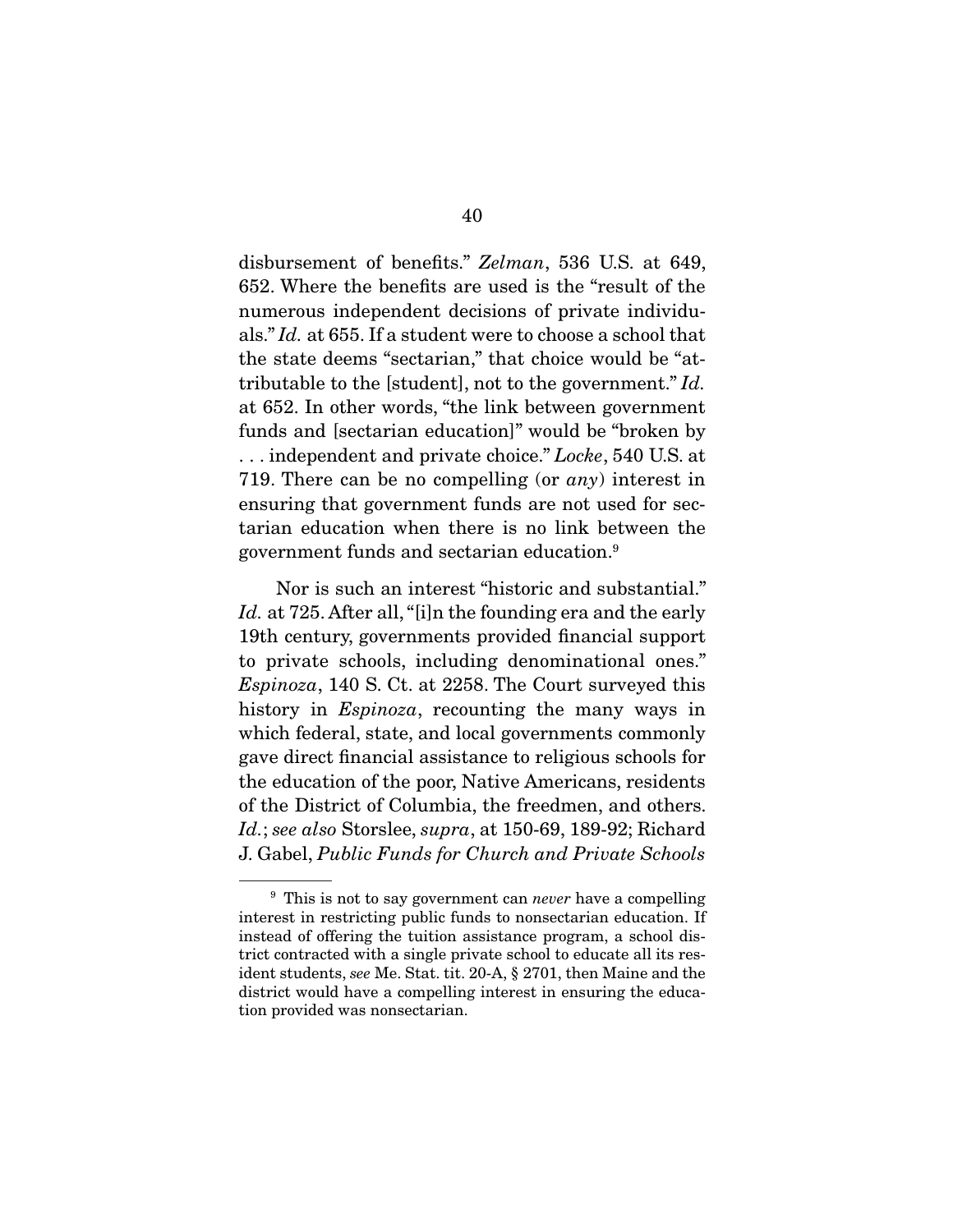147-262 (1937). Maine was no exception: While it was part of Massachusetts and after it gained statehood in 1820, government provided support, through appropriations and land grants, to religious schools. Gabel, supra, at 63, 183-84 & n.16, 185, 189-91 (discussing Massachusetts' public support of Congregational and Quaker schools, as well as religious "private academies"); id. at 190, 337 (discussing Maine's post-statehood support of academies and Congregational, Wesleyan, Methodist, Baptist, and Universalist schools); Merits Amicus Br. Charles Glenn.

 The schools that received this public support, meanwhile, were not religious in "status" only. They engaged in—and the government supported—religious "uses," including religious instruction. E.g., Storslee, supra, at 152-54 & nn.231, 239; Nathan S. Chapman, Forgotten Federal-Missionary Partnerships: New Light on the Establishment Clause, 96 Notre Dame L. Rev. 677, 681 & n.20, 728 & nn.410-11 (2020); Gabel, supra, at 185; Ava Harriet Chadbourne, A History of Education in Maine 123-24 (1936).

 In the light of this widespread, founding-era tradition of direct governmental support for religious schooling, it is simply untenable to suggest that there is a compelling state interest—or a "historic and substantial state interest," Locke, 540 U.S. at 725—in prohibiting students from making the "independent and private choice[ ]" of using a publicly funded tuition benefit to obtain such schooling. Zelman, 536 U.S. at 651.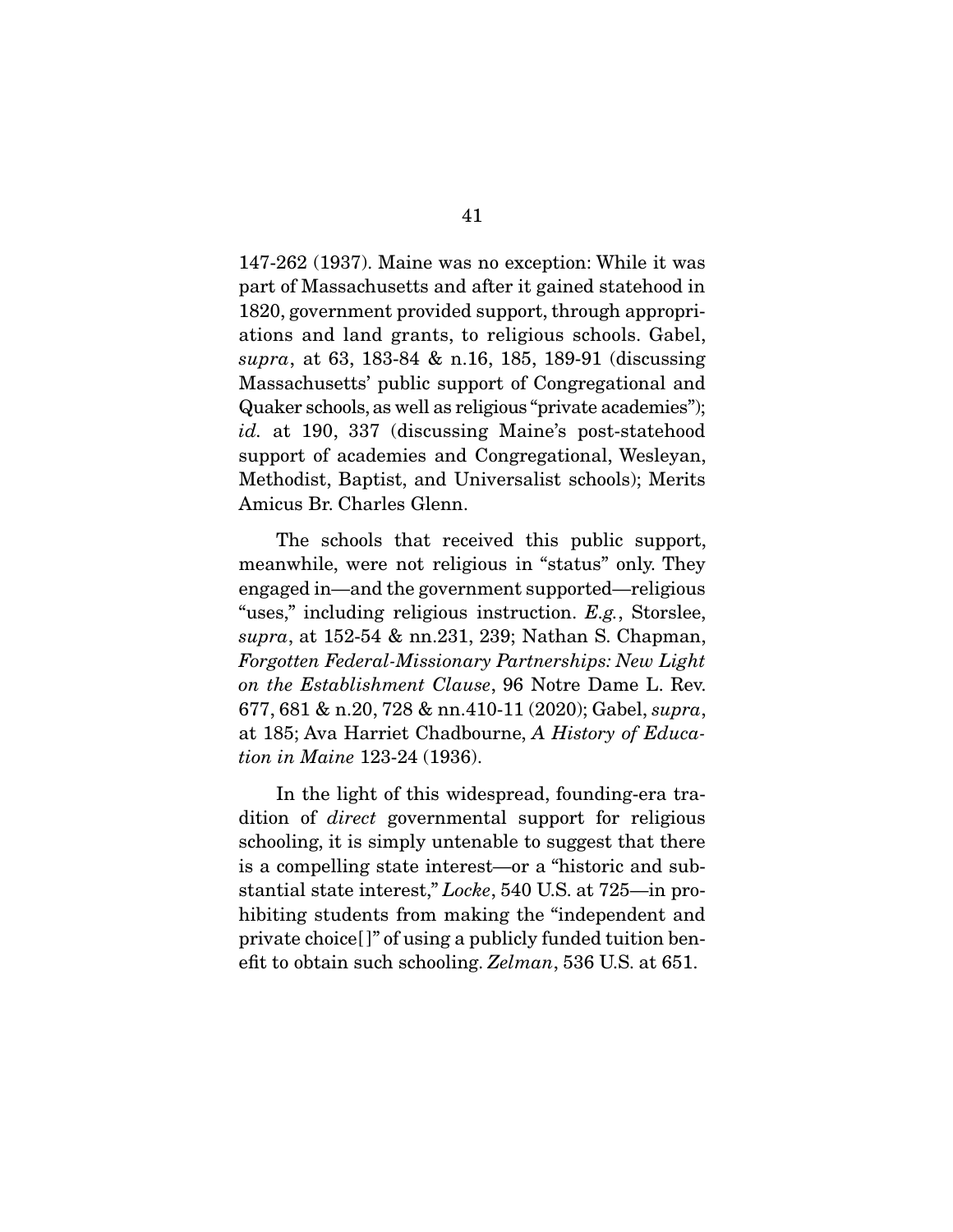### **b. Maine's exclusion is not sufficiently tailored to its asserted interest.**

 But even if Maine's asserted interest were sufficiently weighty, the exclusion still is not sufficiently tailored to that interest. And that is so regardless of what degree of tailoring this Court might require, because the exclusion does not advance the asserted interest at all.

 Religious schools such as Bangor Christian and Temple Academy satisfy every secular curricular requirement to participate in the tuition assistance program, to comply with Maine's compulsory education law, and, thus, to serve as an adequate alternative to a public school. Supra pp. 3, 6-7 & notes 1, 3; Pet. App. 7- 9. Excluding such schools from the program simply because they also teach religion is thus irrational: It does nothing to further the state's purported interest in ensuring that students receive an adequate substitute for the instruction in secular subjects that they would receive at a public school. As this Court has held, "the State's interest in education [can] be served sufficiently by reliance on the secular teaching that accompanie[s] religious training." Bd. of Educ. v. Allen, 392 U.S. 236, 245 (1968).

 It is no answer to say that religious instruction can be barred under the program because *public* schools cannot engage in it. Public schools must not engage in religious instruction because they are *public—i.e.*, government—schools. The teaching that goes on in them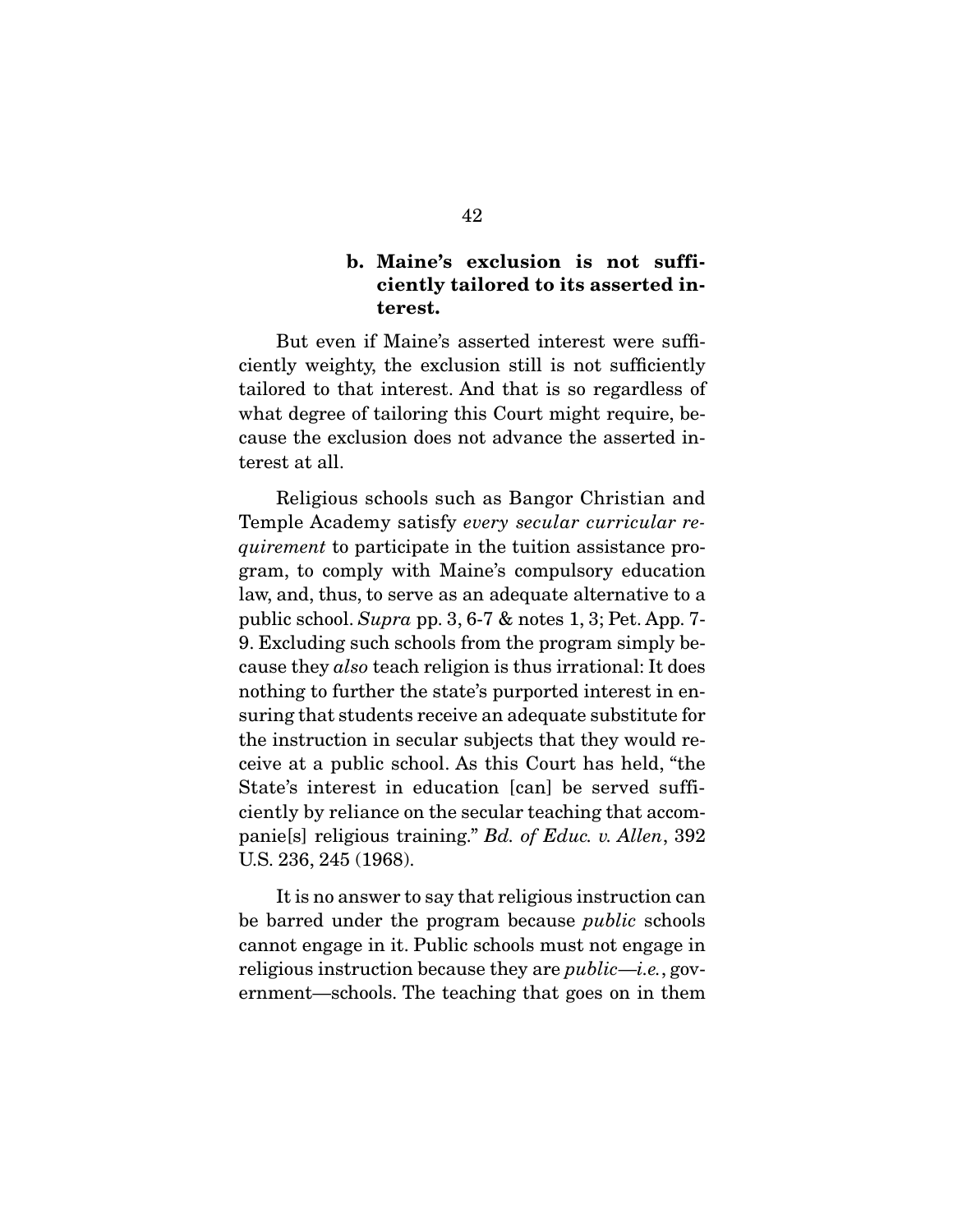is government speech, and the Establishment Clause forbids "government speech endorsing religion." Capitol Square Rev. & Advisory Bd. v. Pinette, 515 U.S. 753, 765 (1995) (emphasis omitted) (quoting Bd. of Educ. v. Mergens, 496 U.S. 226, 235, 250 (1990) (opinion of O'Connor, J.)). The same is not true regarding "private speech endorsing religion, which the Free Speech and Free Exercise Clauses protect." Id. To argue otherwise is to ignore the "crucial difference between government speech . . . and private speech"—and, indeed, between public schools and private schools. Id. (emphasis omitted).

 Of course, when it comes to matters other than religion, Maine honors the difference between public and private schools. As discussed above, a private school can be unlike a public school in a whole host of respects—its admission policies, the tuition it charges, the instruction it offers—and still participate in the tuition assistance program. See supra pp. 20-21. It is only when religion enters the picture that the state throws up its arms and says, "Enough!" That Maine allows participating private schools to remain private in every respect save religion betrays its assertion that the program "uses private schools to deliver a public education." BIO i.

 And that is why the First Circuit hedged in its description of the exclusion, repeatedly characterizing it as restricting use of the tuition benefit to schools that provide the "rough equivalent" of a public-school education. Pet. App. 39 n.6, 49, 55 (emphasis added). "Rough" classifications, however, do not cut it when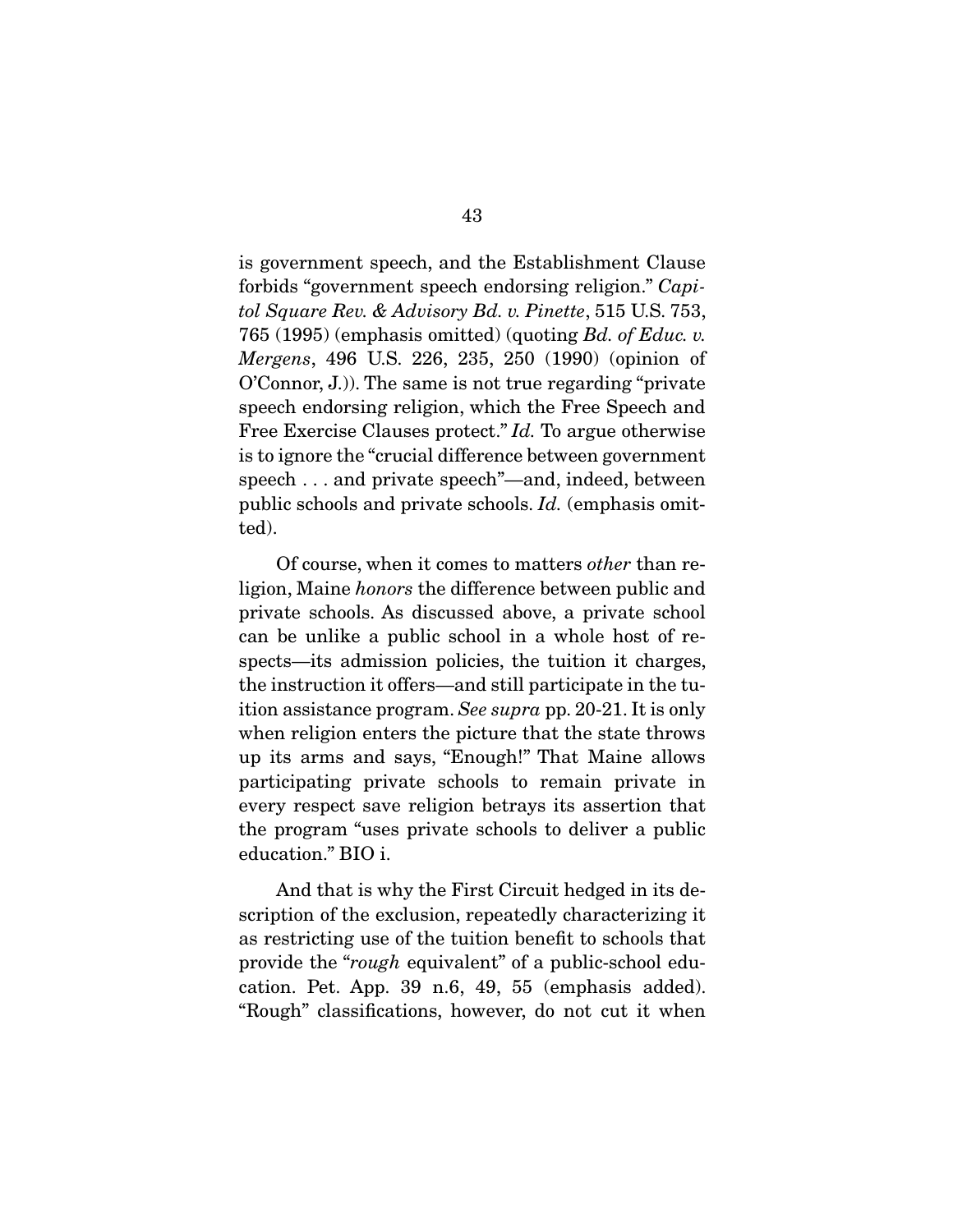fundamental rights such as the free exercise of religion are at stake. When free exercise rights are involved, courts "must survey meticulously the circumstances of governmental categories to eliminate, as it were, religious gerrymanders." Lukumi, 508 U.S. at 534.

 A religious gerrymander is precisely what Maine has effected here. And at the end of the day, "[c]alling it discrimination on the basis of religious status or religious activity makes no difference: It is unconstitutional all the same." Espinoza, 140 S. Ct. at 2278 (2020) (Gorsuch, J., concurring).

### **II. Maine's Exclusion Violates The Establishment Clause.**

 Maine's sectarian exclusion also violates the Establishment Clause. It does so under any test this Court might apply.

 Given the questionable validity of the test announced in Lemon v. Kurtzman, 403 U.S. 602 (1971), the Court now applies Establishment Clause tests that "focus[] on the particular issue at hand." Am. Legion v. Am. Humanist Ass'n, 139 S. Ct. 2067, 2087 (2019) (plurality opinion); see also id. at 2090 (Breyer, J., concurring) ("[T]here is no single formula for resolving Establishment Clause challenges."). When the issue at hand has been the *inclusion* of religious options in student-aid programs like Maine's, the Court has applied the two-part test enunciated in Zelman, requiring religious neutrality and private choice. Am. Legion, 139 S. Ct. at 2081 n.16 (plurality opinion); Zelman, 536 U.S.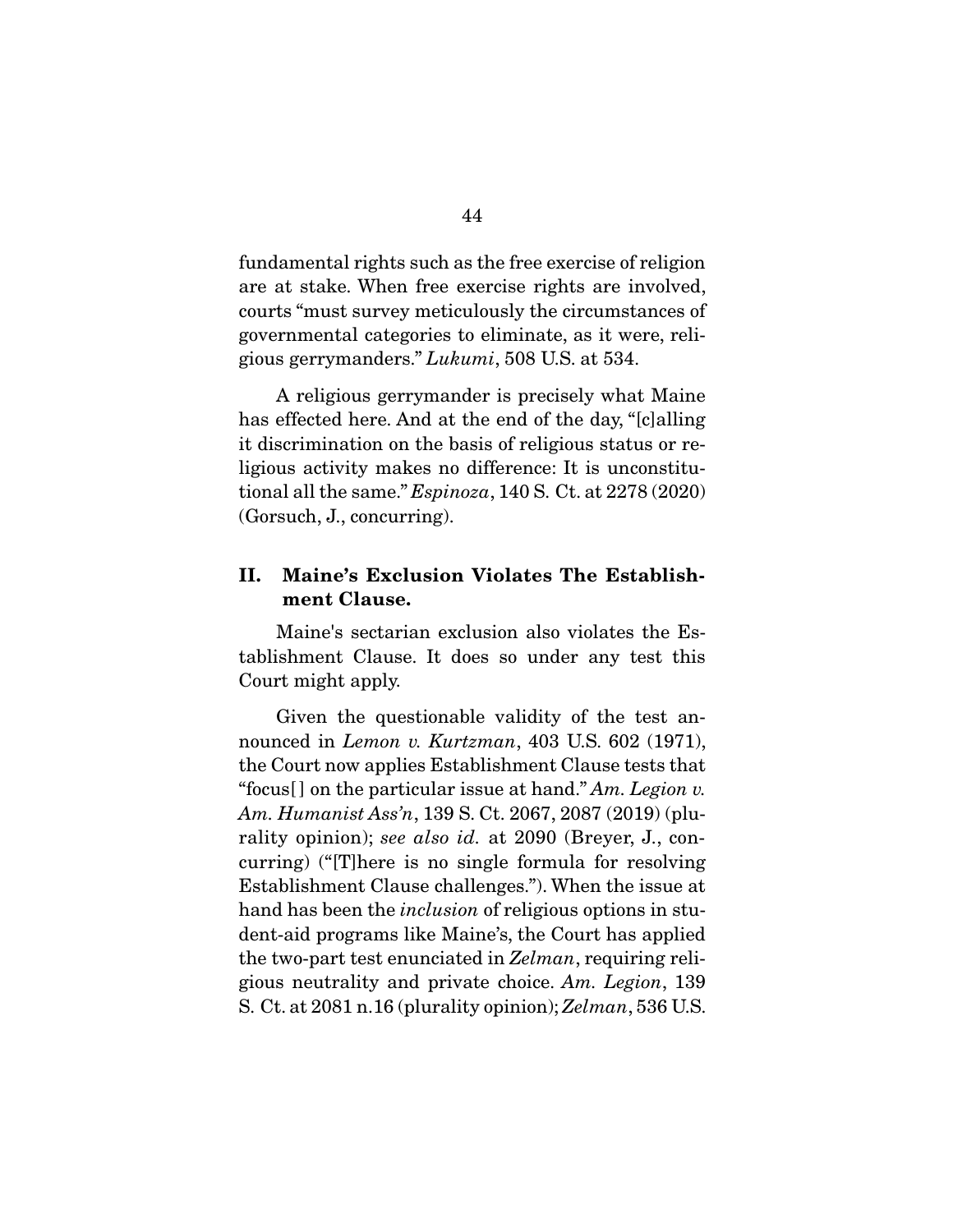at 652-53. The same test should apply in reviewing the exclusion of religious options; after all, a lack of neutrality and denial of private choice can as readily "inhibit[]" religion as "advanc[e]" it.  $Id.$  at 649.

 Maine's exclusion clearly fails the Zelman test: It is the antithesis of neutrality, excluding only religious private schools, and it severely restricts parental choice; indeed, parents get one choice—secularism. The exclusion also fails any test that "looks to history for guidance," Am. Legion, 139 S. Ct. at 2087 (plurality opinion), for history indicates that the Establishment Clause, as originally understood, prohibited the denial of otherwise-available funding based on a school's religious activity. Storslee, supra, at 119, 189-92.

 The exclusion fails under Lemon, as well. It lacks a "secular purpose," has a " 'principal or primary effect'" that " 'inhibits religion," and "foster[s] 'an excessive government entanglement with religion.'"  $Am$ . Legion, 139 S. Ct. at 2079 (majority opinion) (quoting Lemon, 403 U.S. at 612-13).

 First, the exclusion lacks a "secular purpose." Id. This may seem counterintuitive, given that it restricts students to choosing "a secular education at a private school." Pet. App. 31. But while the exclusion guarantees a secular education, it is not secular in its purpose. The Establishment Clause's requirement of a secular governmental purpose "aims at preventing the relevant governmental decisionmaker . . . from abandoning neutrality." Corp. of Presiding Bishop v. Amos, 483 U.S. 327, 335 (1987). It is not license for government to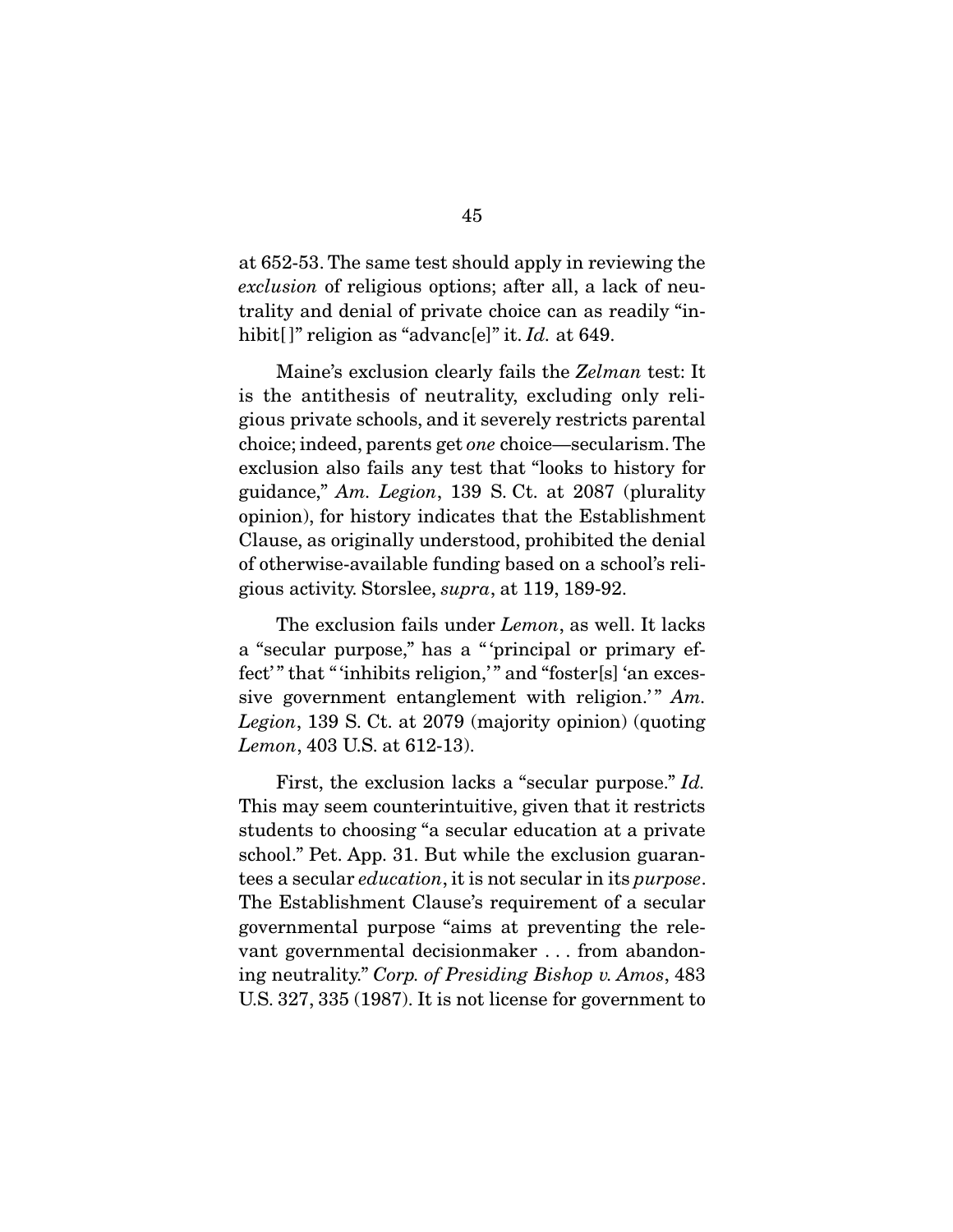"show a callous indifference to religious groups." Id. (quoting Zorach v. Clauson, 343 U.S. 306, 314 (1952)). Thus, government "may not," consistent with the secular purpose requirement, "establish a 'religion of secularism' in the sense of affirmatively opposing or showing hostility to religion." Sch. Dist. v. Schempp, 374 U.S. 203, 225 (1963). Yet that is what Maine's exclusion does.

 Second, the exclusion has the "principal or primary effect" of "inhibit[ing] religion." Am. Legion, 139 S. Ct. at 2079 (quoting Lemon, 403 U.S. at 612). Although the Carsons could afford to send their child to a religious private school without the tuition assistance benefit, the Nelsons could not and, thus, sent their children to a secular private high school instead. In other words, these families, like countless others who believe a religious school is best for their children, were forced to choose: forgo a public benefit to which they are entitled, as the Carsons did, or resign themselves to using the benefit at a non-religious school, as the Nelsons did. That is an inhibition of religion.

 Were there any doubt, consider what happened in the immediate wake of Maine's ban on religious options four decades ago. John Bapst High School—a Catholic school that enrolled more students receiving the tuition assistance benefit than any other religious high school in the state—was forced to close and reopen as a secular school, stripped of its Catholic identity, so that those students were not denied the opportunity of an outstanding education. John Maddaus & Denise A. Mirochnik, Town Tuitioning in Maine: Parental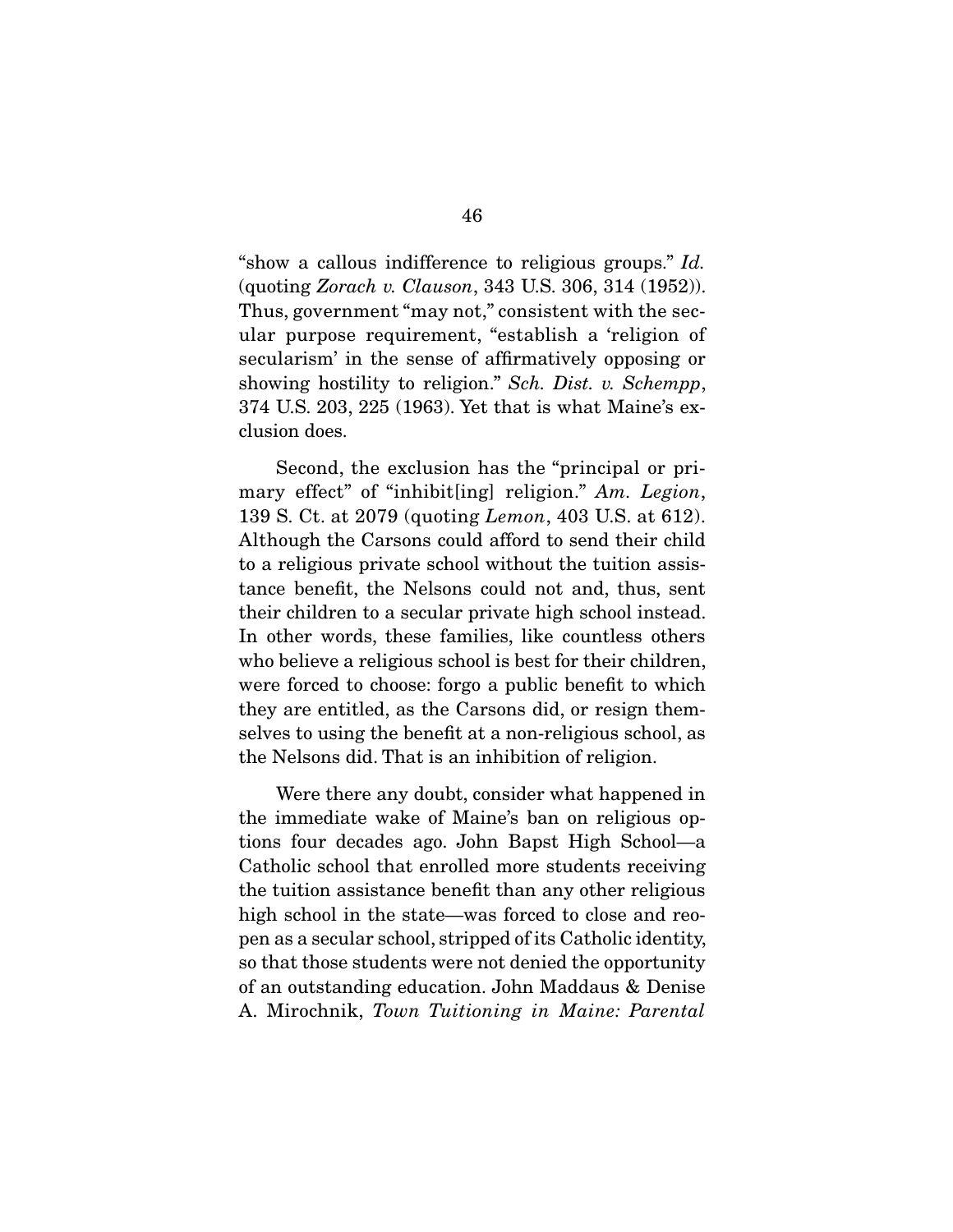Choice of Secondary Schools in Rural Communities, 8 J. Res. Rural Educ. 27, 32 (1992); Bagley, 728 A.2d at 138 n.19.

 Third, the exclusion "foster[s] 'an excessive government entanglement with religion.'" Am. Legion, 139 S. Ct. at 2079 (quoting Lemon, 403 U.S. at 613). Ironically, given the First Circuit's upholding of the exclusion as a permissible "use"-based restriction, it is the exclusion's targeting of religious "uses" that gives rise to these entanglement problems. See Stephanie H. Barclay, Untangling Entanglement, 97 Wash. U. L. Rev. 1701, 1726 (2020) ("[T]he heightened risk of government entanglement may be another reason for the Court to eschew [a use/status] distinction altogether." $^{10}$ 

 To determine whether a student may attend her chosen school—that is, to determine whether the school is sufficiently irreligious to be an acceptable choice or, instead, too religious to participate—the Department of Education makes intrusive inquiries and judgments regarding the school's curriculum and activities. As the First Circuit explained, the exclusion "does not turn solely on whether [a school] is religiously affiliated or controlled but depends instead on the sectarian nature of the instruction that it will provide to tuition assistance beneficiaries." Pet. App. 37.

<sup>10</sup> Without explanation, the First Circuit suggested there might be entanglement and Establishment Clause problems if Maine allowed religious schools—even those religious in status only—to participate in the program. Pet. App. 47 & n.11. Zelman dispels that suggestion.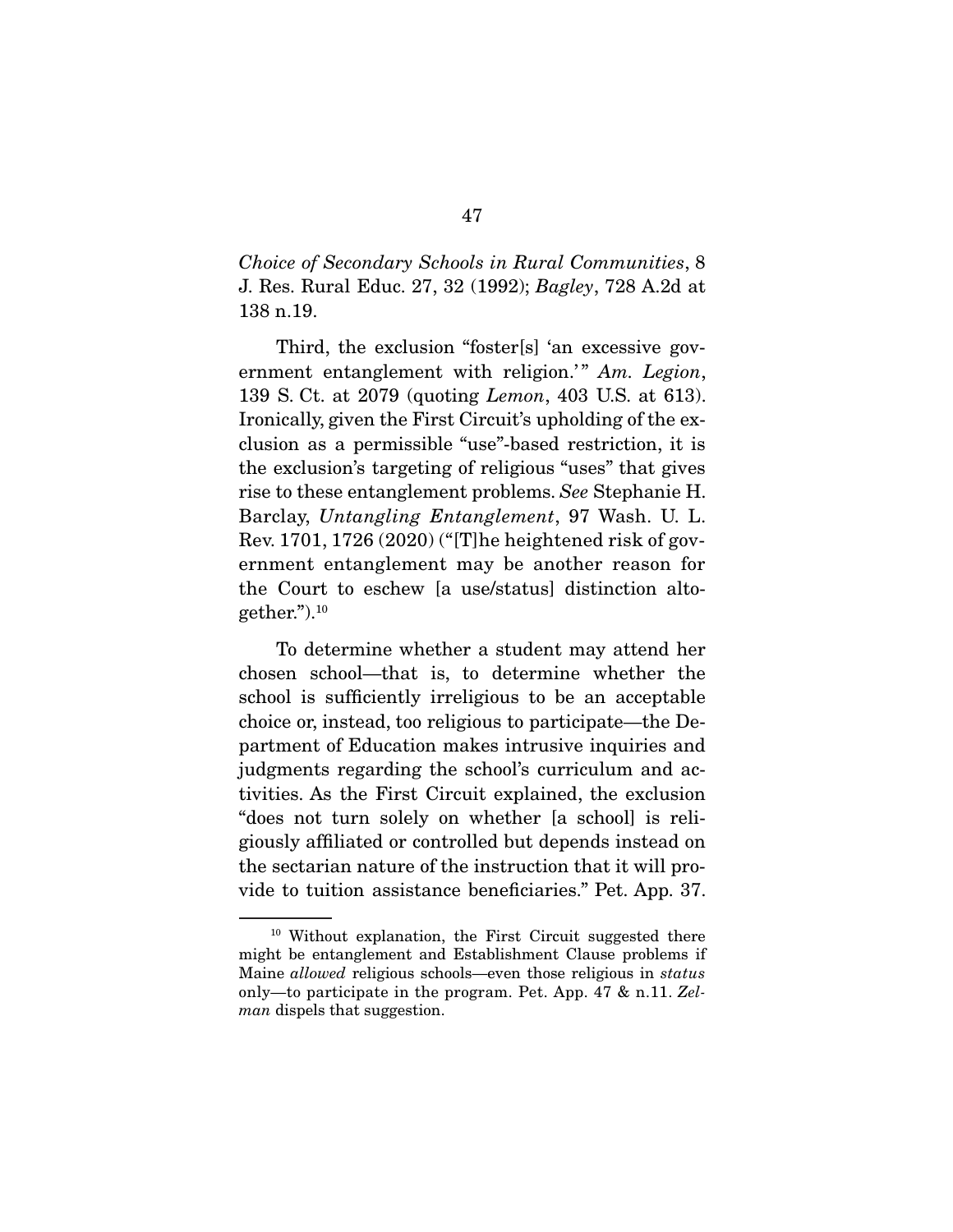Specifically, the Department inquires as to whether, "in addition to teaching academic subjects," the school "promotes the faith or belief system with which it is associated and/or presents the material taught through the lens of this faith." Pet. App. 35 (quoting interrogatory response of Maine Commissioner of Education).

 Yet this Court has warned that when "a statute requires that public officials determine whether some . . . activity is consistent with 'the teaching of the faith,'" the "prospect of inconsistent treatment and government embroilment in controversies over religious doctrine [is] especially baleful." Tex. Monthly, Inc. v. Bullock, 489 U.S. 1, 20 (1989). The record makes this clear. Cardigan Mountain School, a private school in New Hampshire, applied to participate in the program in 2015. Stipulated Record Ex. 2, at 17-24. The school, which has a "chaplain," purports to teach "universal... spiritual values" both "in and out of the classroom," including at its "required . . . weekly Chapel meetings," where students "participate in activities that help them learn and practice the moral and spiritual values they are being taught in school." Id. at 17, 20, 24. The school's application to participate in the program triggered a governmental inquiry into the precise nature of the school's activities. After receiving adequate assurances from the school that the "spiritual values" it teaches were "universal" and that its activities—particularly the chapel program—were "non-sectarian," the school was allowed to participate. Id. at 17, 20.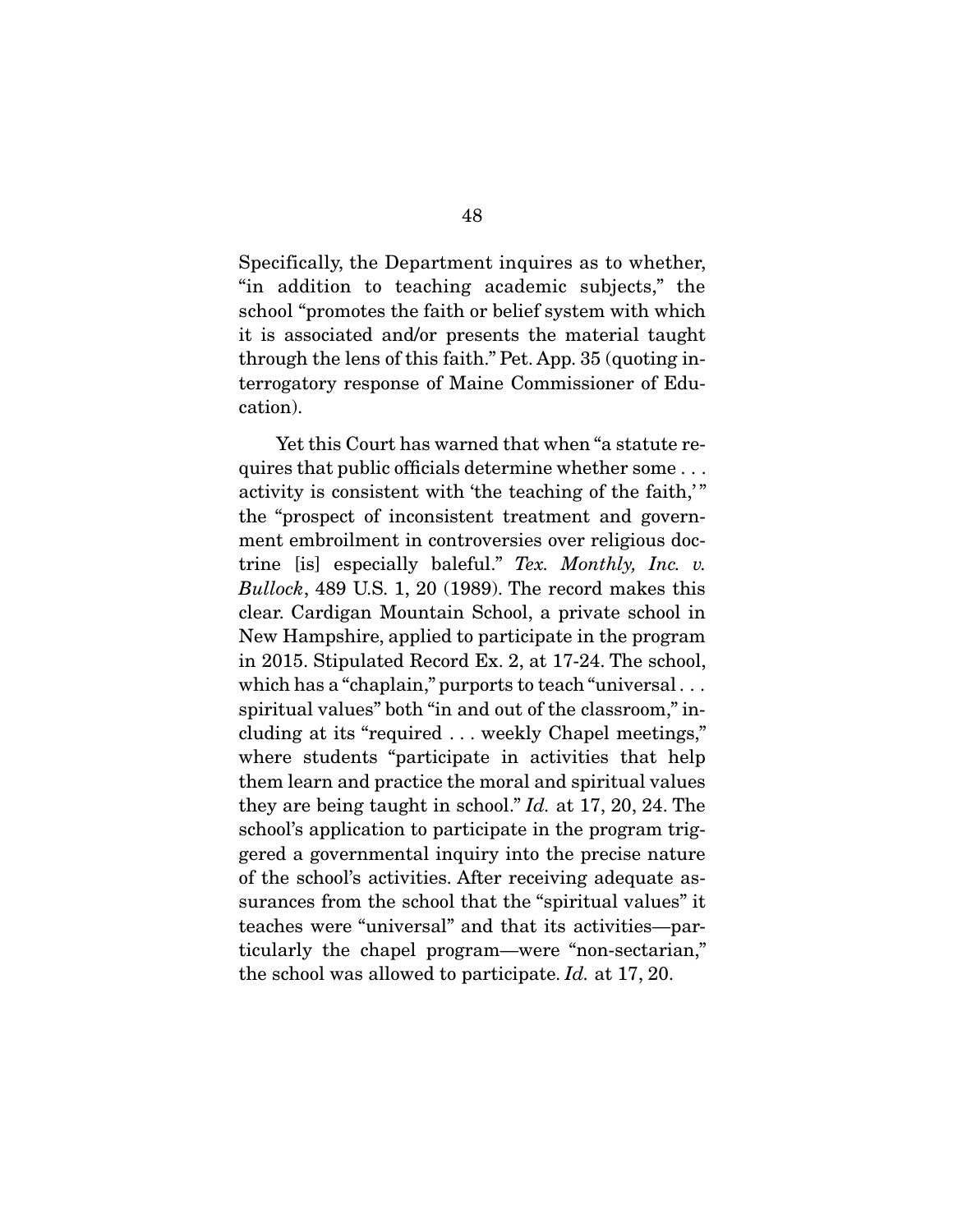Of course, an Islamic school, Jewish day school, or Catholic parish school would not fare as well; they are excluded. And "[i]t is not only the conclusion[ ]" that such schools are excluded, "but also the very process of inquiry leading to [that] conclusion[ ]" that is the problem. NLRB v. Catholic Bishop, 440 U.S. 490, 502 (1979). As then-Judge McConnell wrote for the Tenth Circuit, "if the State wishes to choose among otherwise eligible institutions, it must employ neutral, objective criteria rather than criteria that involve the evaluation of contested religious questions and practices." Colo. Christian Univ., 534 F.3d at 1266. A four-justice plurality of this Court likewise opined, in Mitchell v. Helms, 530 U.S. 793 (2000), that "courts should refrain from trolling through a person's or institution's religious beliefs" to determine their eligibility to participate in an otherwise available public benefit program. Id. at 828.

 Yet those are precisely the types of entangling inquiries and judgments that Maine's exclusion, with its focus on the religious "use" to which a student's aid might be put, demands. The prohibition against entanglements "protects religious institutions" from this sort of "governmental monitoring or second-guessing" of "religious beliefs and practices . . . as a basis for . . . exclusion from benefits." Colo. Christian Univ., 534 F.3d at 1261.11

<sup>&</sup>lt;sup>11</sup> The First Circuit shrugged off the danger of entanglement, insisting that schools "generally self-identify as 'sectarian' or 'nonsectarian,'" and that, if there are questions, the state's inquiry turns on "objective factors." Pet. App. 57-58. There is nothing "objective" in determining whether "material [is] taught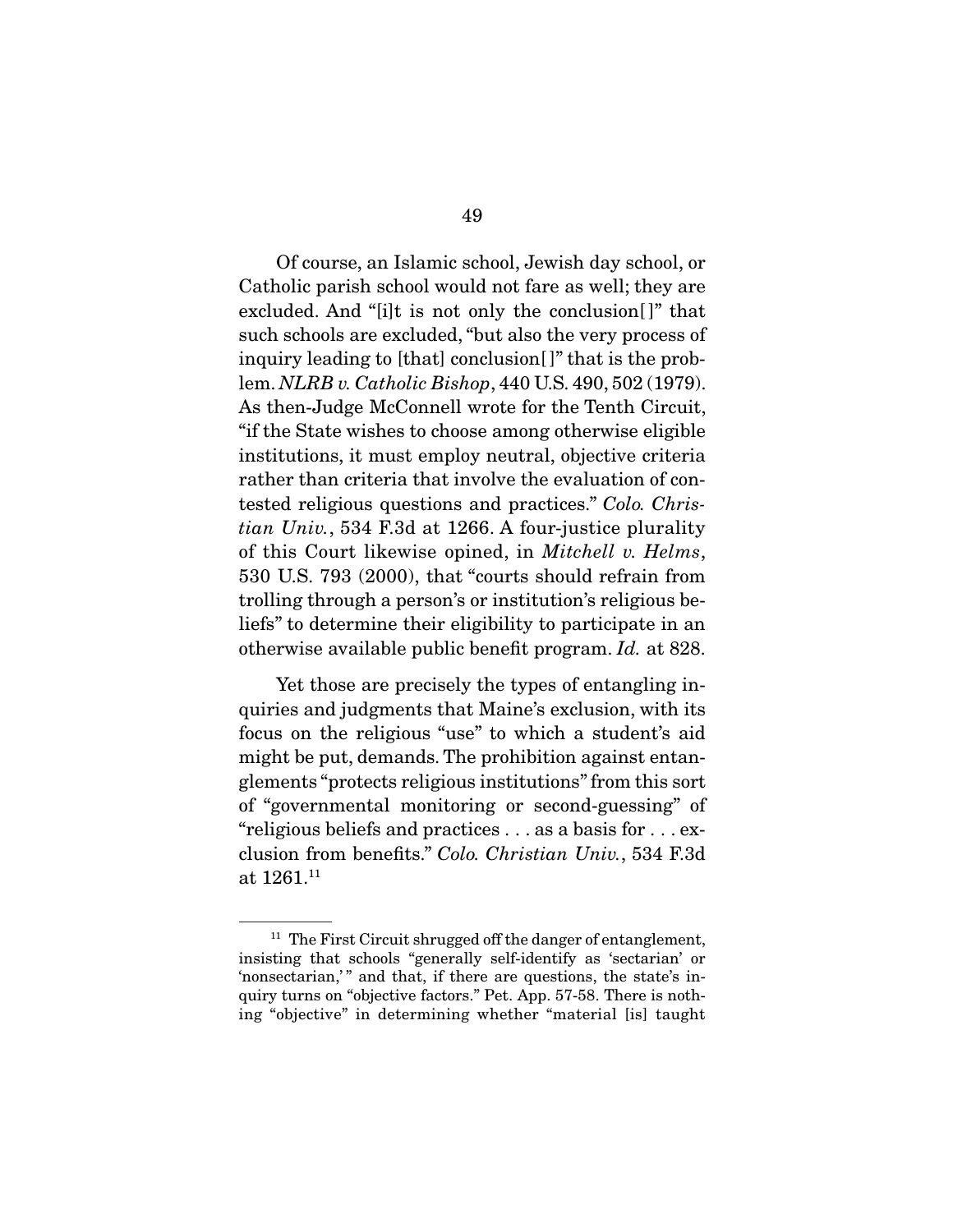In fact, by placing determinative significance on the use to which tuition assistance would be put, Maine's exclusion and the First Circuit's decision upholding it breathe new life into the noxious "pervasively sectarian" doctrine: the principle that pervasively religious schools must be barred from otherwise-available public benefit programs, even if nominally religious schools need not. Under the First Circuit's decision, schools that are merely "religiously affiliated or controlled" may participate in the tuition assistance program, Pet. App. 37, 48-49, but schools whose religion impels them to pass on their faith may not. In this respect, the exclusion impermissibly discriminates "between religion and religion"—not merely "between religion and nonreligion." Epperson v. Arkansas, 393 U.S. 97, 104 (1968).

 This Court has seemingly abandoned the "pervasively sectarian" doctrine but has never declared it dead. The First Circuit certainly did not think it was dead. "[W]e do not see," it asserted, "why the Free Exercise Clause compels Maine either to forego relying on

through the lens of . . . faith," or whether "how the material is presented" tends to "promote[ ]" a "belief system." Pet. App. 35. Cardigan Mountain's experience, meanwhile, demonstrates that "self-identification" does not stave off further inquiry. Well after the school informed the state that its chapel program was "nonsectarian," the state followed up with what it called "clarifying questions" to assess whether there were any "religious purposes" to the mandatory chapel meetings. Stipulated Record Ex. 2, at 18, 20. And the Kent School was excluded from the program—despite self-identifying as non-sectarian—because of its Episcopalian tradition. Id. at 12-14.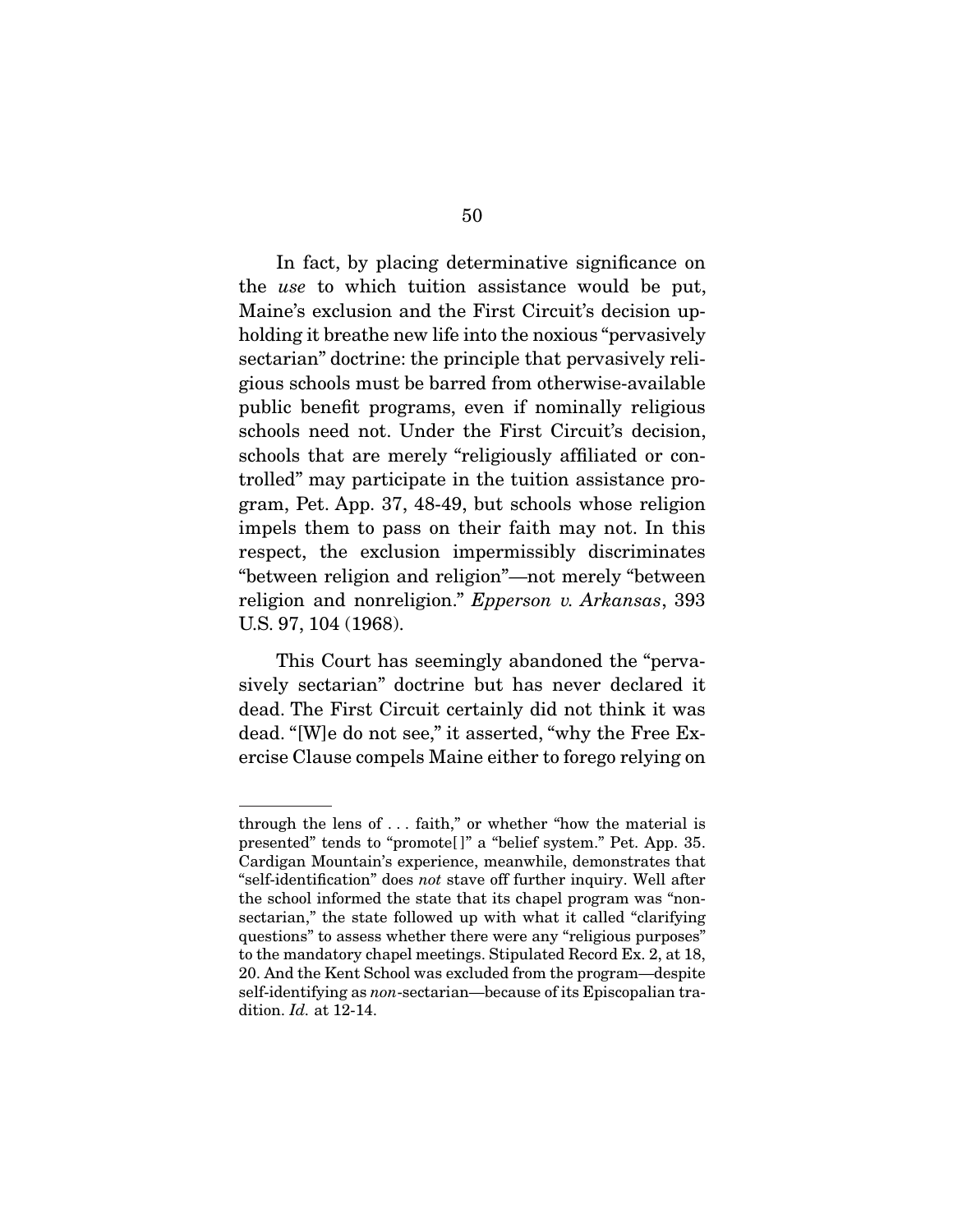private schools to ensure that its residents can obtain the benefits of a free public education or to treat pervasively sectarian education as a substitute for it." Pet. App. 49.

 A rule of law like the First Circuit's—under which nominally religious schools may participate in student-aid programs, but schools that practice their faith may not—is nothing more than the pervasively sectarian doctrine in new clothes. This Court should do what a four-Justice plurality urged it to do two decades ago: "bur[y]" the doctrine "now." Mitchell, 530 U.S. at 829 (plurality).

## **III. Maine's Exclusion Violates The Equal Protection Clause.**

 Finally, Maine's exclusion violates the Equal Protection Clause. Distinctions based on religion are "inherently suspect," City of New Orleans v. Dukes, 427 U.S. 297, 303 (1976) (per curiam), and, in that light, should trigger strict scrutiny. Yet the First Circuit declined to apply strict scrutiny in resolving Petitioners' equal protection claim, subjecting the exclusion to rational basis review instead. Pet. App. 53. It was wrong to do so.

 According to the First Circuit, rational basis review was warranted under *Locke*, which held that because Washington's "devotional theology" exclusion did not violate the Free Exercise Clause, "rational-basis scrutiny [applied] to [Joshua Davey's] equal protection claim." Locke, 540 U.S. at 720 n.3. But the religious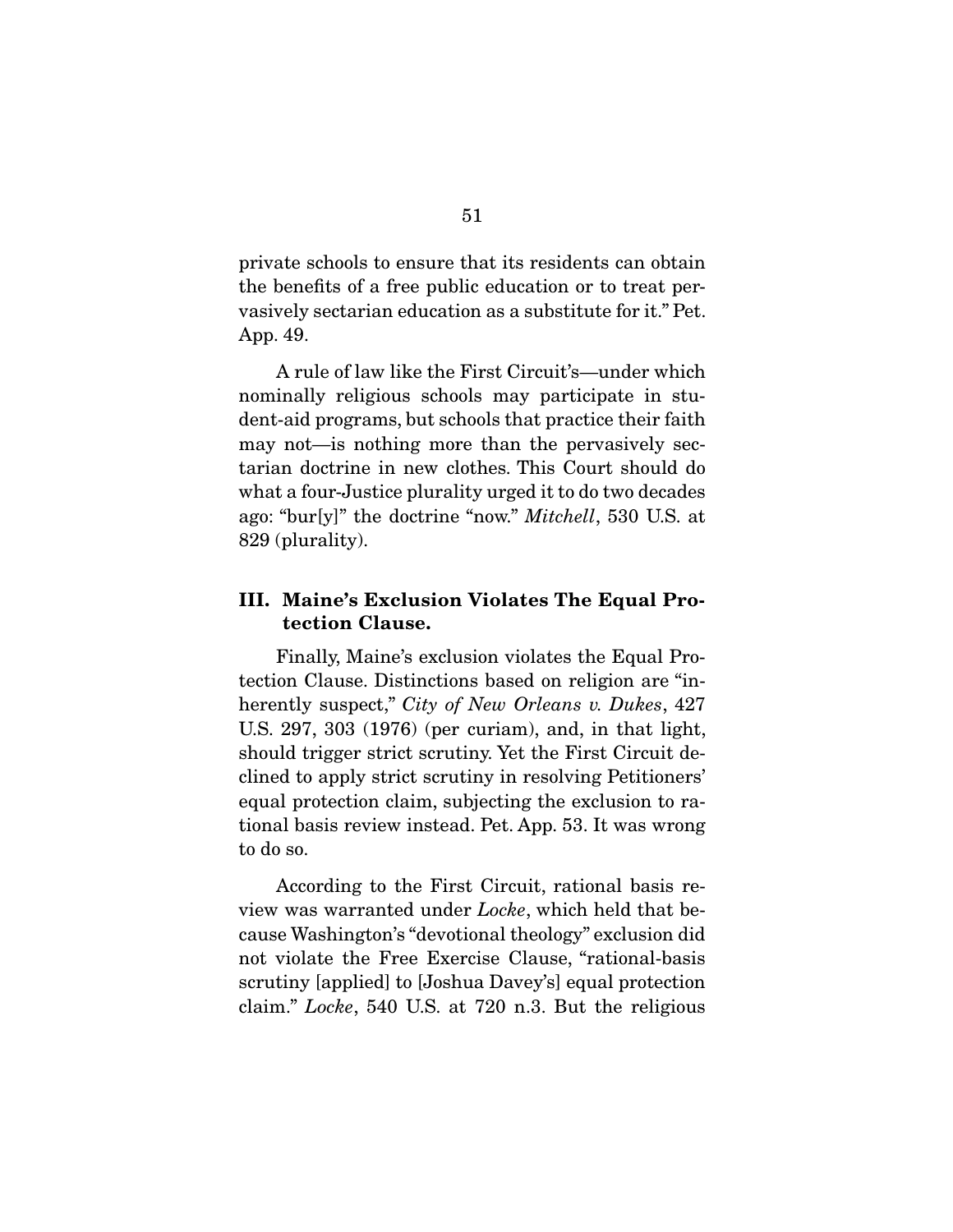exclusion in Locke did not burden "the right of parents ... to direct the education of their children." Smith, 494 U.S. at 881. Here, Maine's exclusion, "drawn upon inherently suspect" lines of religion, Dukes, 427 U.S. at 303, burdens this fundamental liberty interest. Strict scrutiny is therefore warranted.

 In fact, the framers of the Equal Protection Clause were particularly concerned with protecting access to education, including religious education. Prior to the Civil War, largely in reaction to the activities of preachers such as Nat Turner and Denmark Vesey, "[s]outhern state legislatures enacted laws restricting slave religion and literacy out of fear that the Bible offered a moral foundation for emancipation." Nicholas May, Holy Rebellion: Religious Assembly Laws in Antebellum South Carolina and Virginia, 49 Am. J. Legal Hist. 237, 237 (2007). "Teaching slaves to read (even The Bible) was a criminal offense punished severely in some states." Akhil Reed Amar, The Bill of Rights and the Fourteenth Amendment, 101 Yale L.J. 1193, 1216 (1992).

 Because of the low literacy rate among southern blacks, the Freedmen's Bureau, during Reconstruction, "coordinated and financed schools in cooperation with the educational activities of northern missionary societies," which "sent missionaries into the South to uplift the freed slaves and their children through religion, education, and material assistance." Julian B. Roebuck & Komanduri S. Murty, Historically Black Colleges and Universities: Their Place in American Higher Education 23 (1993). These "[n]orthern white missionaries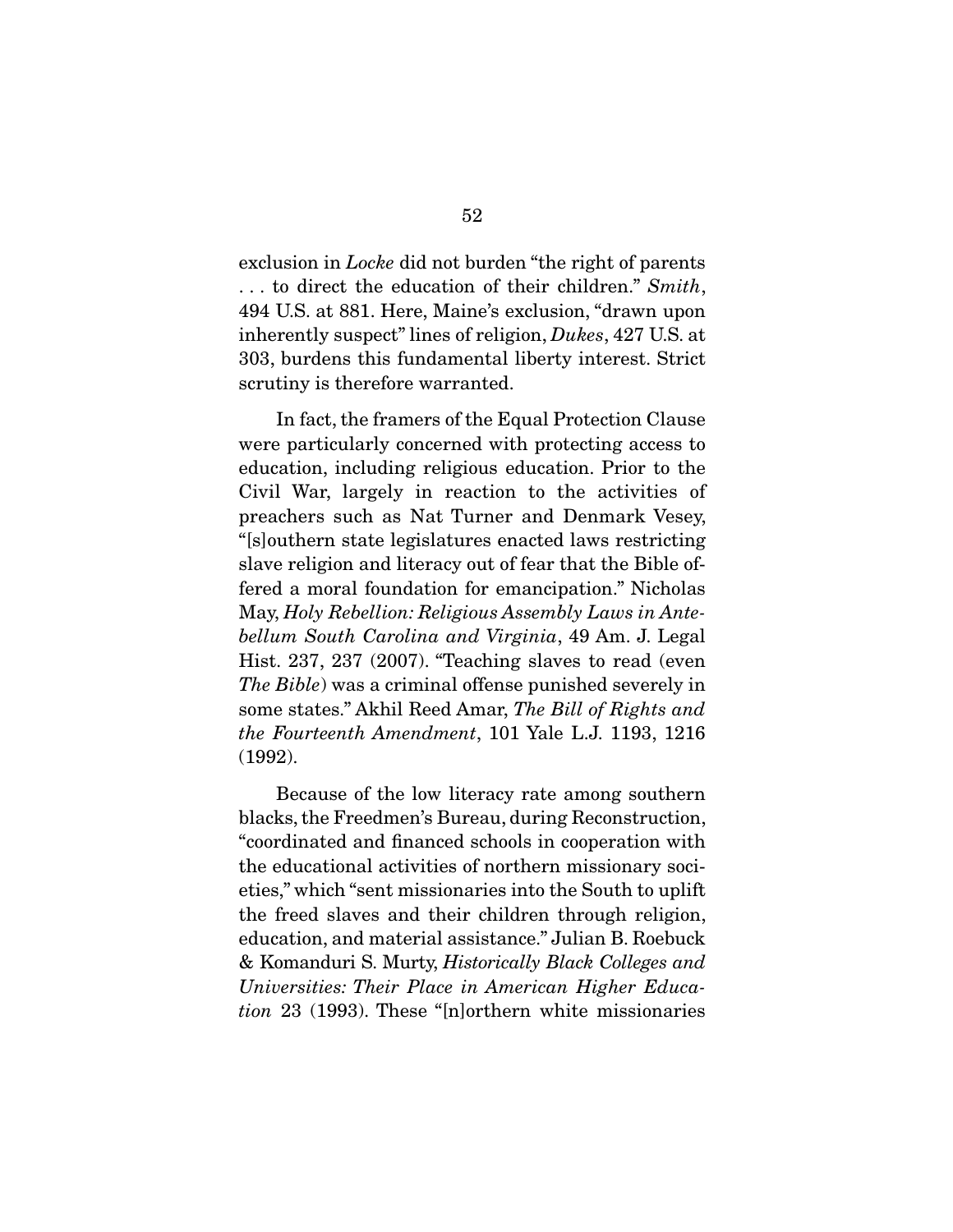. . . opened schools that taught blacks liberal curricula and equal rights." Knight v. Alabama, 787 F. Supp. 1030, 1073 (N.D. Ala. 1991), vacated in part and rev'd in part on other grounds, 14 F.3d 1534 (11th Cir. 1994). "During the interval from 1865 to 1890, more than two hundred black private institutions"—"largely elementary and secondary schools"—"were founded in the South with the help of northern churches[,] missionary groups[,] . . . and the Freedmen's Bureau." Roebuck & Murty, supra, at 25.

But these "'(northern missionary schools) were highly unpopular with [a] considerable number of whites," who "used violence to discourage any kind of education for blacks." Knight, 787 F. Supp. at 1073 (first alteration in original) (quoting testimony of historian Dr. J. Mills Thornton). Indeed, the Report of the Joint Committee on Reconstruction is replete with instances of Southerners threatening and harassing teachers for educating the freedmen. Report of the Joint Committee on Reconstruction, H.R. Rep. No. 30, 39th Cong., 1st Sess. pt. I, at 112; id. pt. II, at 43, 47, 86, 112, 150, 154, 183, 203, 254-55, 267-68; id. pt. III, at 115, 146; id. pt. IV, at 63, 67, 79, 82.

 Compounding this problem was President Johnson's hostility to the educational efforts of the Freedmen's Bureau and the missionary educators it supported. Purportedly on constitutional grounds, he twice vetoed bills to extend the Freedmen's Bureau in 1866. 8 Messages and Papers of the Presidents 3596, 3620 (1897).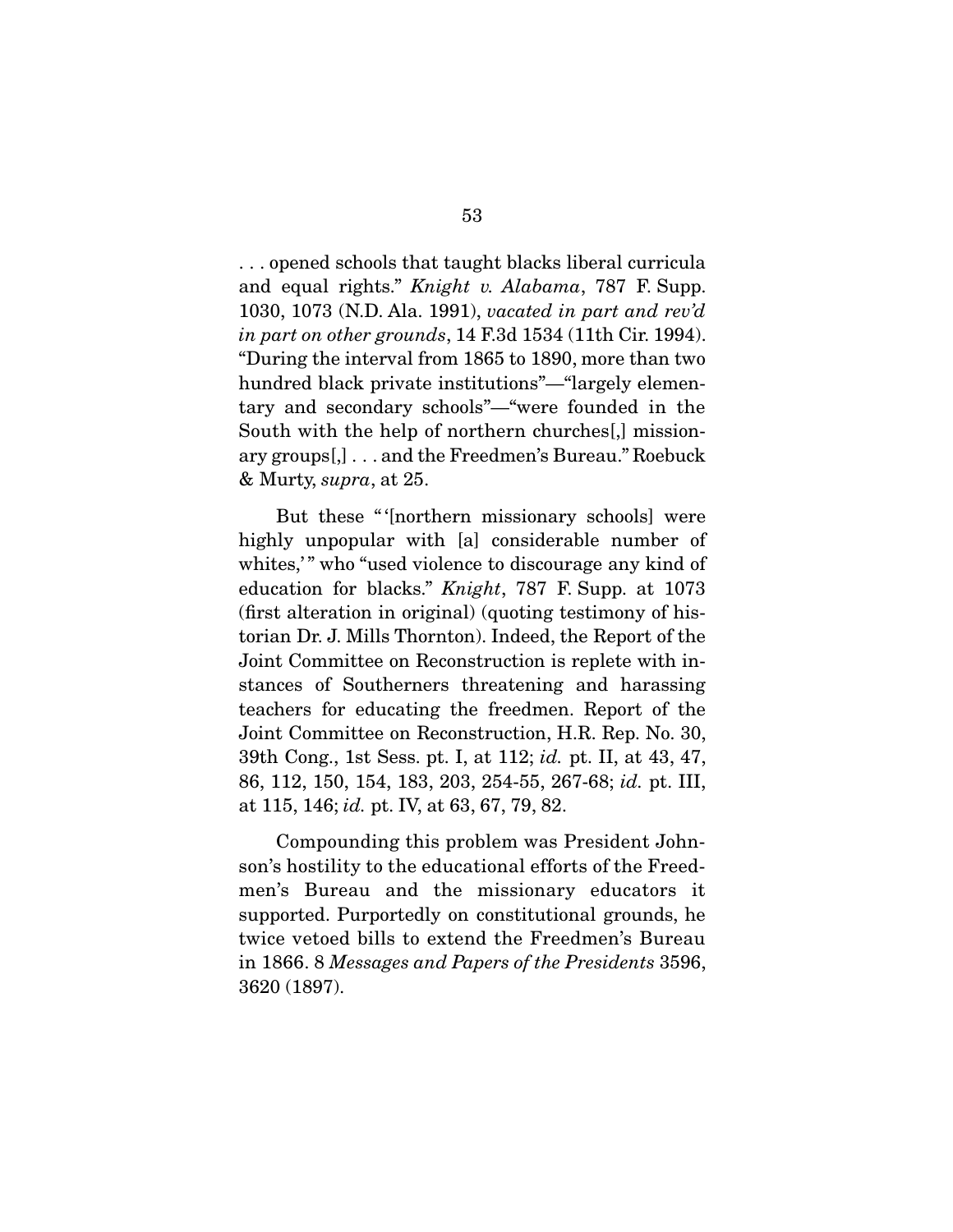Before overriding the second veto, Congress approved the Fourteenth Amendment and proposed it to the states. The debates over the amendment make clear that its object, in part, was to provide a constitutional footing for the Freedmen's Bureau Act of 1866 and the efforts of the Bureau itself: "The one point upon which historians of the Fourteenth Amendment agree, and, indeed which the evidence places beyond cavil, is that the Fourteenth Amendment was designed to place the constitutionality of the Freedmen's Bureau and civil rights bills . . . beyond doubt." Jacobus tenBroek, Equal Under Law 201 (1965); see also Cong. Globe, 39th Cong., 1st Sess. 1092 (1866) (statement of Rep. Bingham) (discussing opposition to the Freedmen's Bureau as evidence of the need for the amendment).

 In this light, it would be perverse to conclude that this constitutional amendment—adopted in part to ensure government could support the efforts of private religious educators—does not offer robust protection for private religious educators and the students they educate. Yet that is what the First Circuit held below. Pet. App. 53 n.13 (discussing the "hopelessness of any effort to suggest that those who choose to send their children to religious schools comprise a suspect class" (quoting  $Eulitt$ , 386 F.3d at 353 n.3)).

 But even if Maine's exclusion is subject only to rational basis review under the Equal Protection Clause, it cannot survive, because it suffers the same defect as the state constitutional provision at issue in Romer v. Evans, 517 U.S. 620 (1996). Applying rational basis review, this Court invalidated that provision, which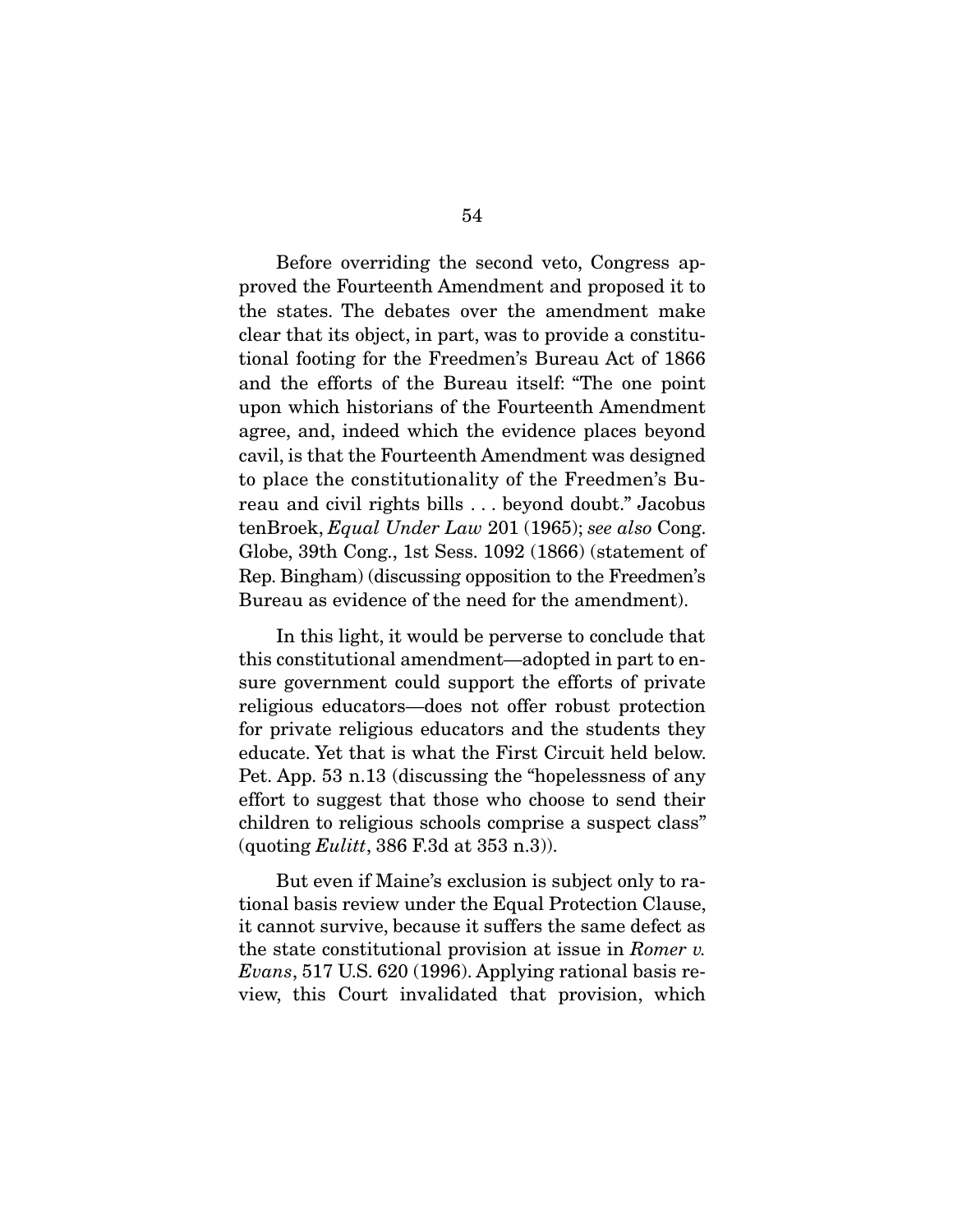prohibited municipalities from extending certain benefits and protections to gays and lesbians. "Central . . . to the . . . Constitution's guarantee of equal protection," the Court explained, "is the principle that government and each of its parts remain open on impartial terms to all who seek its assistance." Id. at 633. "A law declaring that in general it shall be more difficult for one group of citizens than for all others to seek aid from the government is itself a denial of equal protection of the laws in the most literal sense." Id.

 Maine's exclusion is such a law. It excludes families who desire religious schooling, and only families who desire religious schooling, from a public benefit to which they are otherwise entitled, making it "more" difficult"—nay, impossible—"for [this] one group of citizens than for all others to seek aid from the government." Id. It is "a denial of equal protection of the laws in the most literal sense." Id.

#### **CONCLUSION**

--------------------------------- ♦ ---------------------------------

For these reasons, this Court should reverse.

Respectfully submitted,

MICHAEL E. BINDAS Counsel of Record INSTITUTE FOR JUSTICE 600 University Street Suite 1730 Seattle, WA 98101 mbindas@ij.org (206) 957-1300